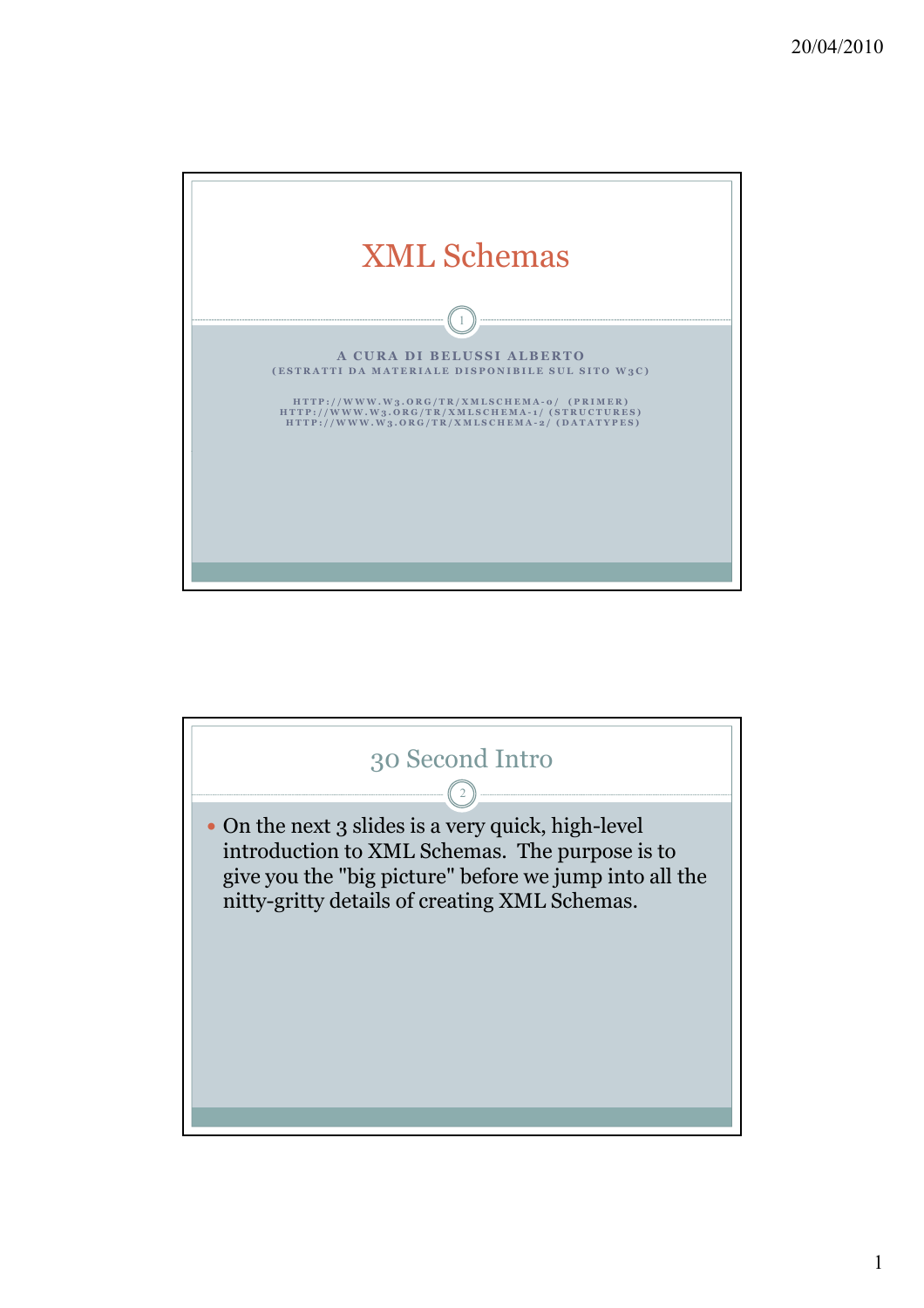

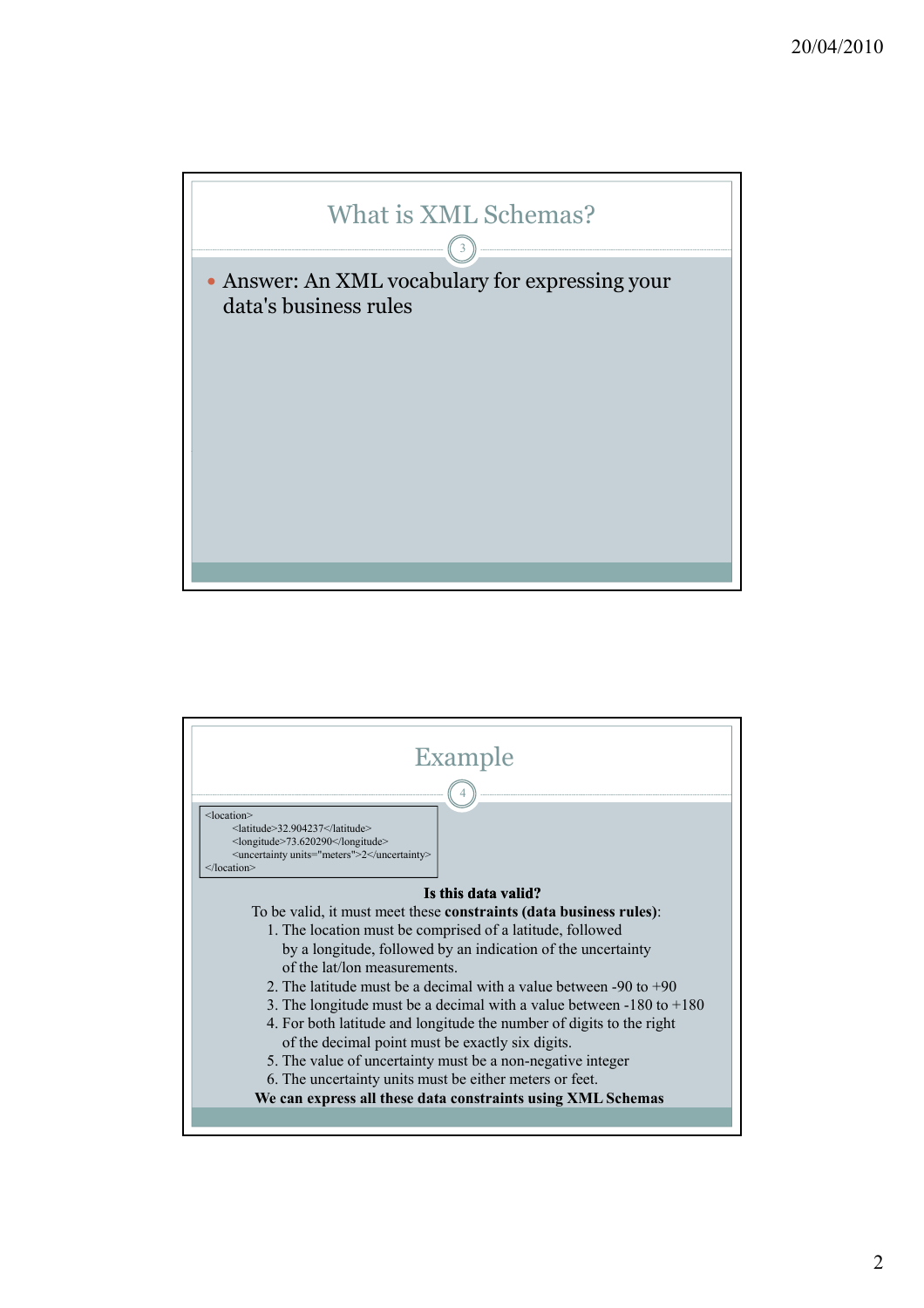

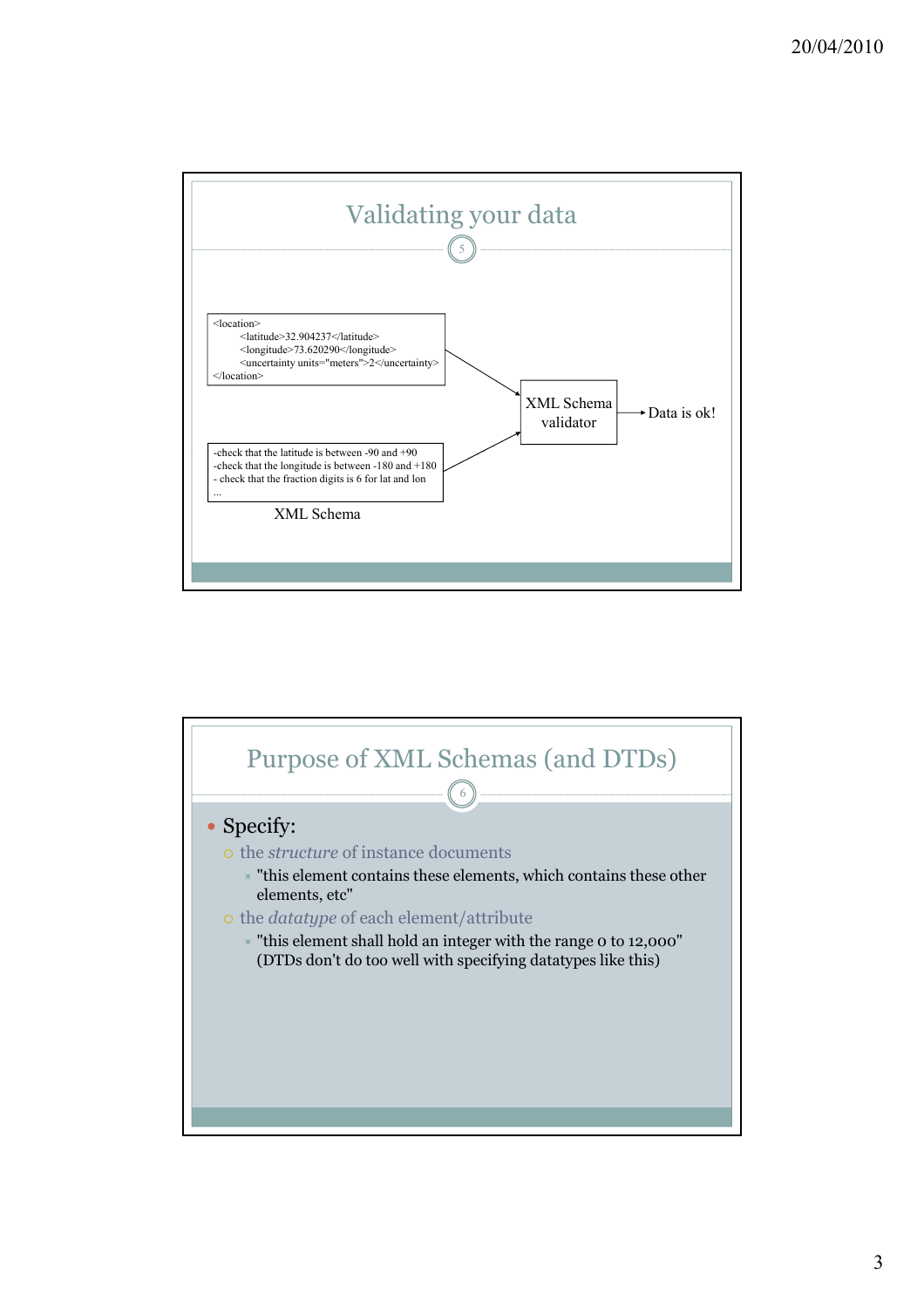

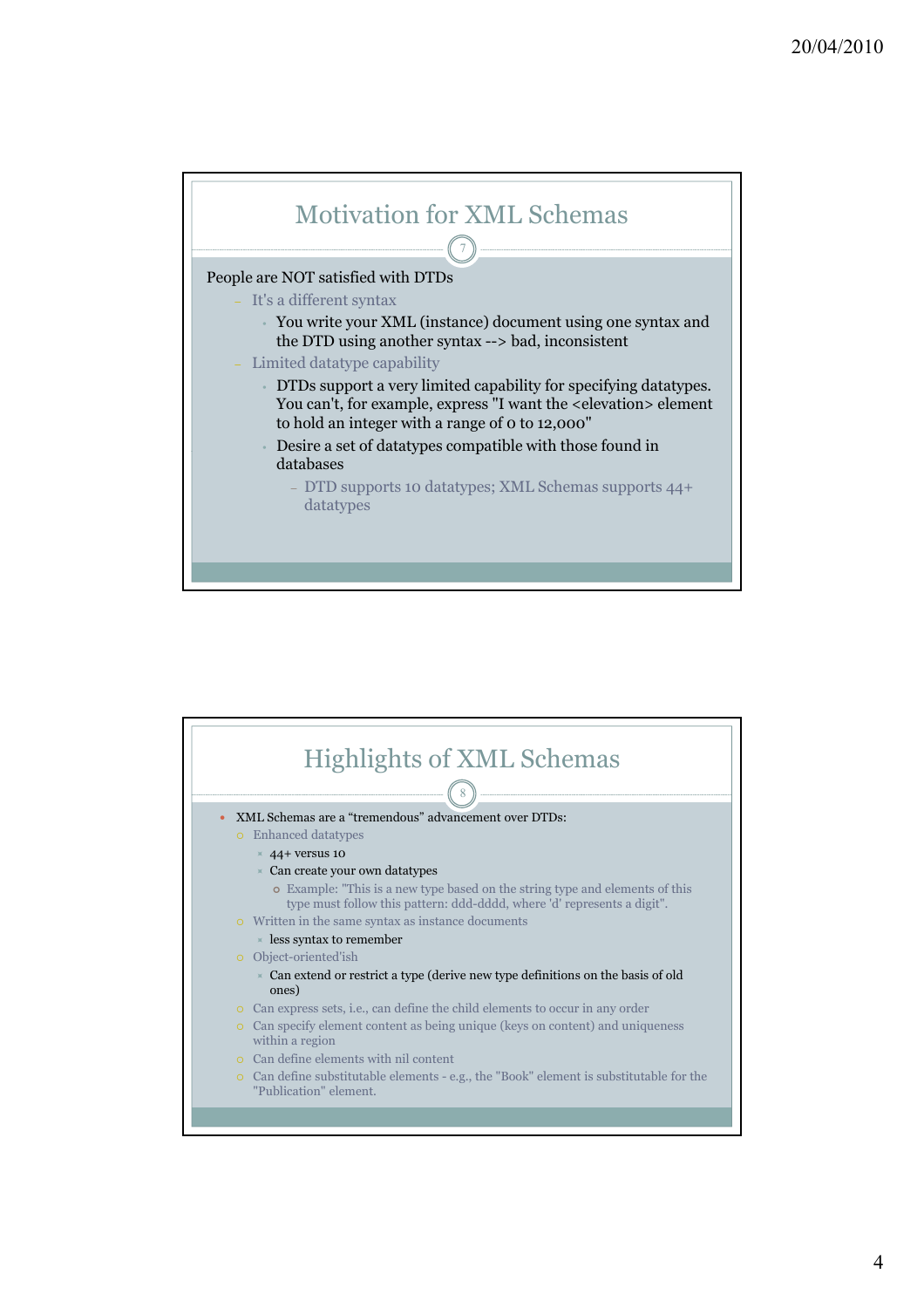

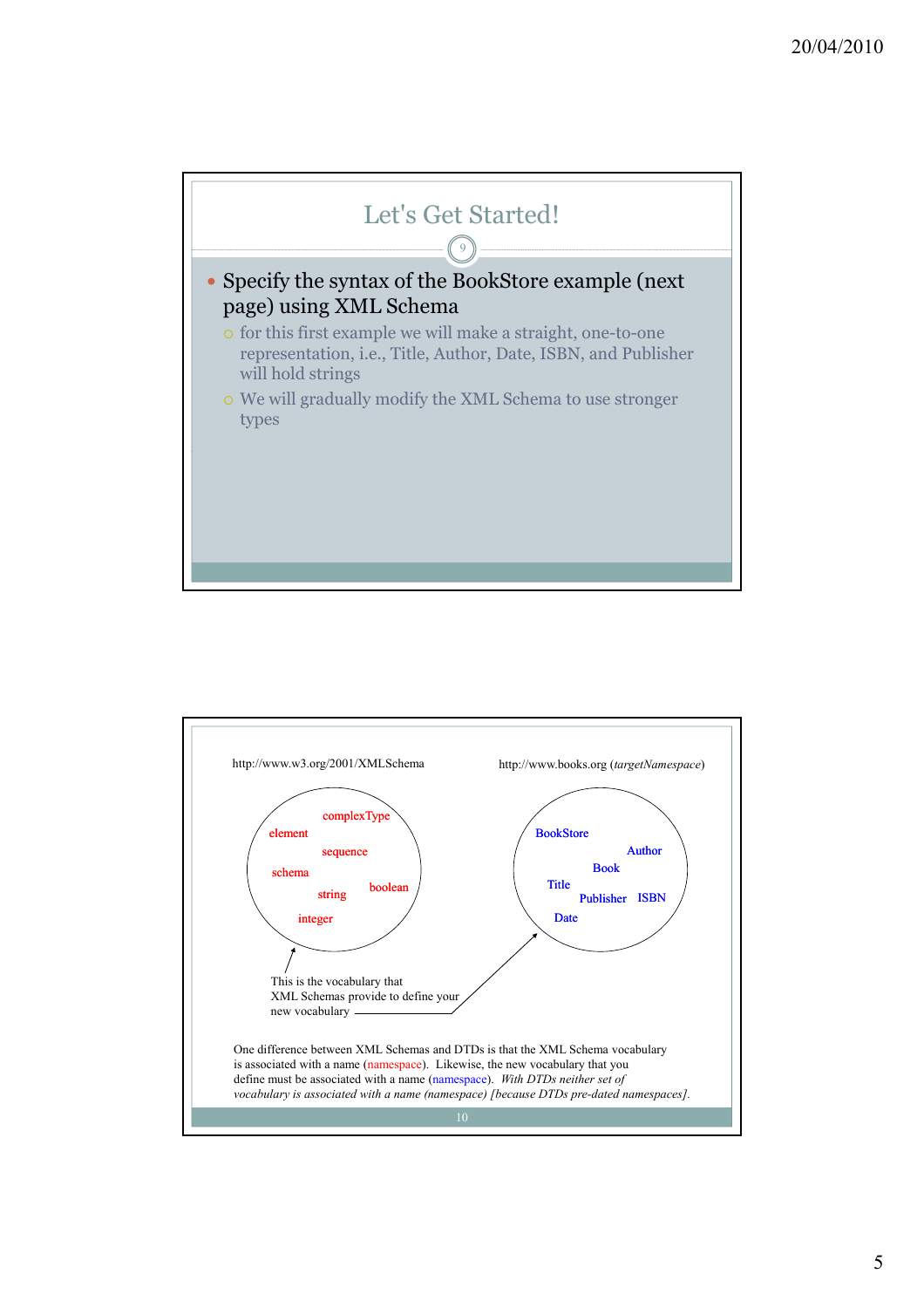| $\leq$ ?xml version="1.0"?>                                                                   |                               |
|-----------------------------------------------------------------------------------------------|-------------------------------|
| <xsd:schema <="" td="" xmlns:xsd="http://www.w3.org/2001/XMLSchema"><td></td></xsd:schema>    |                               |
| targetNamespace="http://www.books.org"                                                        |                               |
| xmlns="http://www.books.org"                                                                  |                               |
| elementFormDefault="qualified">                                                               | <b>BookStore.xsd</b>          |
| <xsd:element name="BookStore"></xsd:element>                                                  |                               |
| <xsd:complextype></xsd:complextype>                                                           |                               |
| <xsd:sequence></xsd:sequence>                                                                 |                               |
| <xsd:element maxoccurs="unbounded" minoccurs="1" ref="&lt;b&gt;Book&lt;/b&gt;"></xsd:element> |                               |
| $\langle xsd:sequence \rangle$                                                                |                               |
| $\langle xsd:complexType \rangle$                                                             |                               |
| $\le$ /xsd:element>                                                                           |                               |
| <xsd:element name="Book"></xsd:element>                                                       | (explanations on              |
| $\leq$ xsd:complexType $\geq$                                                                 | succeeding pages)             |
| <xsd:sequence></xsd:sequence>                                                                 |                               |
| <xsd:element maxoccurs="1" minoccurs="1" ref="Title"></xsd:element>                           |                               |
| <xsd:element maxoccurs="1" minoccurs="1" ref="Author"></xsd:element>                          |                               |
| <xsd:element maxoccurs="1" minoccurs="1" ref="Date"></xsd:element>                            |                               |
| <xsd:element maxoccurs="1" minoccurs="1" ref="ISBN"></xsd:element>                            |                               |
| <xsd:element maxoccurs="1" minoccurs="1" ref="Publisher"></xsd:element>                       |                               |
| $\le$ /xsd:sequence>                                                                          |                               |
| $\langle xsd:complexType \rangle$                                                             |                               |
| $\le$ /xsd:element>                                                                           |                               |
| <xsd:element name="Title" type="xsd:string"></xsd:element>                                    |                               |
| <xsd:element name="Author" type="xsd:string"></xsd:element>                                   |                               |
| <xsd:element name="Date" type="xsd:string"></xsd:element>                                     |                               |
| <xsd:element name="ISBN" type="xsd:string"></xsd:element>                                     |                               |
| <xsd:element name="Publisher" type="xsd:string"></xsd:element>                                |                               |
|                                                                                               |                               |
| 11                                                                                            |                               |
|                                                                                               | $xsd = Xml-Schema$ Definition |

| <xsd:schema <br="" xmlns:xsd="http://www.w3.org/2001/XMLSchema">targetNamespace="http://www.books.org"<br/>xmlns="http://www.books.org"<br/>elementFormDefault="qualified"&gt;<br/><xsd:element name="BookStore"><br/><math>\leq</math>xsd:complexType<math>&gt;</math><br/><xsd:sequence></xsd:sequence></xsd:element></xsd:schema> | All XML Schemas have<br>"schema" as the root<br>element |
|--------------------------------------------------------------------------------------------------------------------------------------------------------------------------------------------------------------------------------------------------------------------------------------------------------------------------------------|---------------------------------------------------------|
| $\leq$ xsd: element ref="Book" minOccurs="1" maxOccurs="unbounded"/><br>$\langle xsd:sequence \rangle$<br>$\le$ /xsd:complexType>                                                                                                                                                                                                    |                                                         |
| <br><xsd:element name="Book"></xsd:element>                                                                                                                                                                                                                                                                                          |                                                         |
| <xsd:complextype><br/><xsd:sequence><br/><xsd:element maxoccurs="1" minoccurs="1" ref="Title"></xsd:element></xsd:sequence></xsd:complextype>                                                                                                                                                                                        |                                                         |
| <xsd:element maxoccurs="1" minoccurs="1" ref="Author"></xsd:element><br><xsd:element maxoccurs="1" minoccurs="1" ref="Date"></xsd:element><br><xsd:element maxoccurs="1" minoccurs="1" ref="ISBN"></xsd:element>                                                                                                                     |                                                         |
| <xsd:element maxoccurs="1" minoccurs="1" ref="Publisher"></xsd:element><br>$\langle xsd:sequence \rangle$                                                                                                                                                                                                                            |                                                         |
| $\langle xsd:complexType \rangle$<br><br><xsd:element name="Title" type="xsd:string"></xsd:element>                                                                                                                                                                                                                                  |                                                         |
| <xsd:element name="Author" type="xsd:string"></xsd:element><br><xsd:element name="Date" type="xsd:string"></xsd:element>                                                                                                                                                                                                             |                                                         |
| <xsd:element name="ISBN" type="xsd:string"></xsd:element><br><xsd:element name="Publisher" type="xsd:string"></xsd:element>                                                                                                                                                                                                          |                                                         |
| $\le$ /xsd:schema><br>12                                                                                                                                                                                                                                                                                                             |                                                         |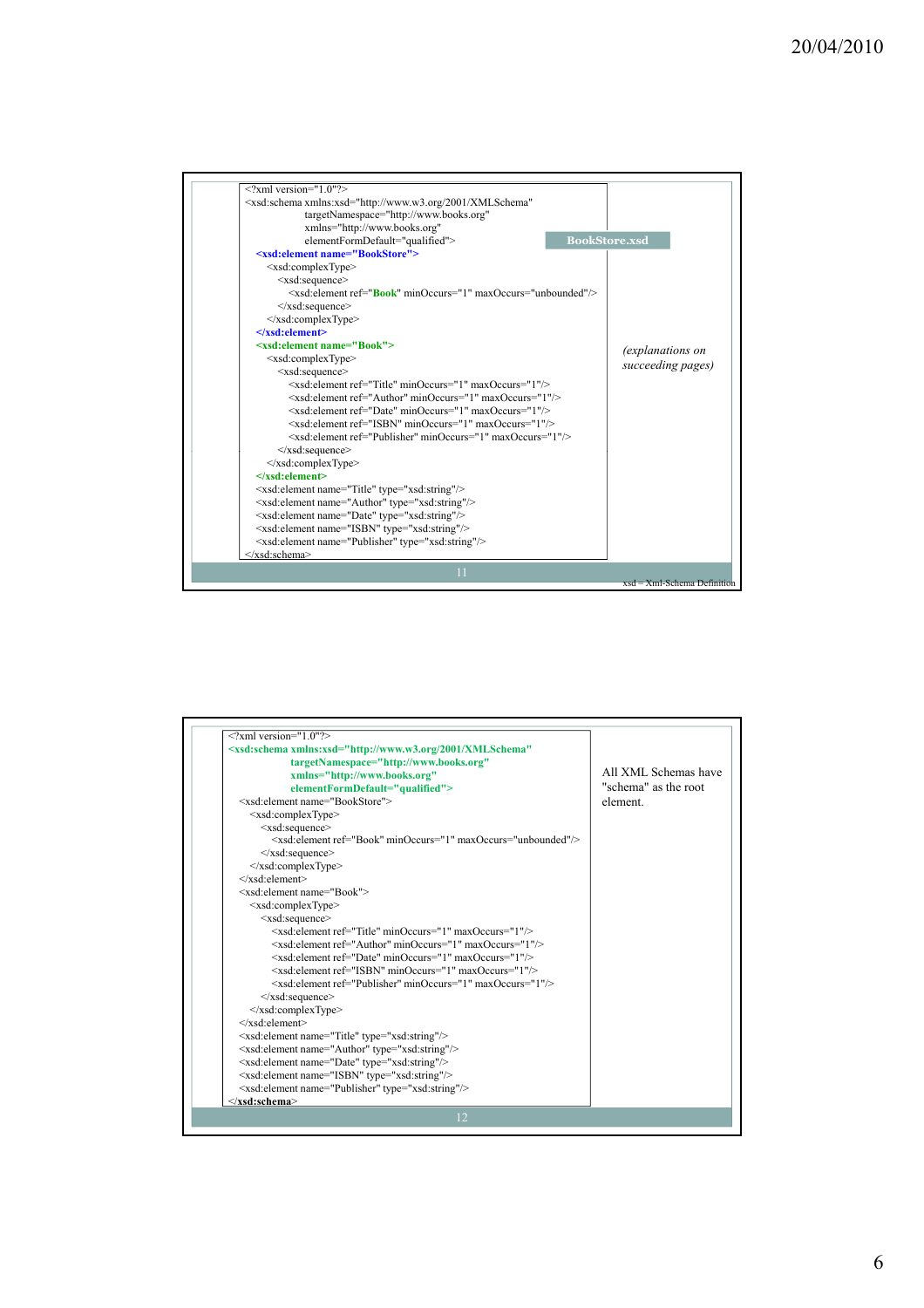

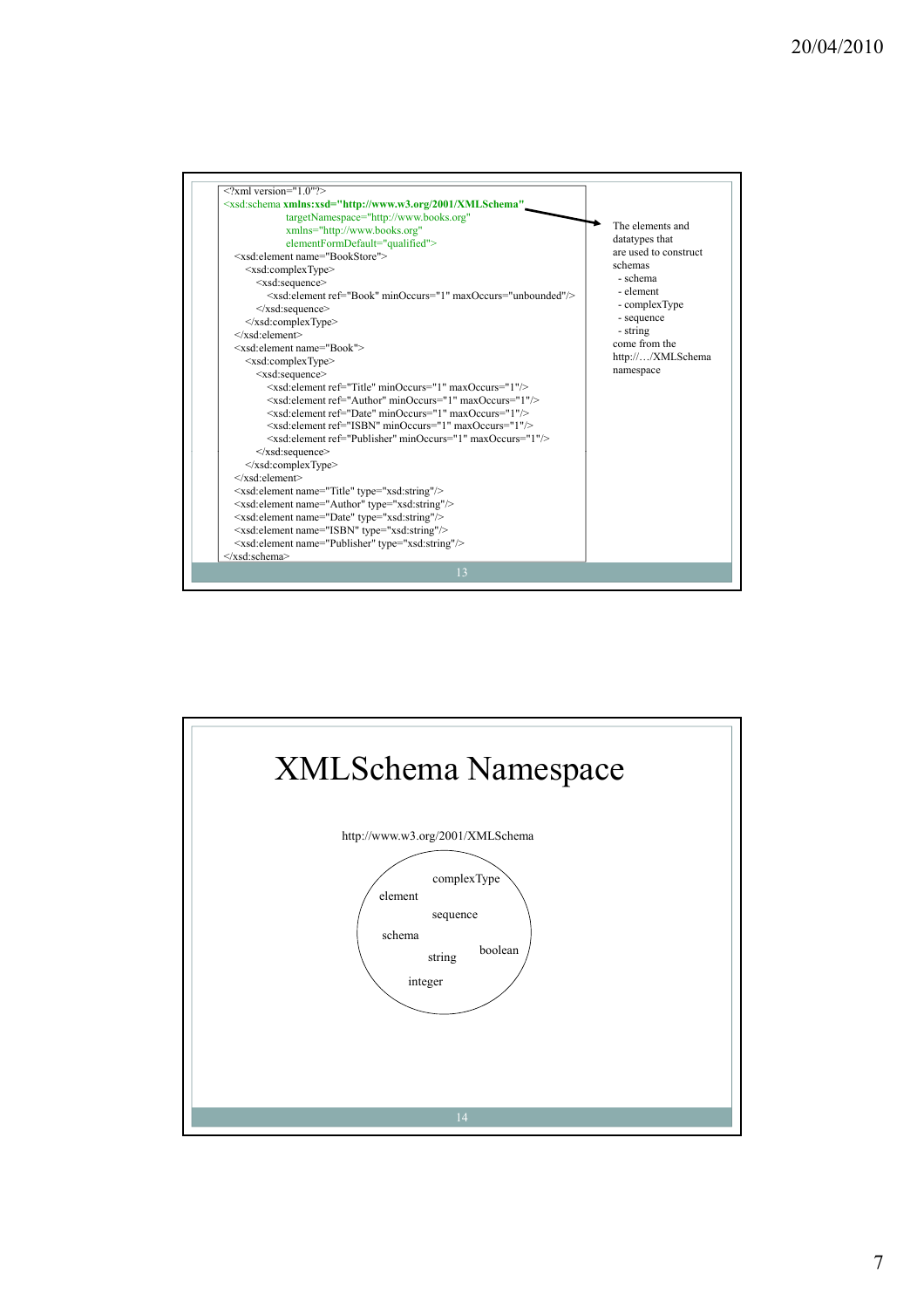

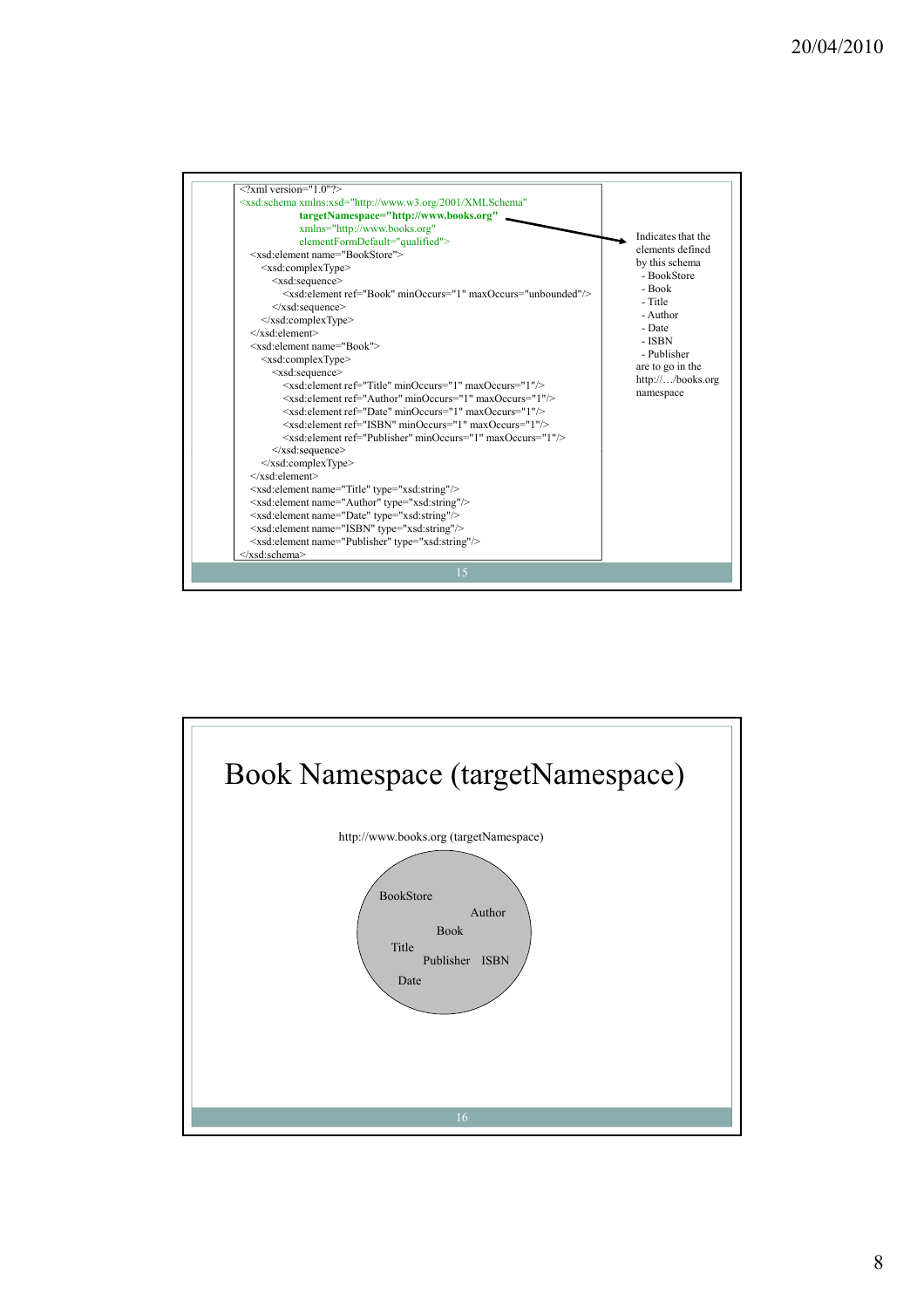

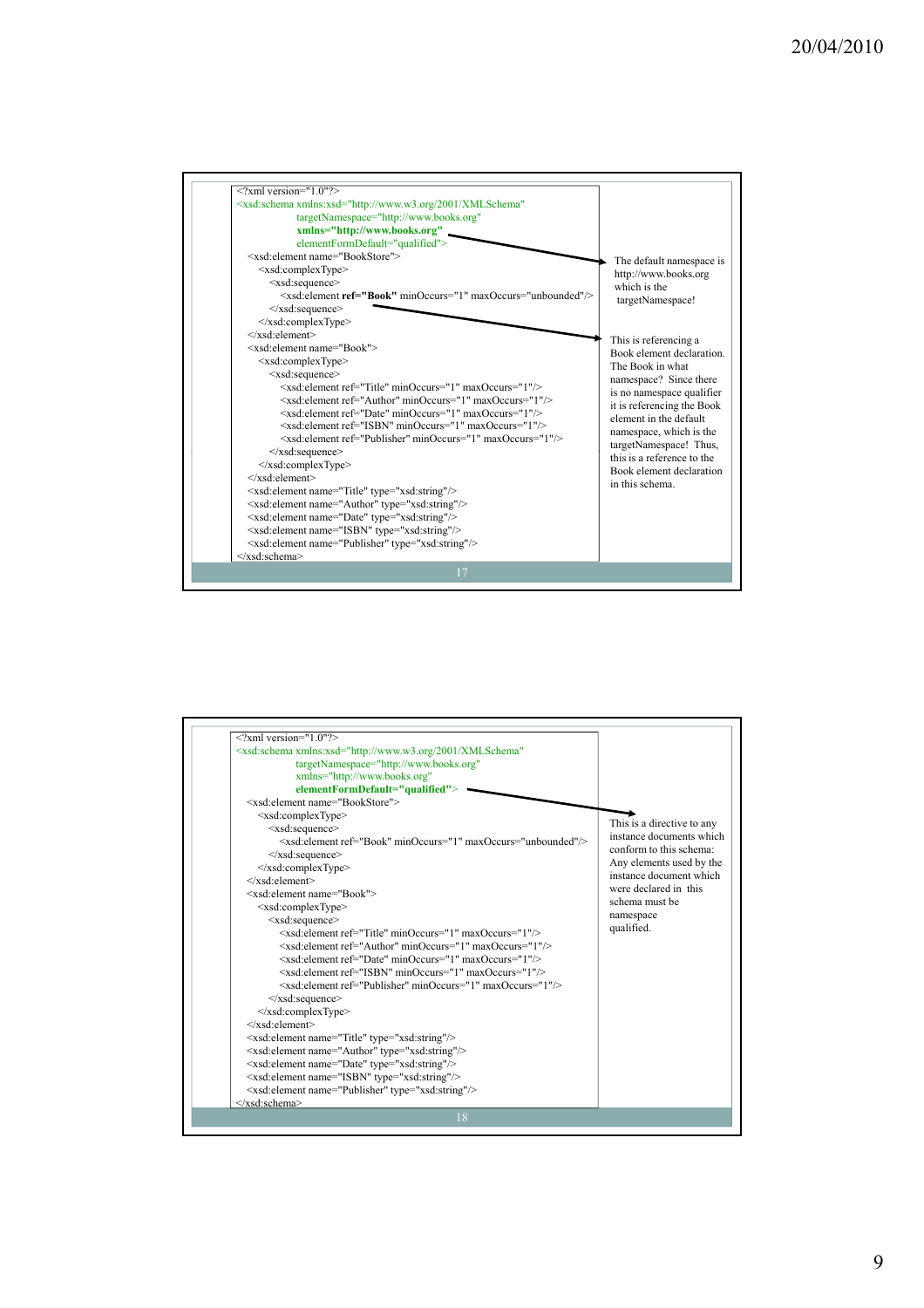

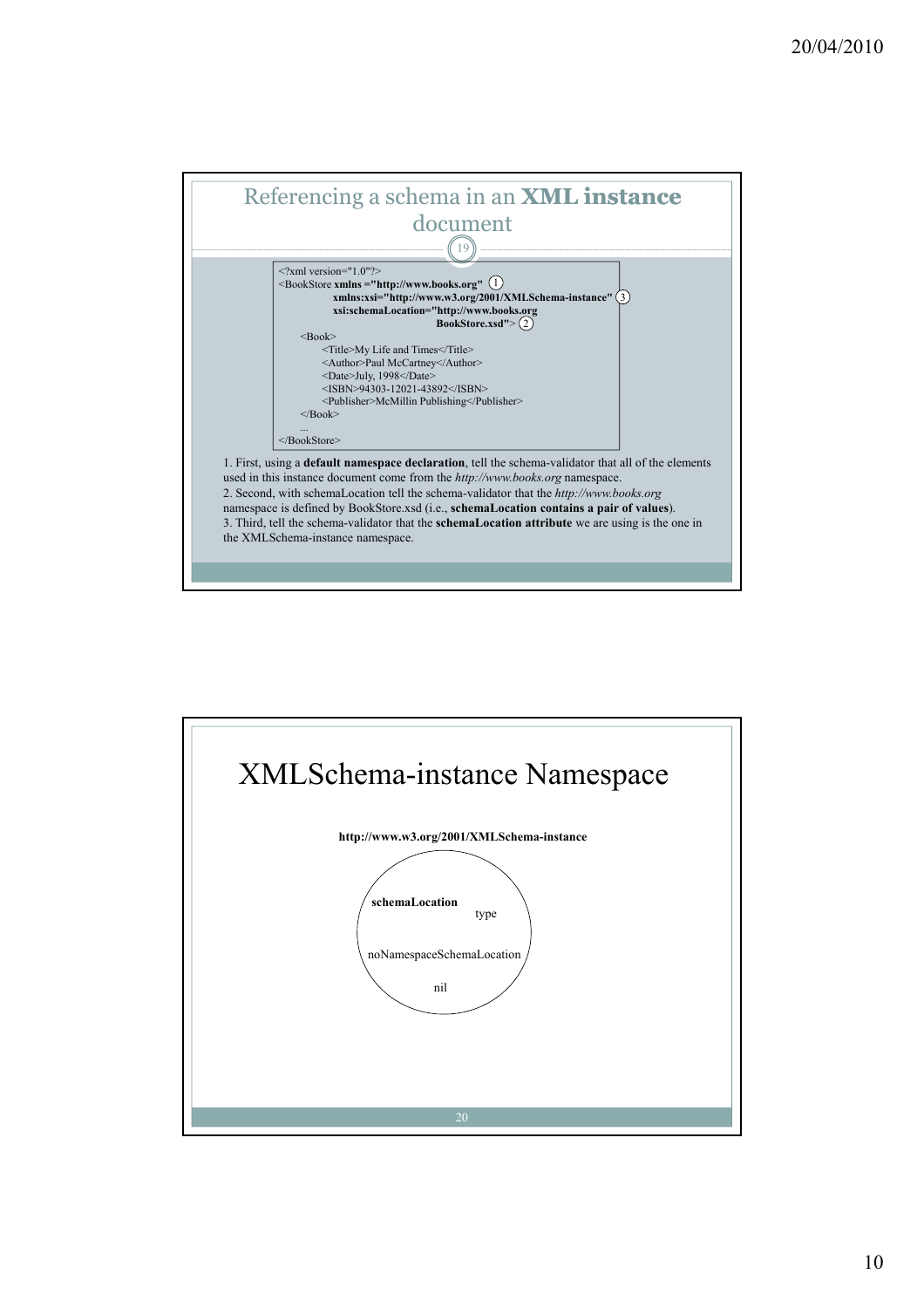

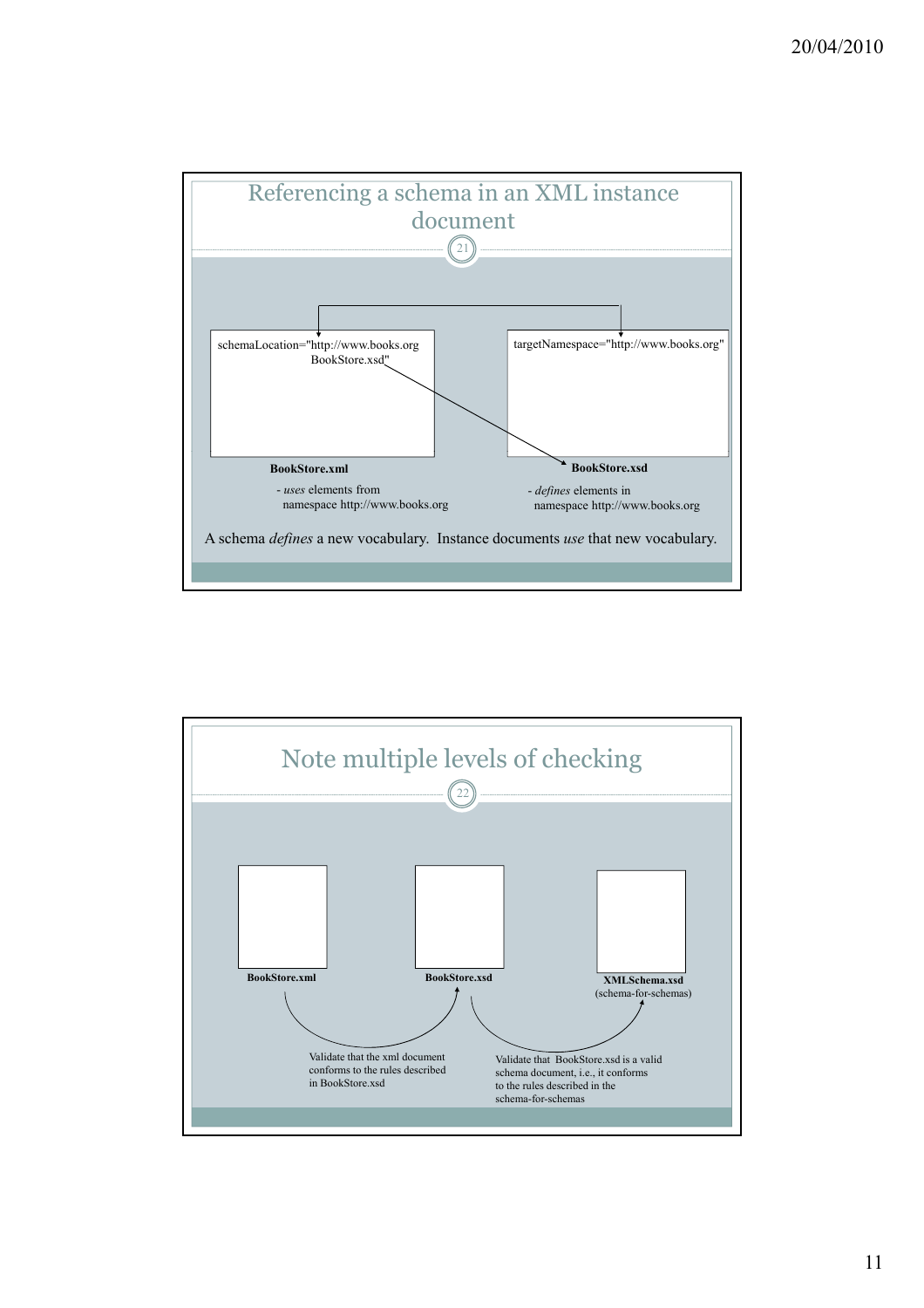

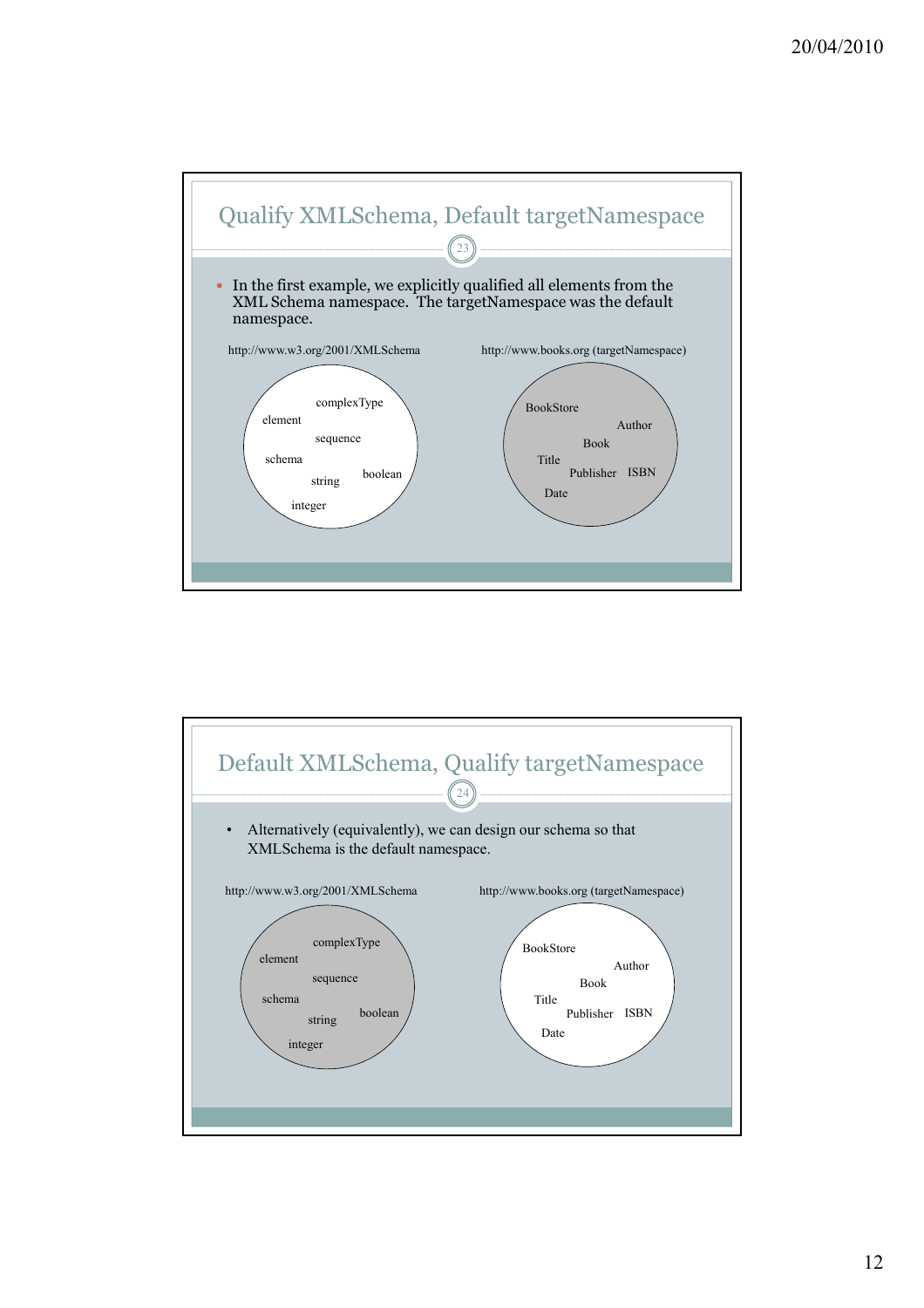

| $\langle 2 \times 2 \rangle$ version="1.0"?><br><schema <br="" xmlns="http://www.w3.org/2001/XMLSchema">targetNamespace="http://www.books.org"<br/>xmlns:bk="http://www.books.org"<br/>elementFormDefault="qualified"&gt;<br/><element name="BookStore"><br/><complextype><br/><math>\leq</math>sequence<math>\geq</math><br/><element maxoccurs="unbounded" minoccurs="1" ref="bk:Book"></element><br/><math>\le</math>/sequence&gt;<br/></complextype><br/><math>&lt;</math>/element<math>&gt;</math><br/><element name="Book"><br/><complextype><br/><sequence><br/><element ref="bk:Title"></element><br/><element ref="bk:Author"></element><br/><element ref="bk:Date"></element><br/><element ref="bk:ISBN"></element><br/><element ref="bk:Publisher"></element><br/><math>\le</math>/sequence&gt;<br/></sequence></complextype><br/><math>&lt;</math>/element<math>&gt;</math><br/><element name="Title" type="string"></element><br/><element name="Author" type="string"></element><br/><element name="Date" type="string"></element><br/><element name="ISBN" type="string"></element><br/><element name="Publisher" type="string"></element><br/></element></element></schema><br>26 | Here we are<br>referencing a<br>Book element<br>Where is that<br>Book element<br>defined? In<br>what namespace?<br>The bk: prefix<br>indicates what<br>namespace this<br>element is in <b>hk</b> :<br>has been set to<br>be the same as the<br>targetNamespace. |
|---------------------------------------------------------------------------------------------------------------------------------------------------------------------------------------------------------------------------------------------------------------------------------------------------------------------------------------------------------------------------------------------------------------------------------------------------------------------------------------------------------------------------------------------------------------------------------------------------------------------------------------------------------------------------------------------------------------------------------------------------------------------------------------------------------------------------------------------------------------------------------------------------------------------------------------------------------------------------------------------------------------------------------------------------------------------------------------------------------------------------------------------------------------------------------------------------|-----------------------------------------------------------------------------------------------------------------------------------------------------------------------------------------------------------------------------------------------------------------|
|---------------------------------------------------------------------------------------------------------------------------------------------------------------------------------------------------------------------------------------------------------------------------------------------------------------------------------------------------------------------------------------------------------------------------------------------------------------------------------------------------------------------------------------------------------------------------------------------------------------------------------------------------------------------------------------------------------------------------------------------------------------------------------------------------------------------------------------------------------------------------------------------------------------------------------------------------------------------------------------------------------------------------------------------------------------------------------------------------------------------------------------------------------------------------------------------------|-----------------------------------------------------------------------------------------------------------------------------------------------------------------------------------------------------------------------------------------------------------------|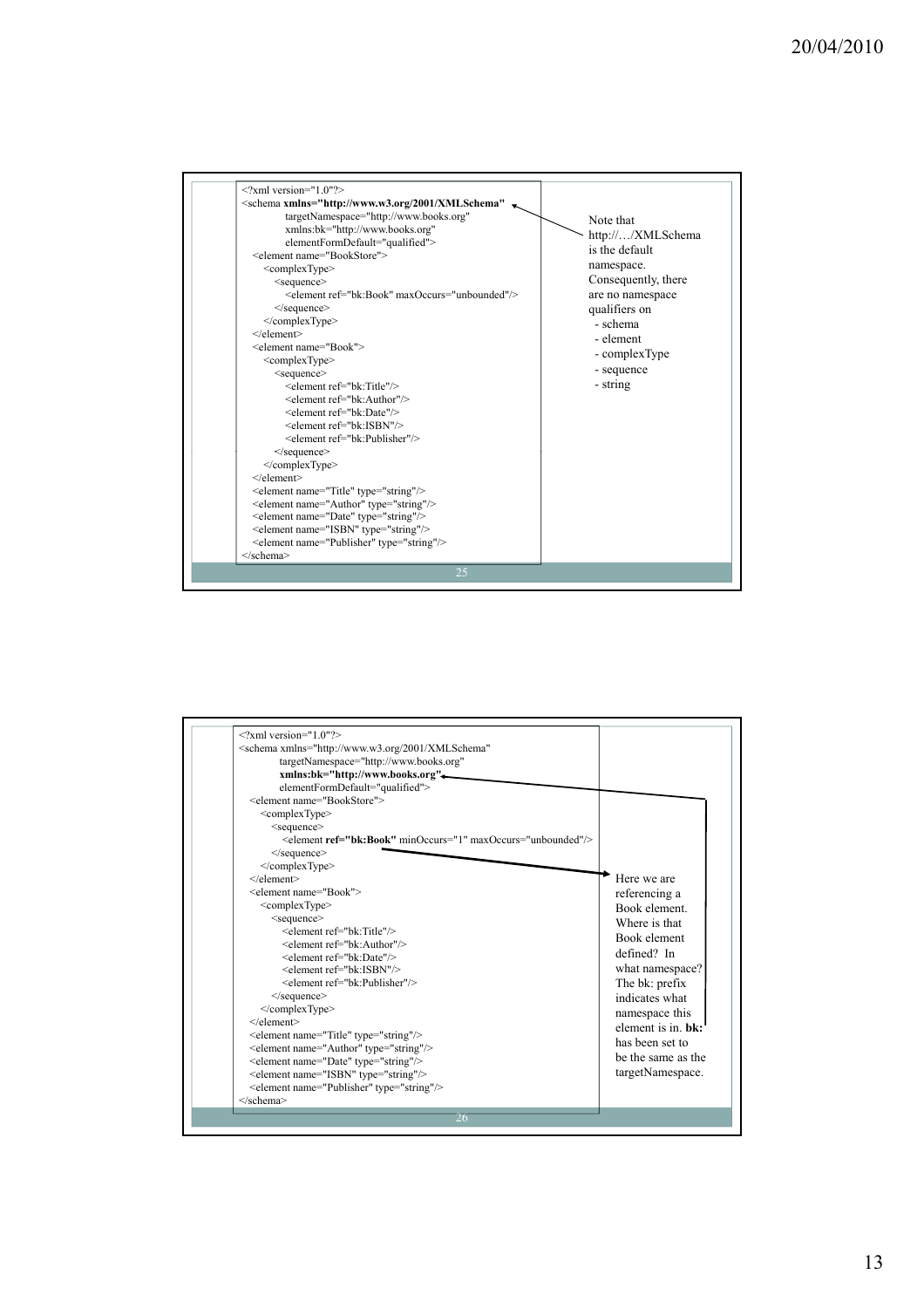

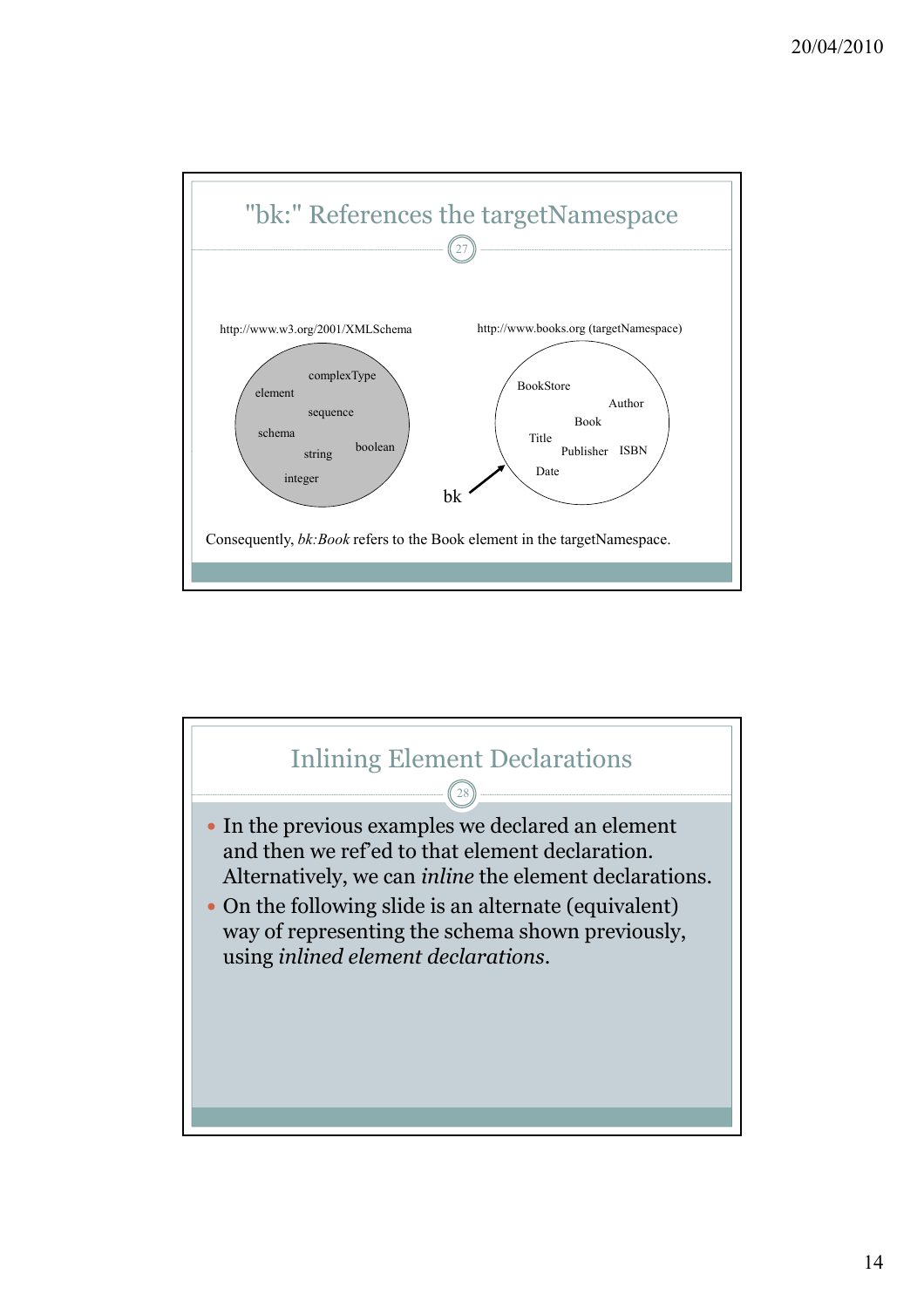

| $\langle 2 \rangle$ xml version="1.0"?>                                                    |                           |
|--------------------------------------------------------------------------------------------|---------------------------|
| <xsd:schema <="" td="" xmlns:xsd="http://www.w3.org/2001/XMLSchema"><td></td></xsd:schema> |                           |
| targetNamespace="http://www.books.org"                                                     |                           |
| xmlns="http://www.books.org"                                                               |                           |
| elementFormDefault="qualified">                                                            |                           |
| <xsd:element name="BookStore"></xsd:element>                                               |                           |
| <xsd:complextype>+</xsd:complextype>                                                       |                           |
| $\leq$ xsd:sequence>                                                                       |                           |
| $\leq$ xsd: element name="Book" maxOccurs="unbounded">                                     | Anonymous types (no name) |
| $\leq$ xsd:complexType $\geq$                                                              |                           |
| $\leq$ xsd:sequence>                                                                       |                           |
| <xsd:element name="Title" type="xsd:string"></xsd:element>                                 |                           |
| <xsd:element name="Author" type="xsd:string"></xsd:element>                                |                           |
| <xsd:element name="Date" type="xsd:string"></xsd:element>                                  |                           |
| <xsd:element name="ISBN" type="xsd:string"></xsd:element>                                  |                           |
| <xsd:element name="Publisher" type="xsd:string"></xsd:element>                             |                           |
| $\le$ /xsd:sequence>                                                                       |                           |
| $\le$ /xsd:complexType>                                                                    |                           |
| $\langle x s d \rangle$ : element                                                          |                           |
| $\le$ /xsd:sequence>                                                                       |                           |
| $\le$ /xsd:complexType>                                                                    |                           |
| $\langle x\mathrm{sd}\rangle$ element $>$                                                  |                           |
| $\langle x s d : \text{scheme} \rangle$                                                    |                           |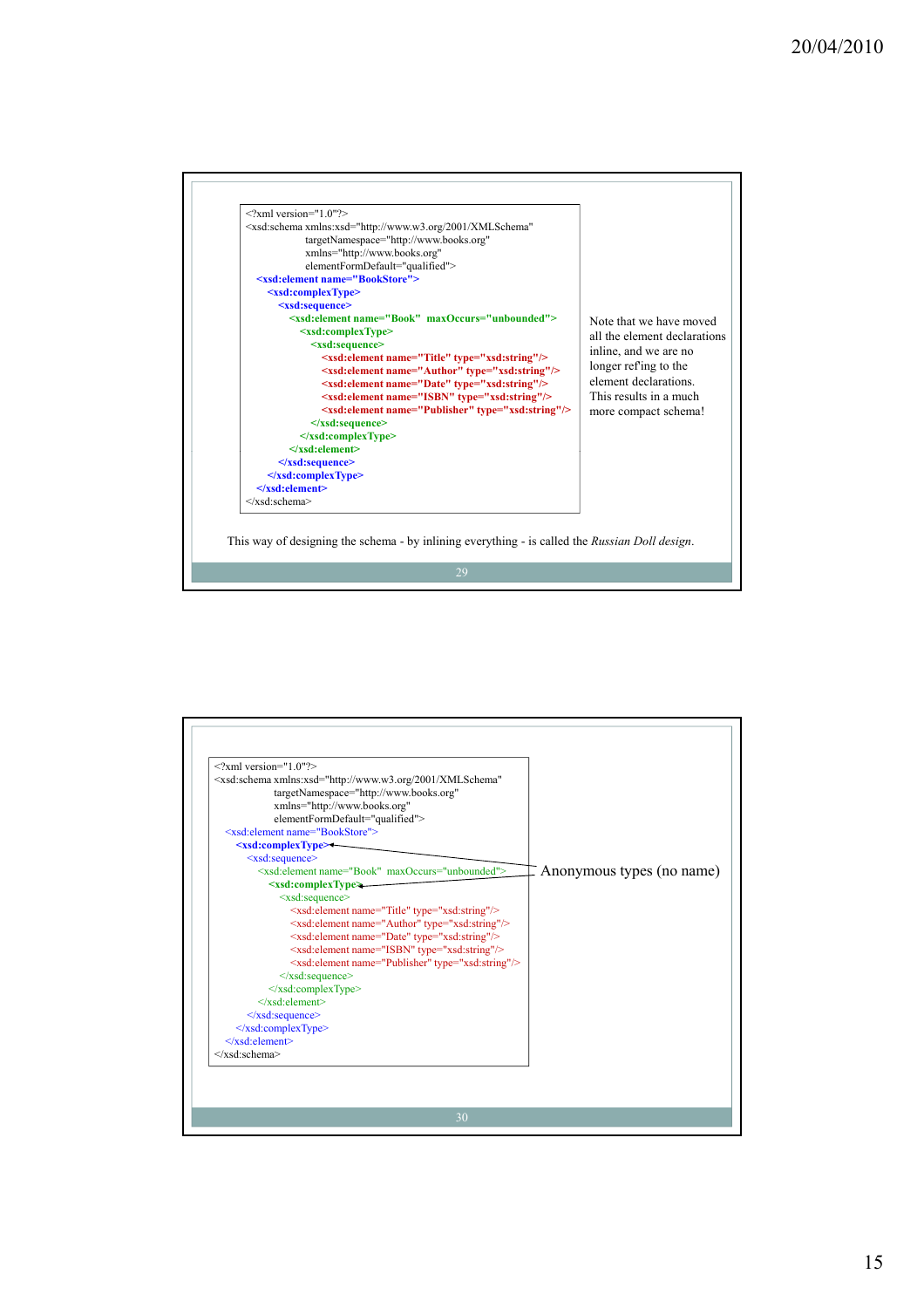

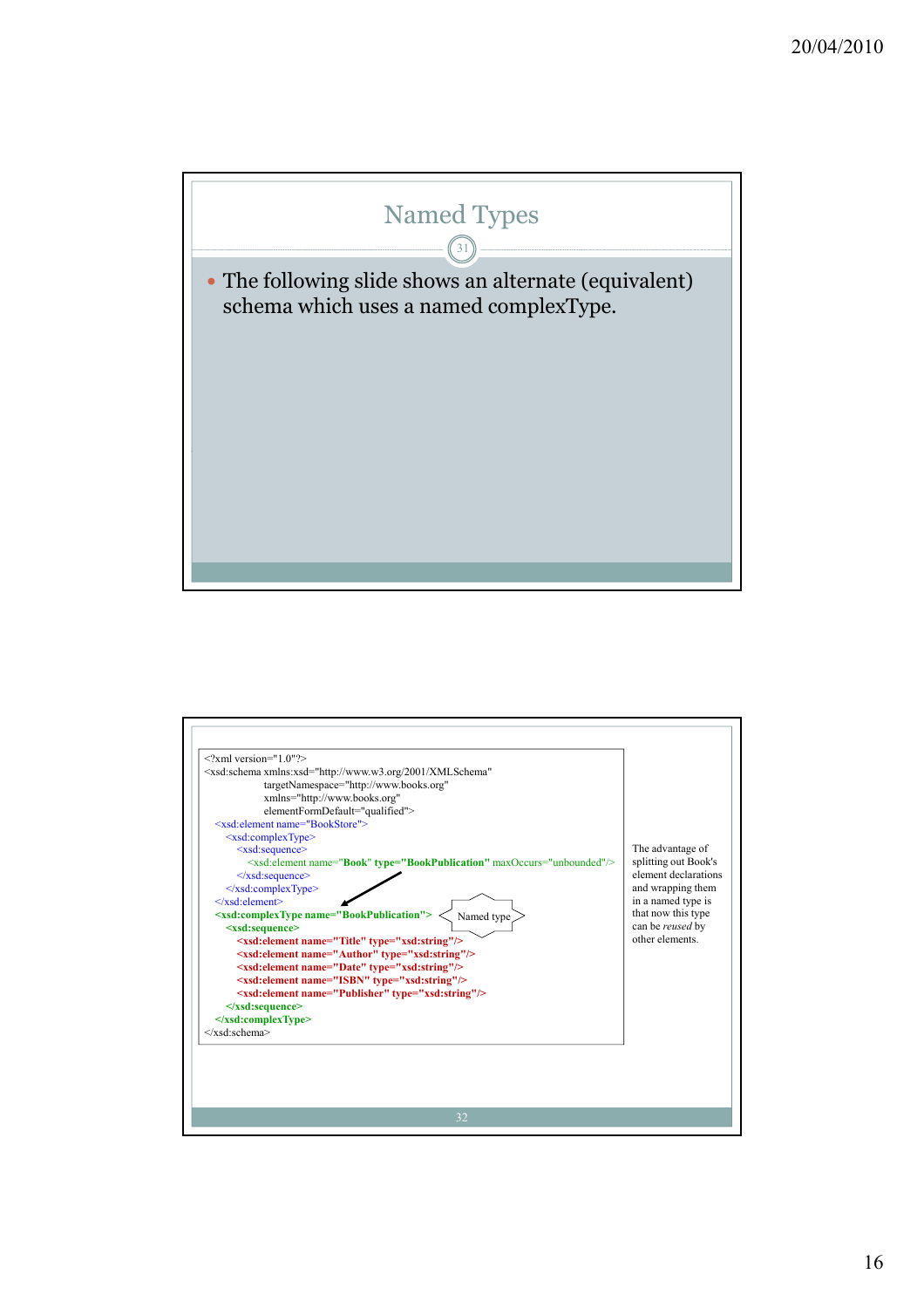

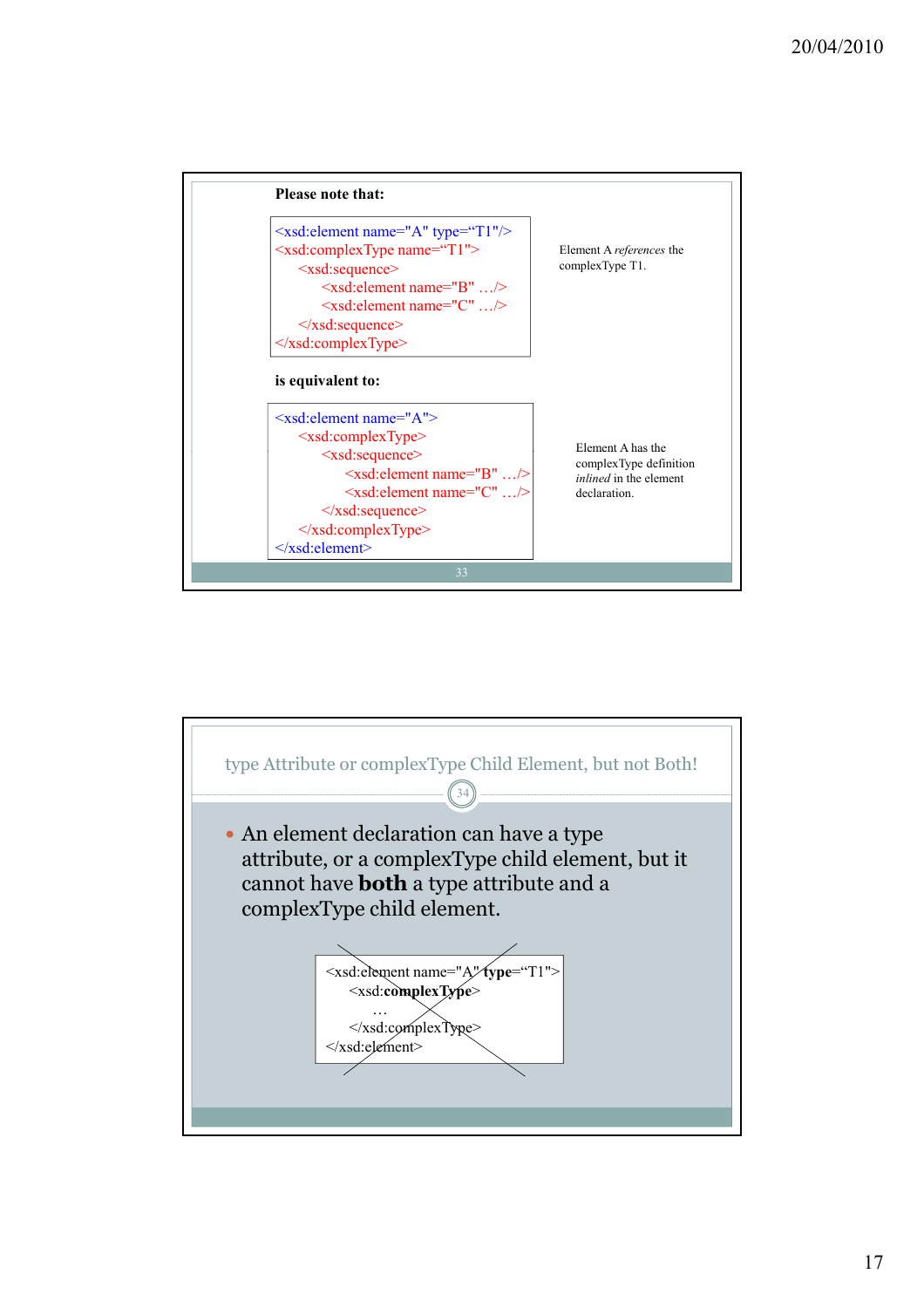

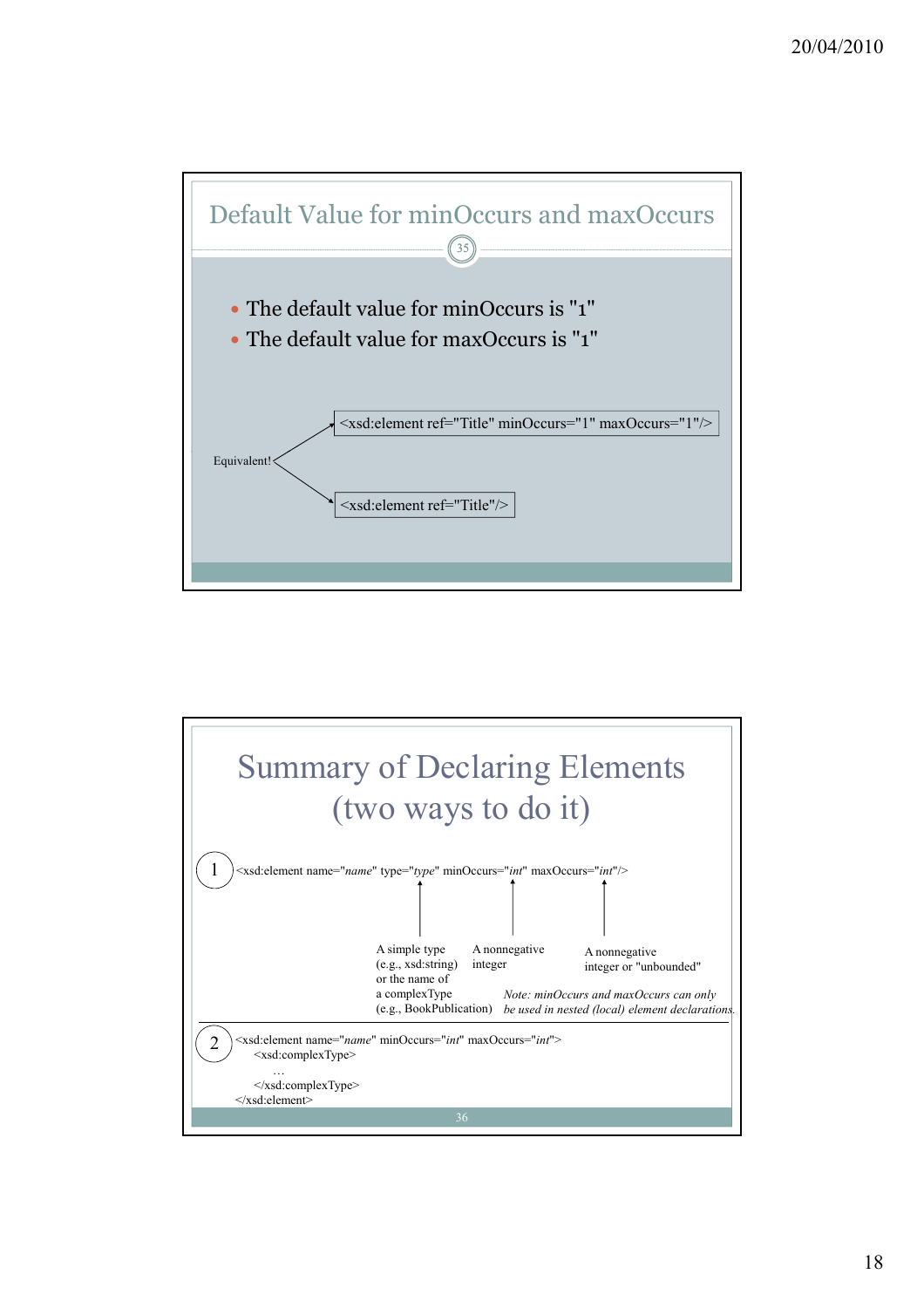

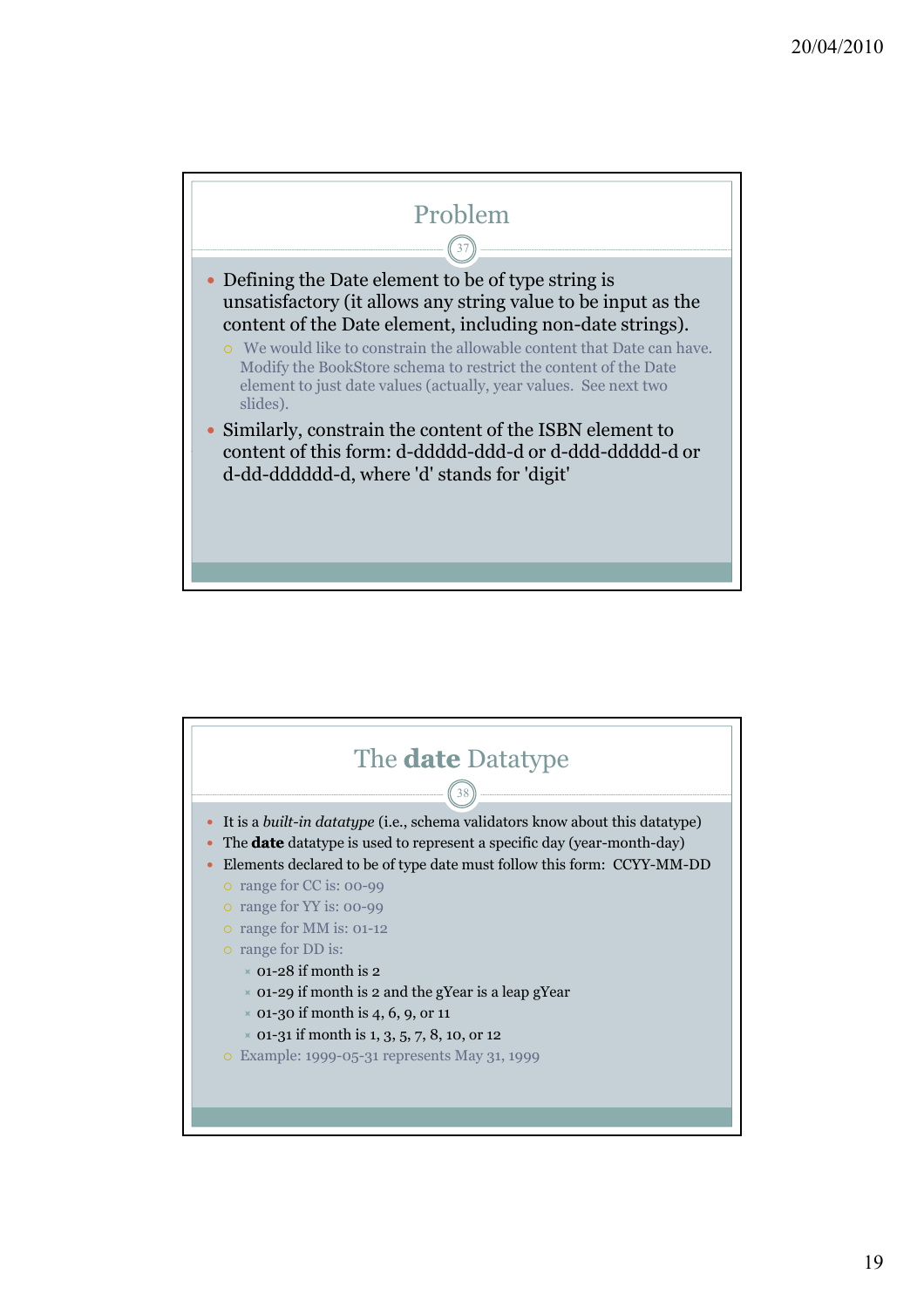

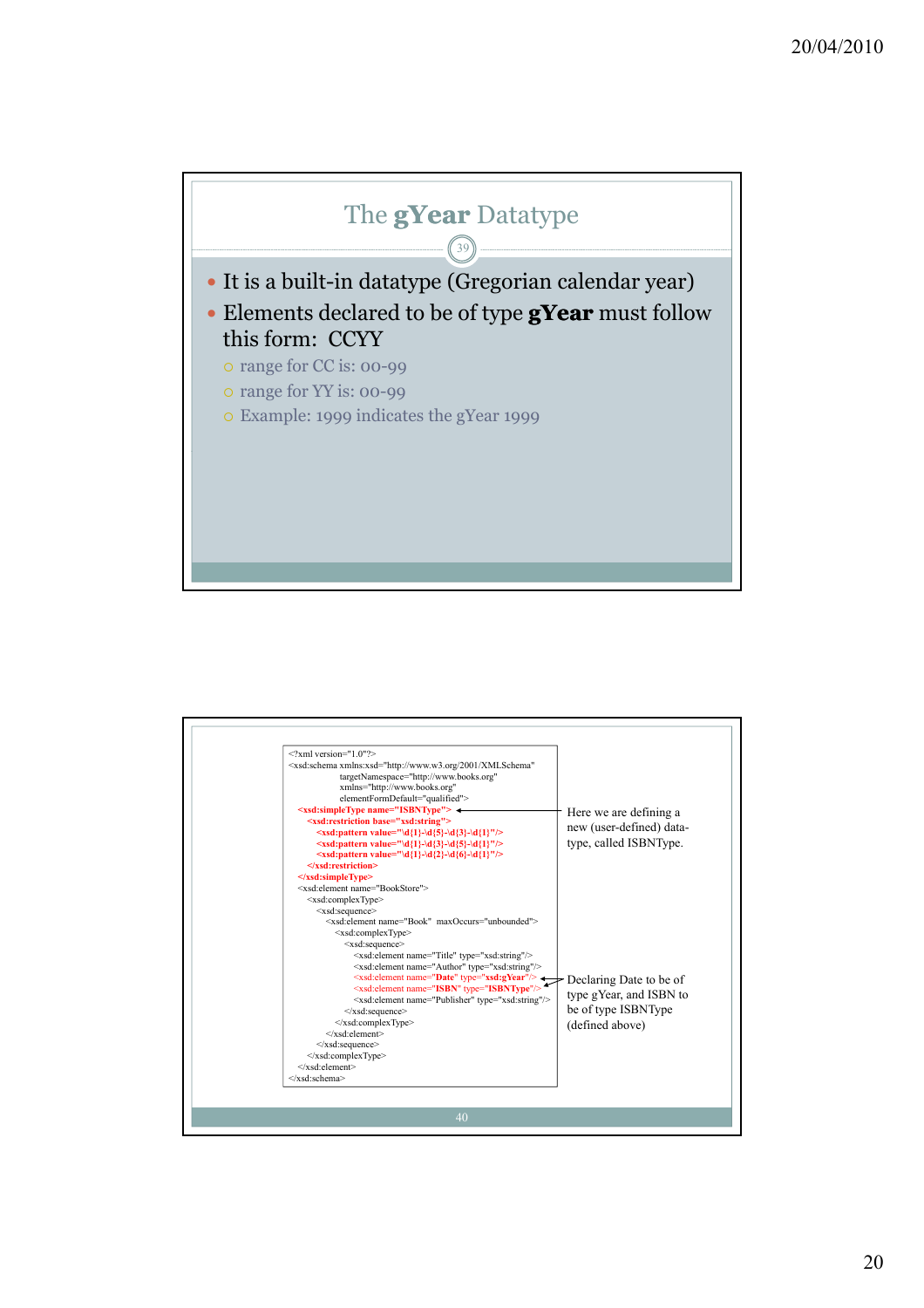

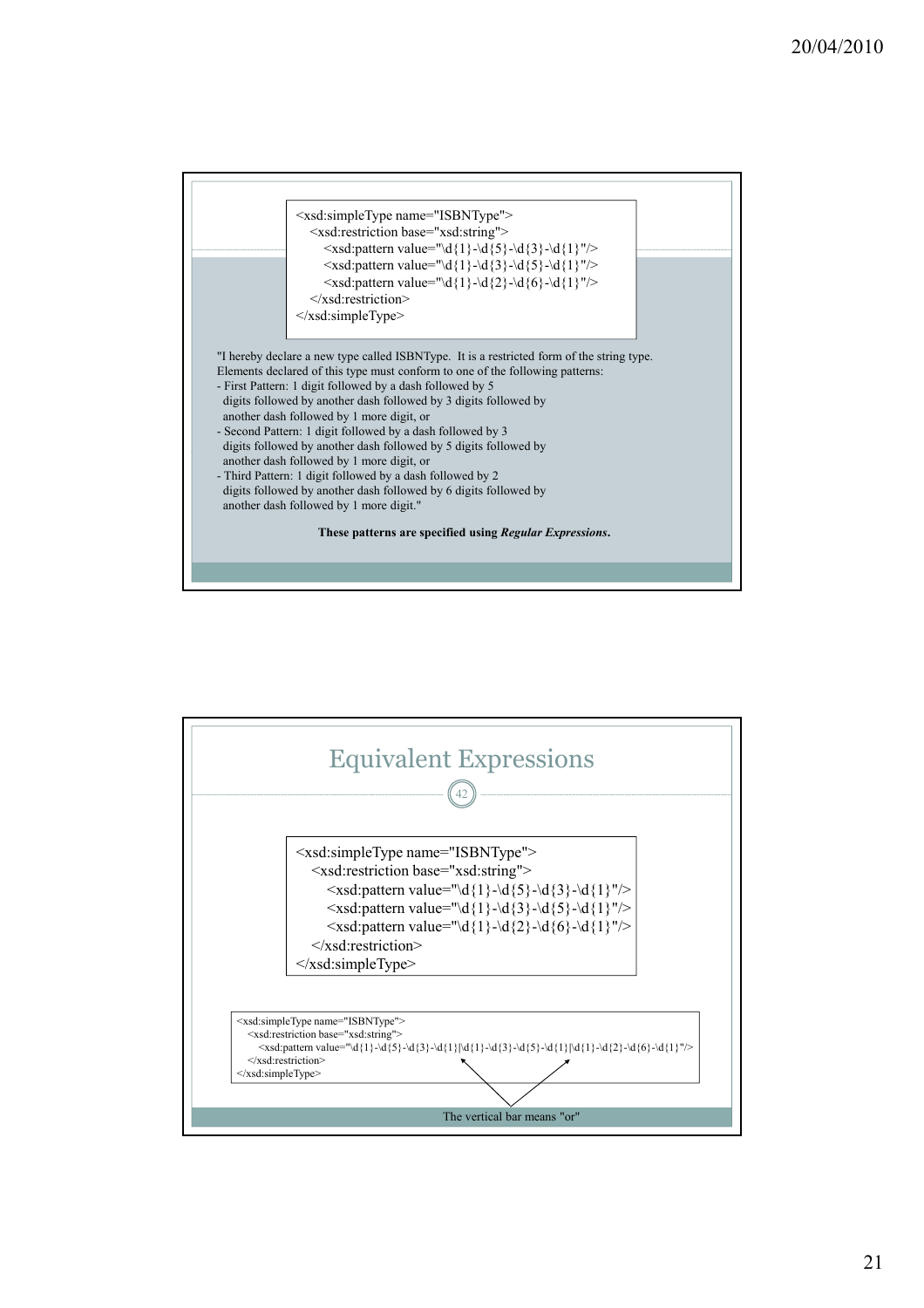

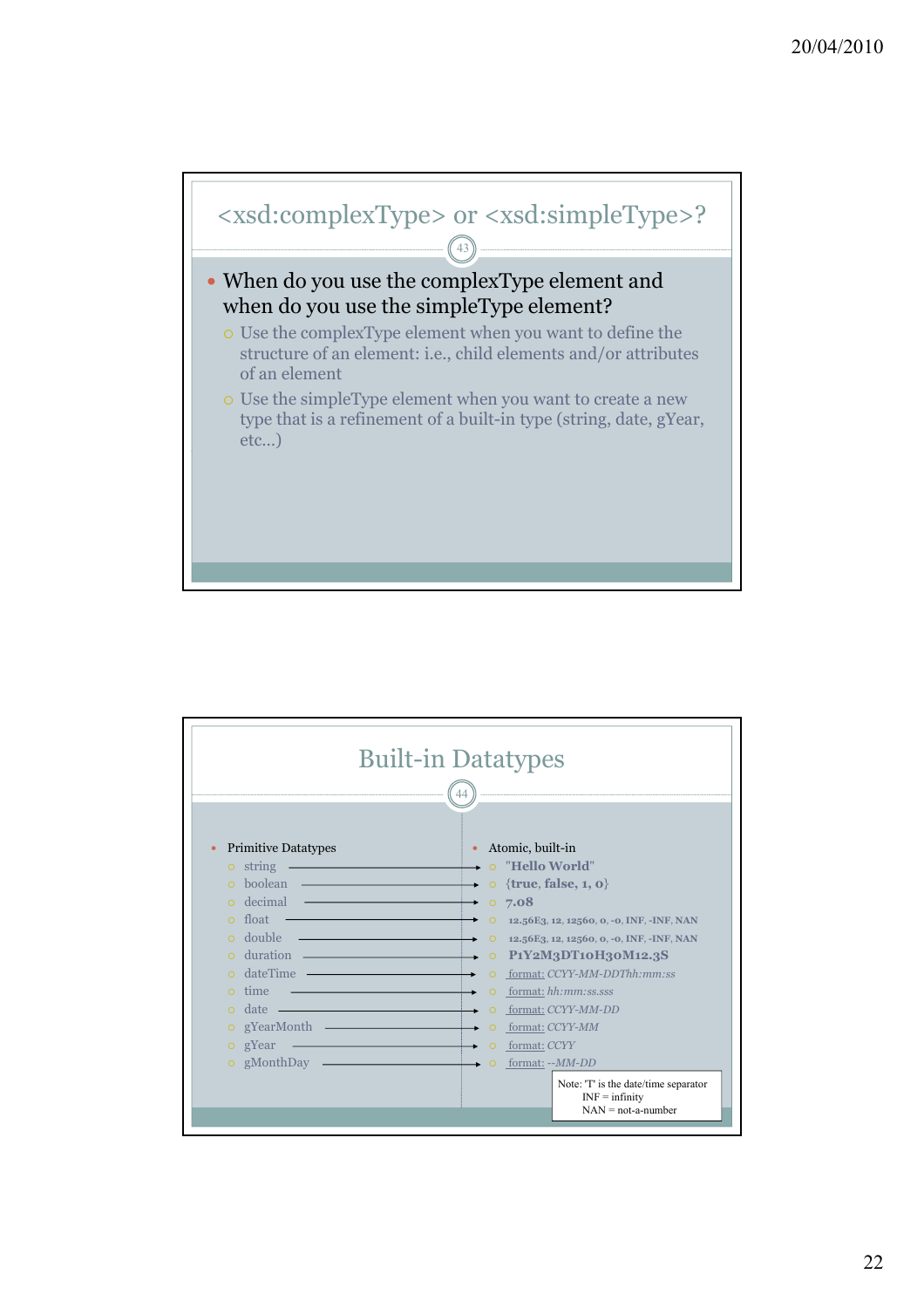

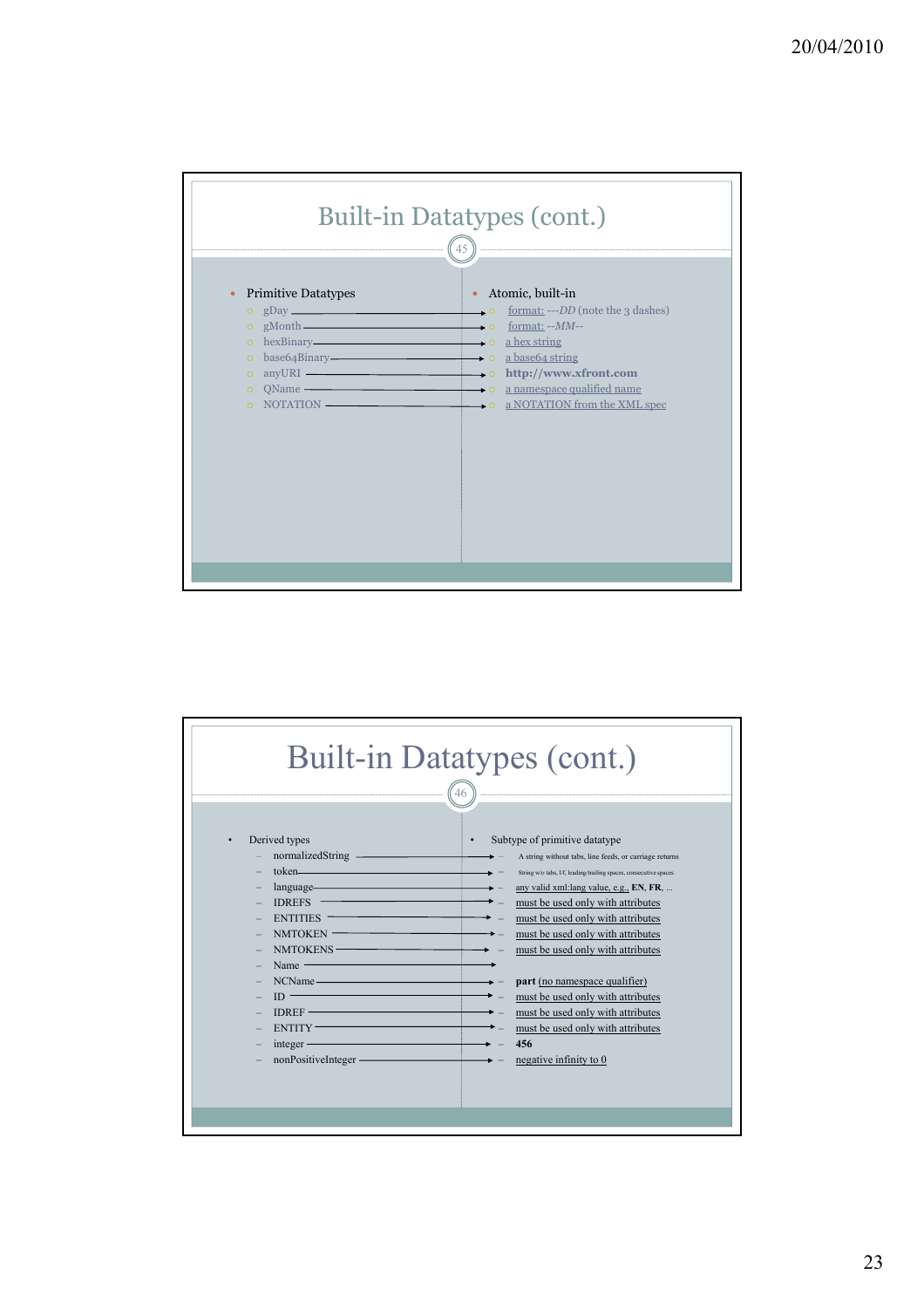

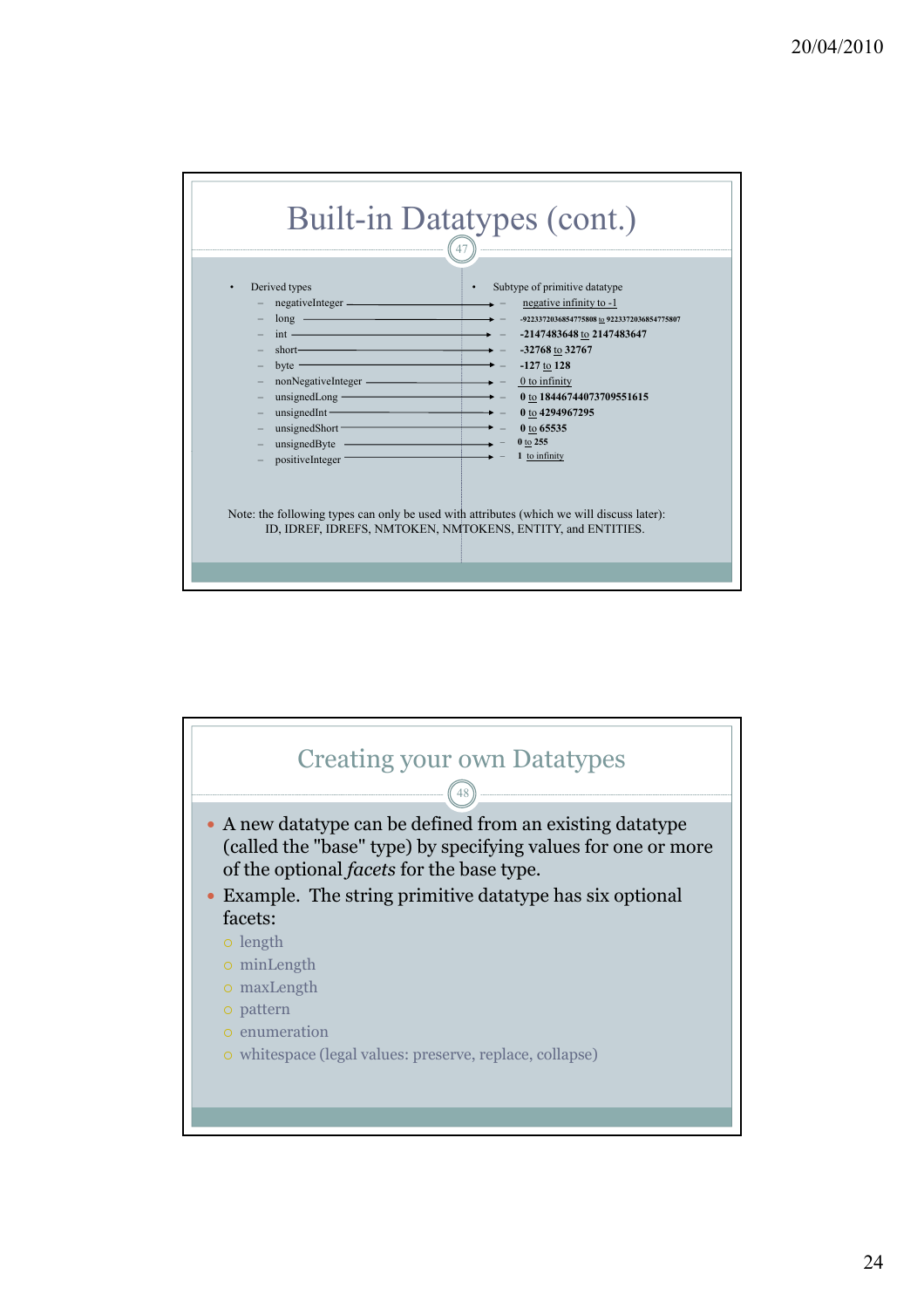

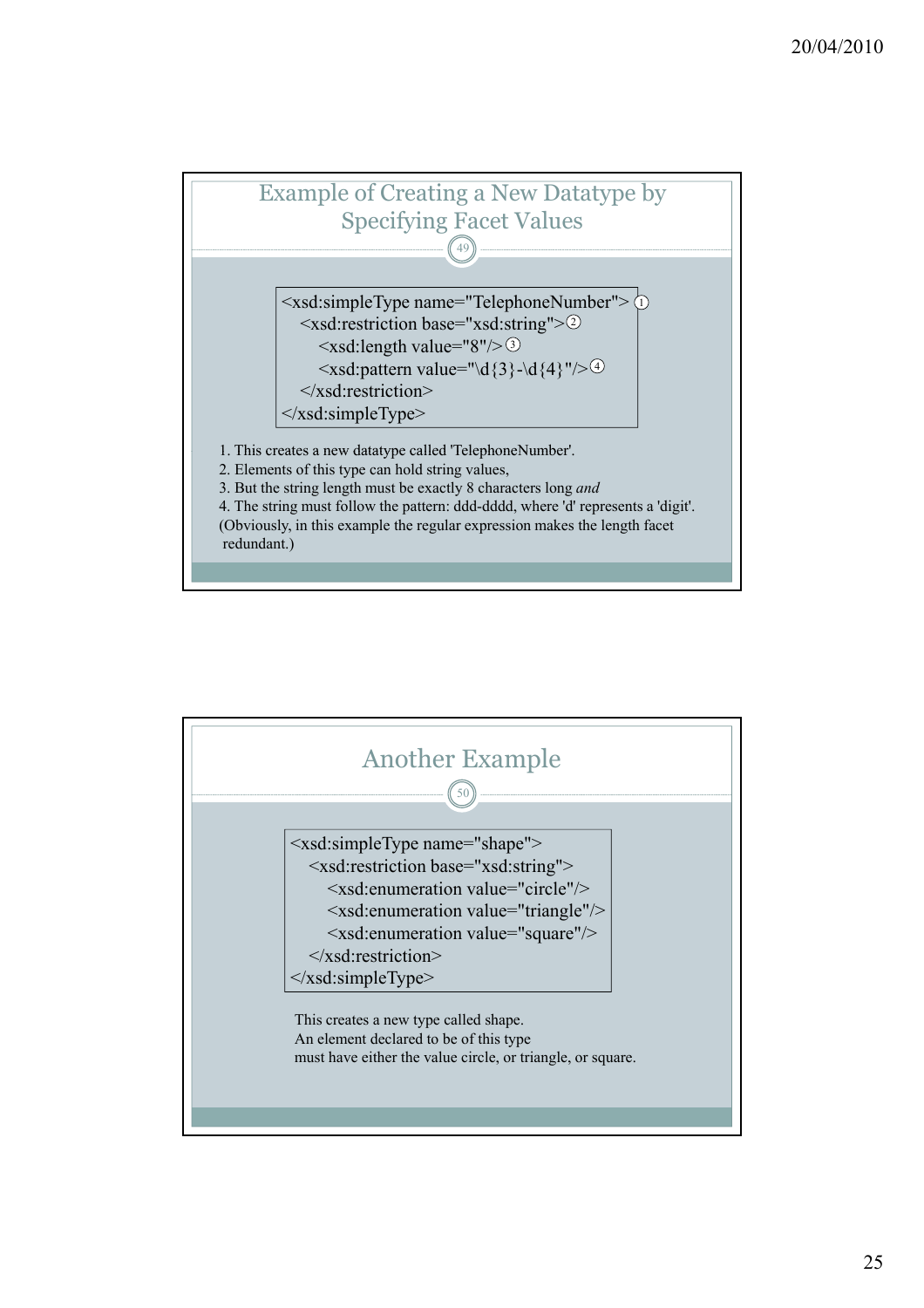

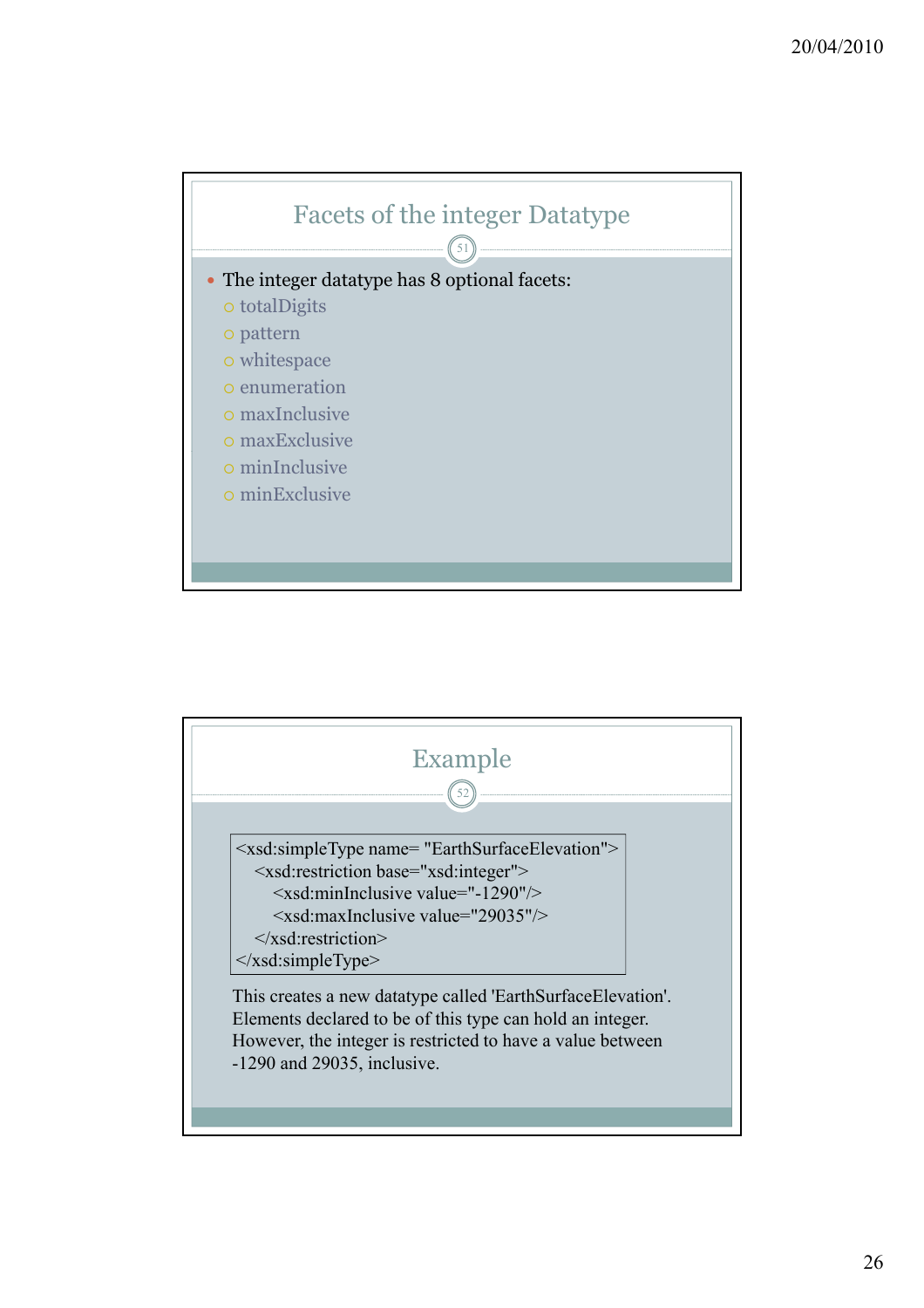

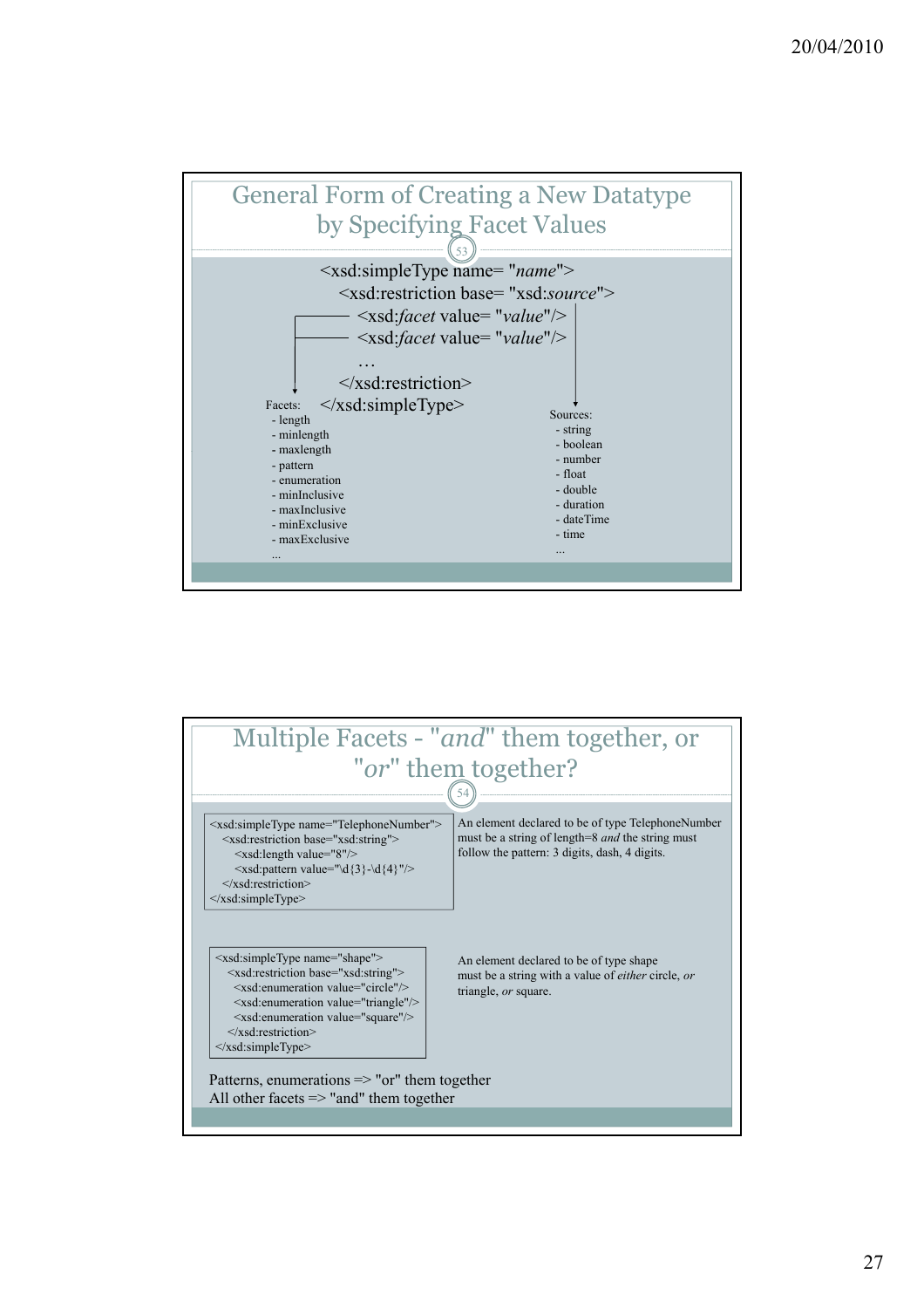

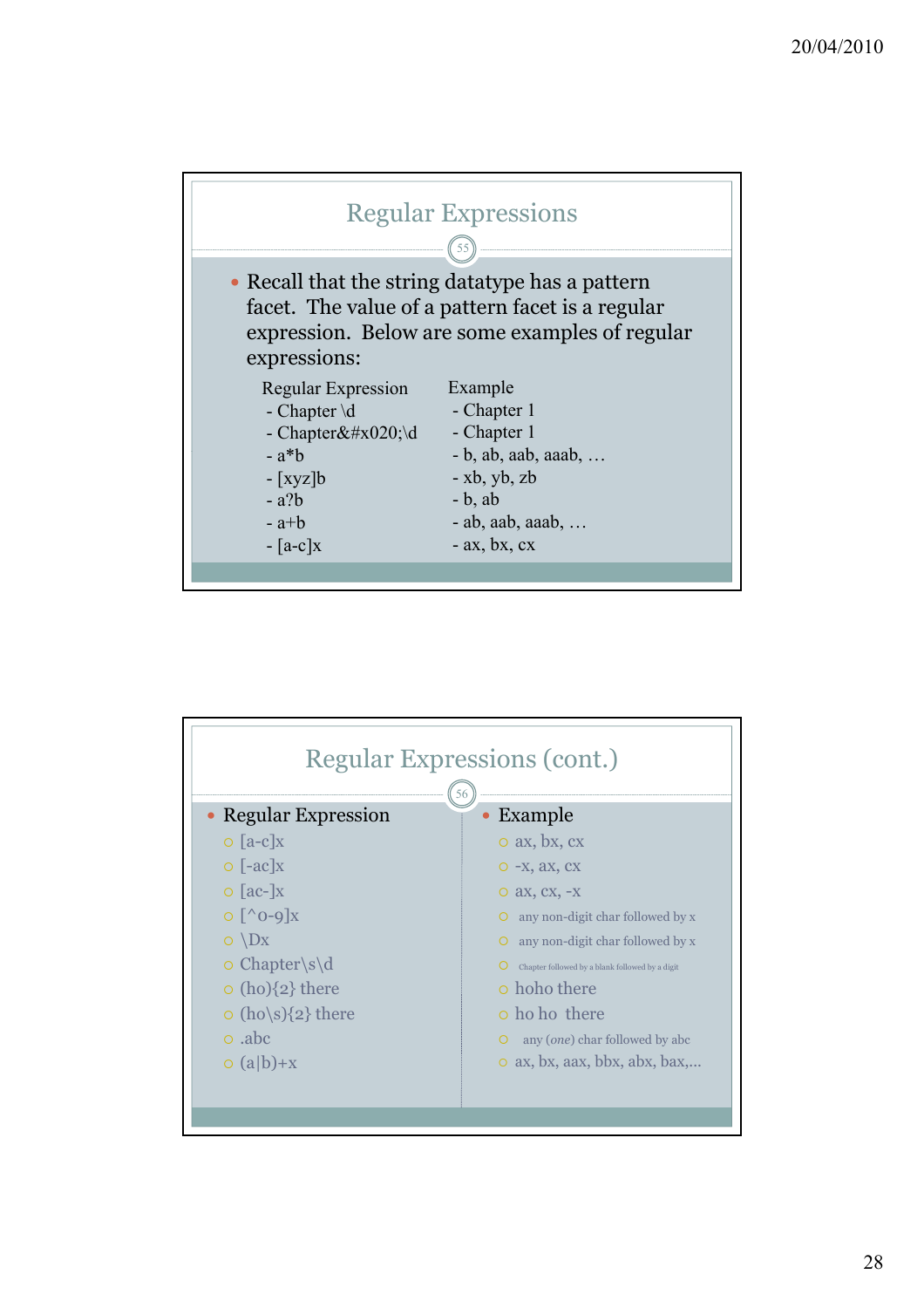

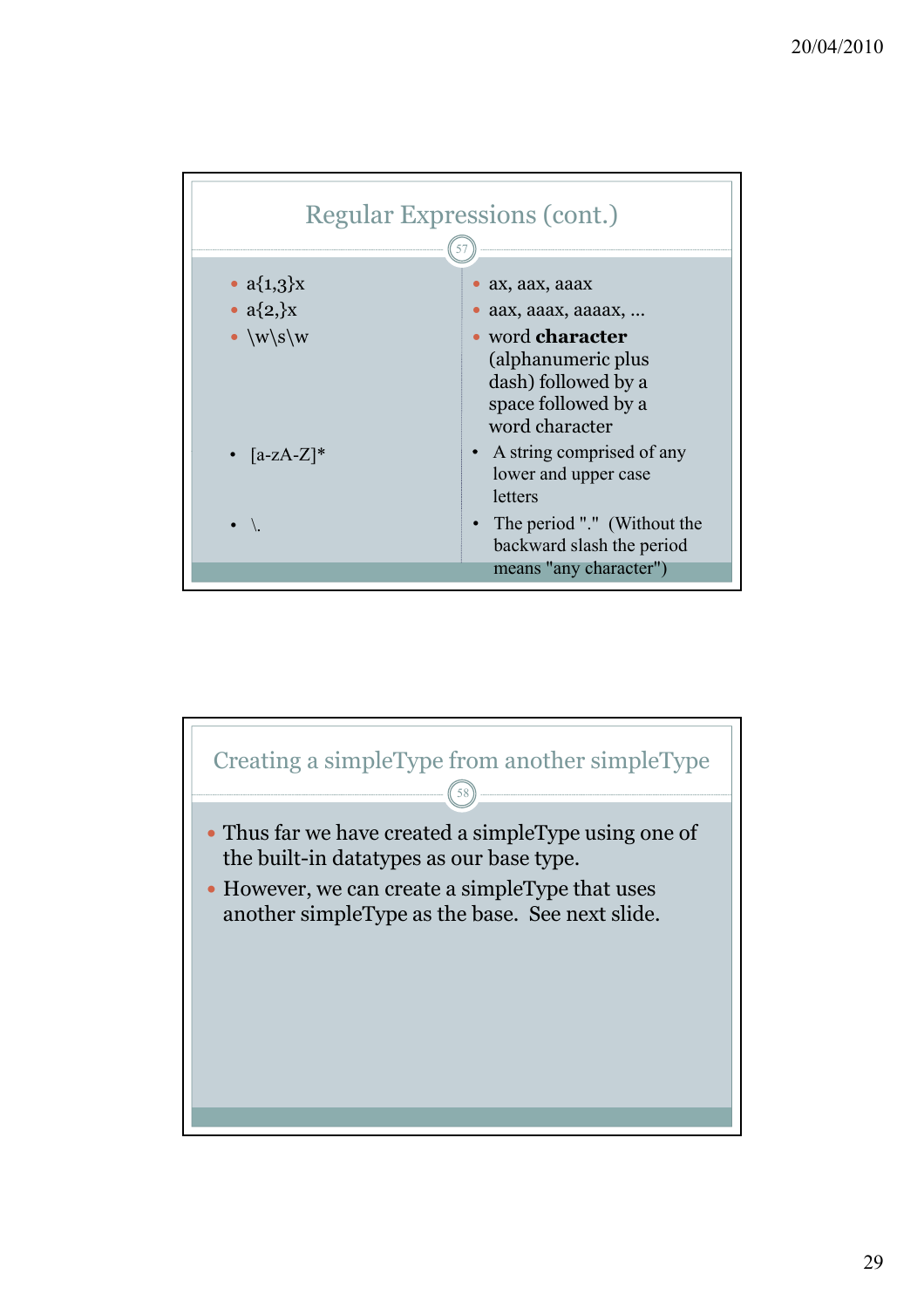```
<xsd:simpleType name= "EarthSurfaceElevation">
  <xsd:restriction base="xsd:integer">
     <xsd:minInclusive value="-1290"/>
     <xsd:maxInclusive value="29035"/>
  \langle x\sd:restriction\rangle\langle x\text{sd}:\text{simpleType}\rangle
```

```
<xsd:simpleType name= "BostonAreaSurfaceElevation">
  <xsd:restriction base="EarthSurfaceElevation">
```

```
\leqxsd:minInclusive value="0"/>
```

```
<xsd:maxInclusive value="120"/><br>
</xsd:restriction>
```

```
\le/xsd:simpleType>
```
This simpleType uses EarthSurfaceElevation as its base type.

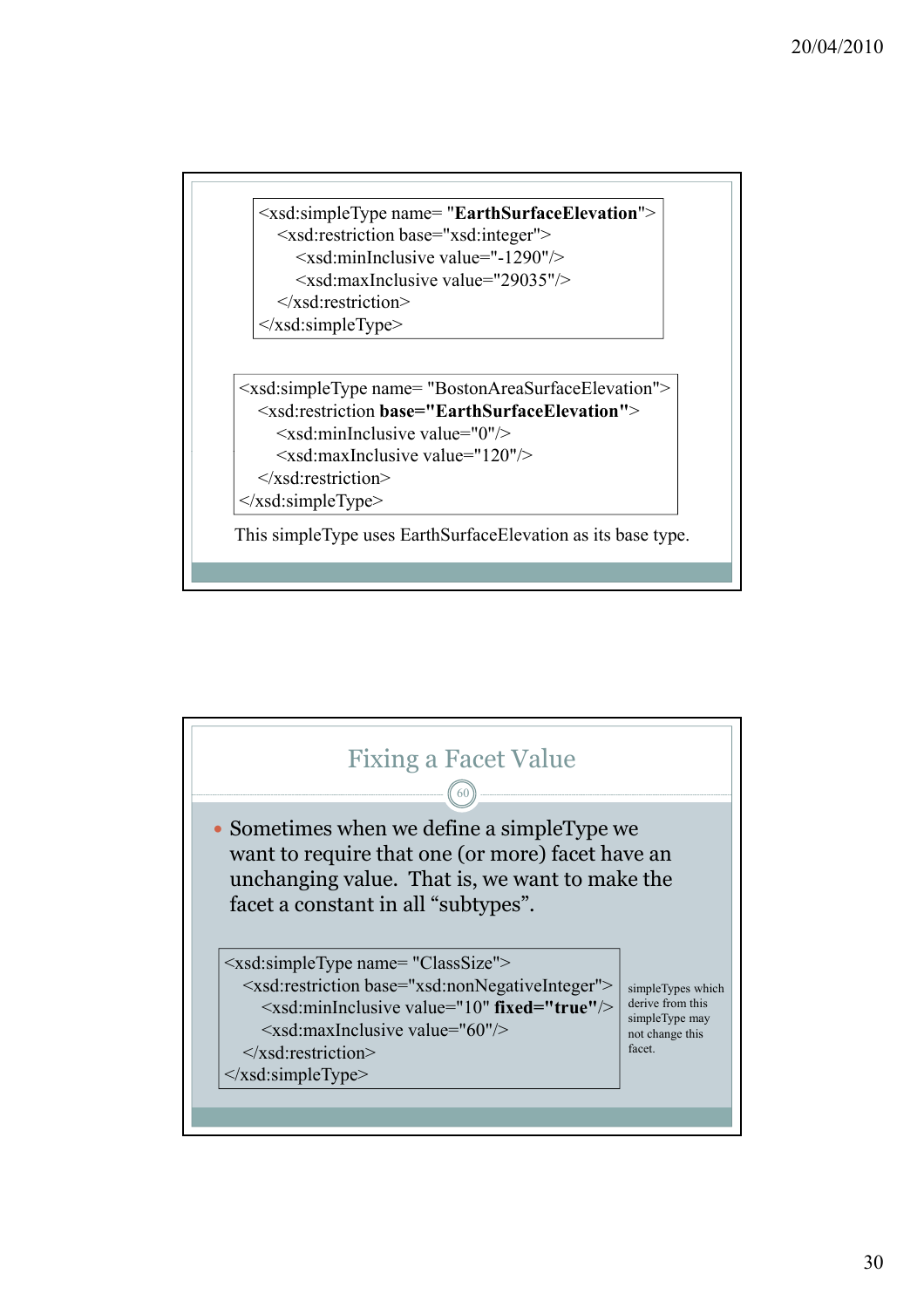

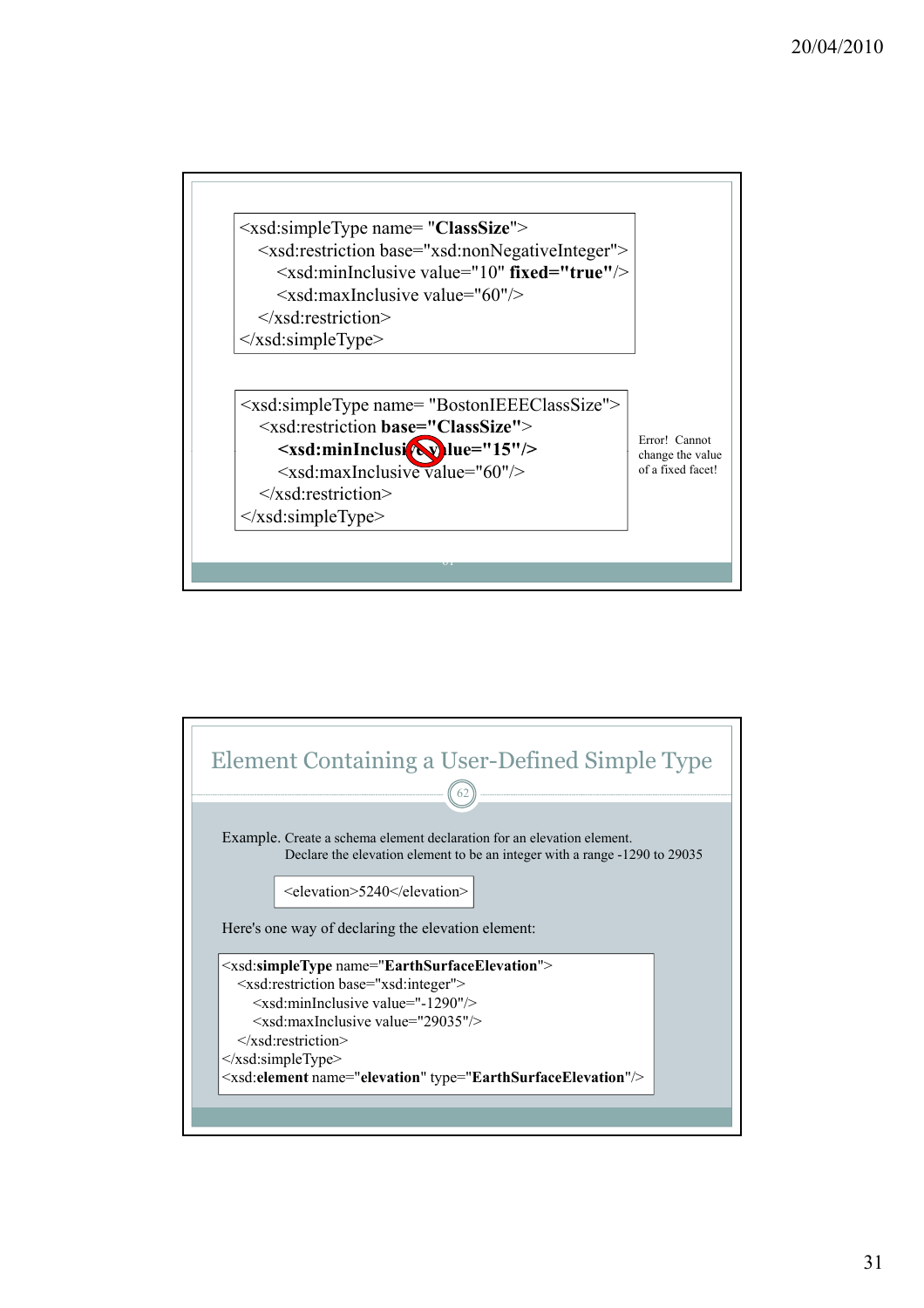

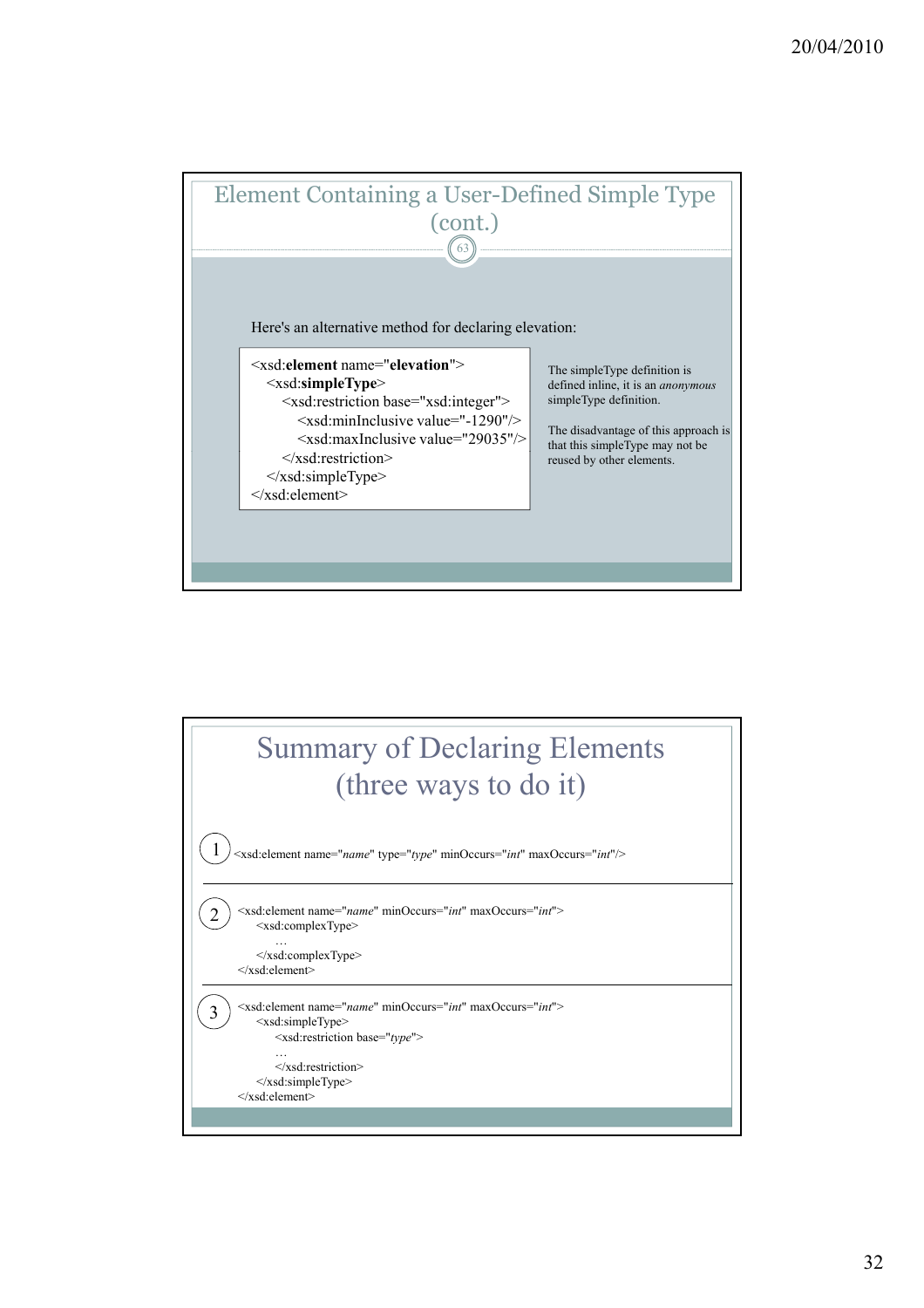

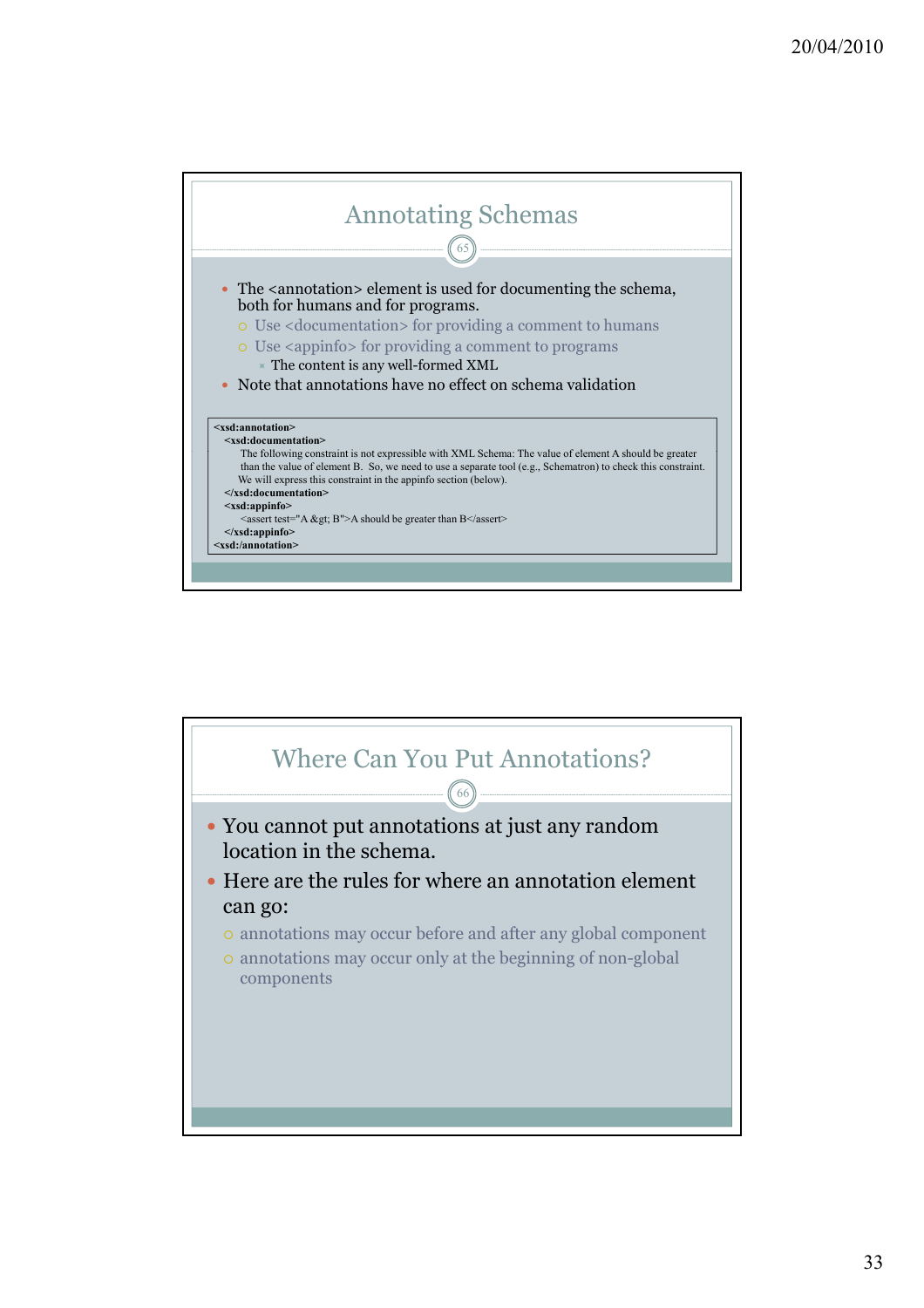| $\langle 2 \times 2 \times 1 \rangle$ version="1.0"?><br><xsd:schema <="" th="" xmlns:xsd="http://www.w3.org/2001/XMLSchema"><th></th></xsd:schema> |             |
|-----------------------------------------------------------------------------------------------------------------------------------------------------|-------------|
| targetNamespace="http://www.books.org"                                                                                                              |             |
| xmlns="http://www.books.org"                                                                                                                        |             |
| elementFormDefault="qualified">                                                                                                                     | Can put     |
| <xsd:element name="BookStore"></xsd:element>                                                                                                        | annotations |
| <xsd:complextype></xsd:complextype>                                                                                                                 |             |
| <xsd:sequence></xsd:sequence>                                                                                                                       | only at     |
| <xsd:element maxoccurs="unbounded" name="Book"></xsd:element>                                                                                       | these       |
| <xsd:complextype></xsd:complextype>                                                                                                                 | locations   |
| $<$ xsd:sequence $>$                                                                                                                                |             |
| <xsd:element name="Title" type="xsd:string"></xsd:element>                                                                                          |             |
| <xsd:element name="Author" type="xsd:string"></xsd:element>                                                                                         |             |
| <xsd:element name="Date" type="xsd:string"></xsd:element>                                                                                           |             |
| <xsd:element name="ISBN" type="xsd:string"></xsd:element>                                                                                           |             |
| <xsd:element name="Publisher" type="xsd:string"></xsd:element>                                                                                      |             |
| $\le$ /xsd:sequence>                                                                                                                                |             |
| $\le$ /xsd:complexType>                                                                                                                             |             |
| $\langle x s d \cdot element \rangle$                                                                                                               |             |
| $\langle xsd:sequence \rangle$                                                                                                                      |             |
| $\langle xsd:complexType \rangle$                                                                                                                   |             |
| $\le$ /xsd:element>                                                                                                                                 |             |
|                                                                                                                                                     |             |
| Suppose that you want to annotate, say, the Date element                                                                                            |             |
| declaration. What do we do? See next page                                                                                                           |             |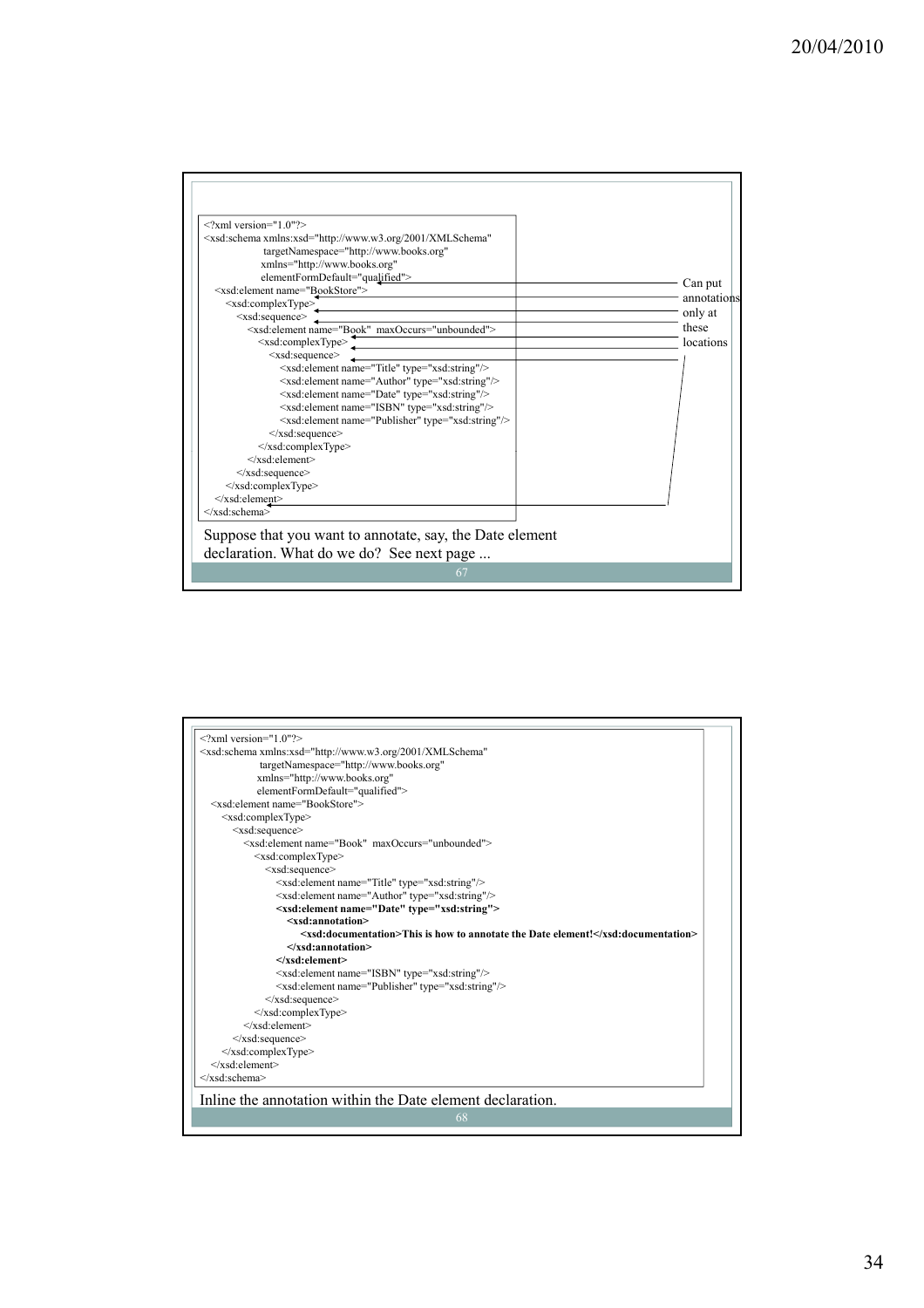

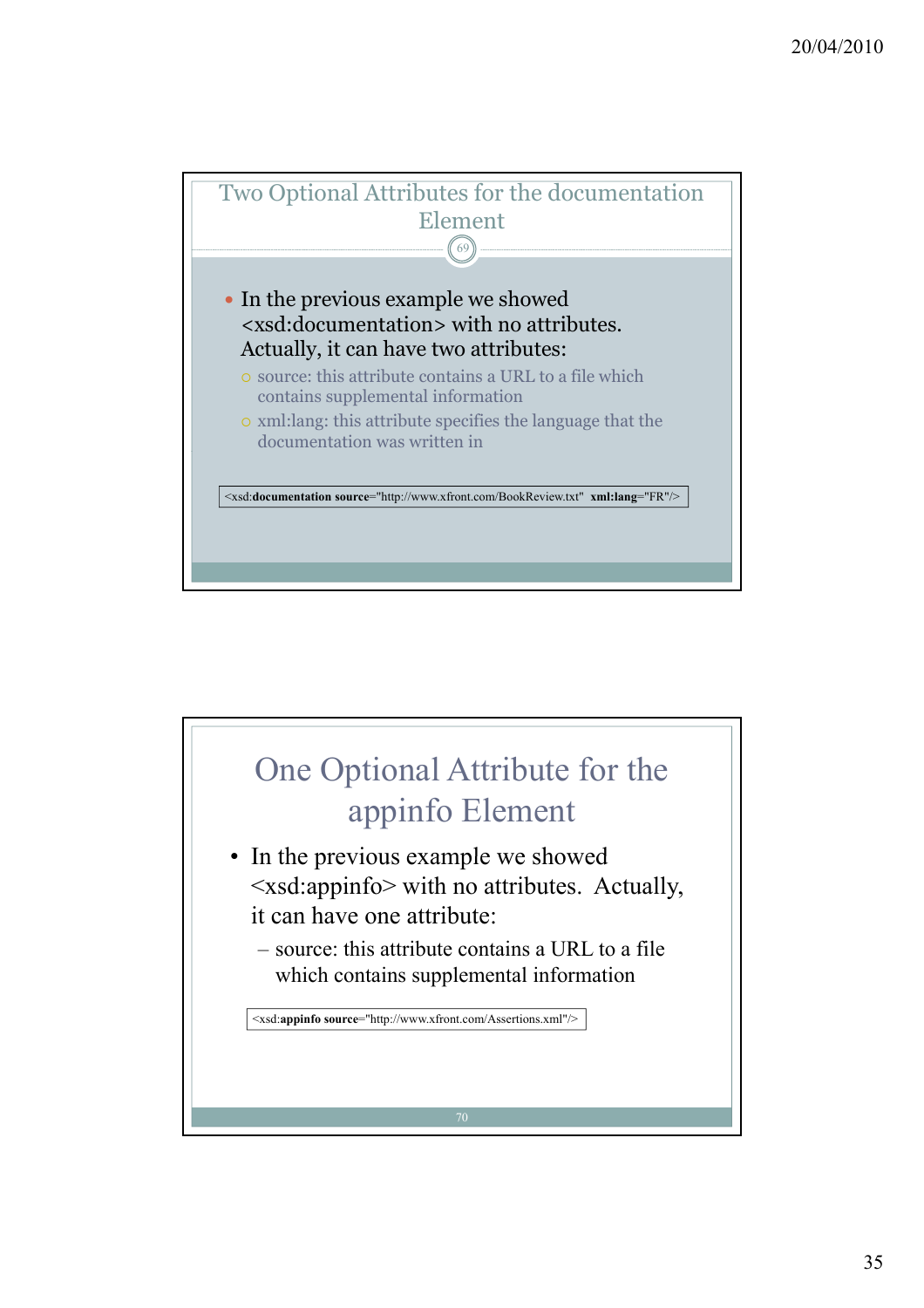

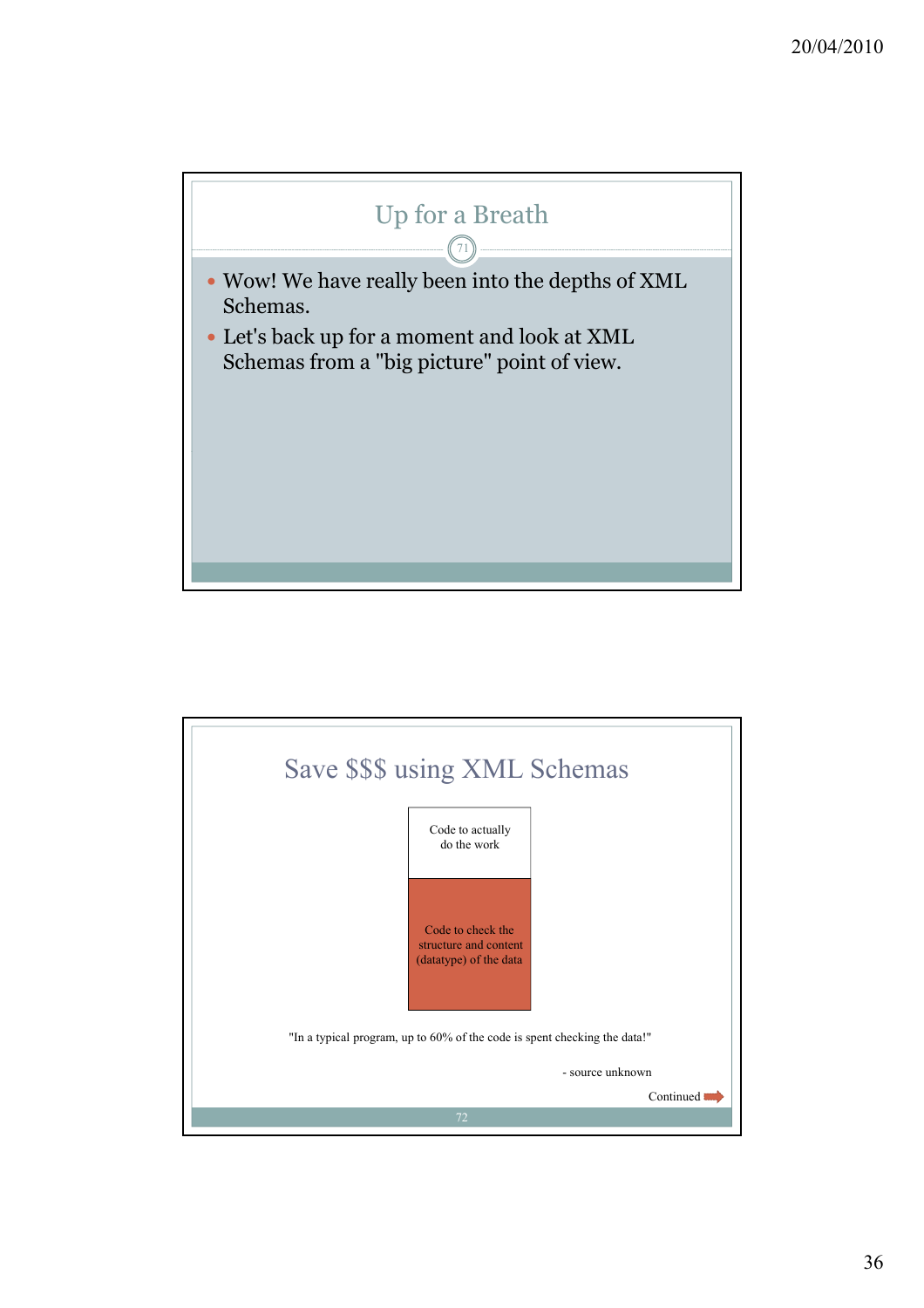

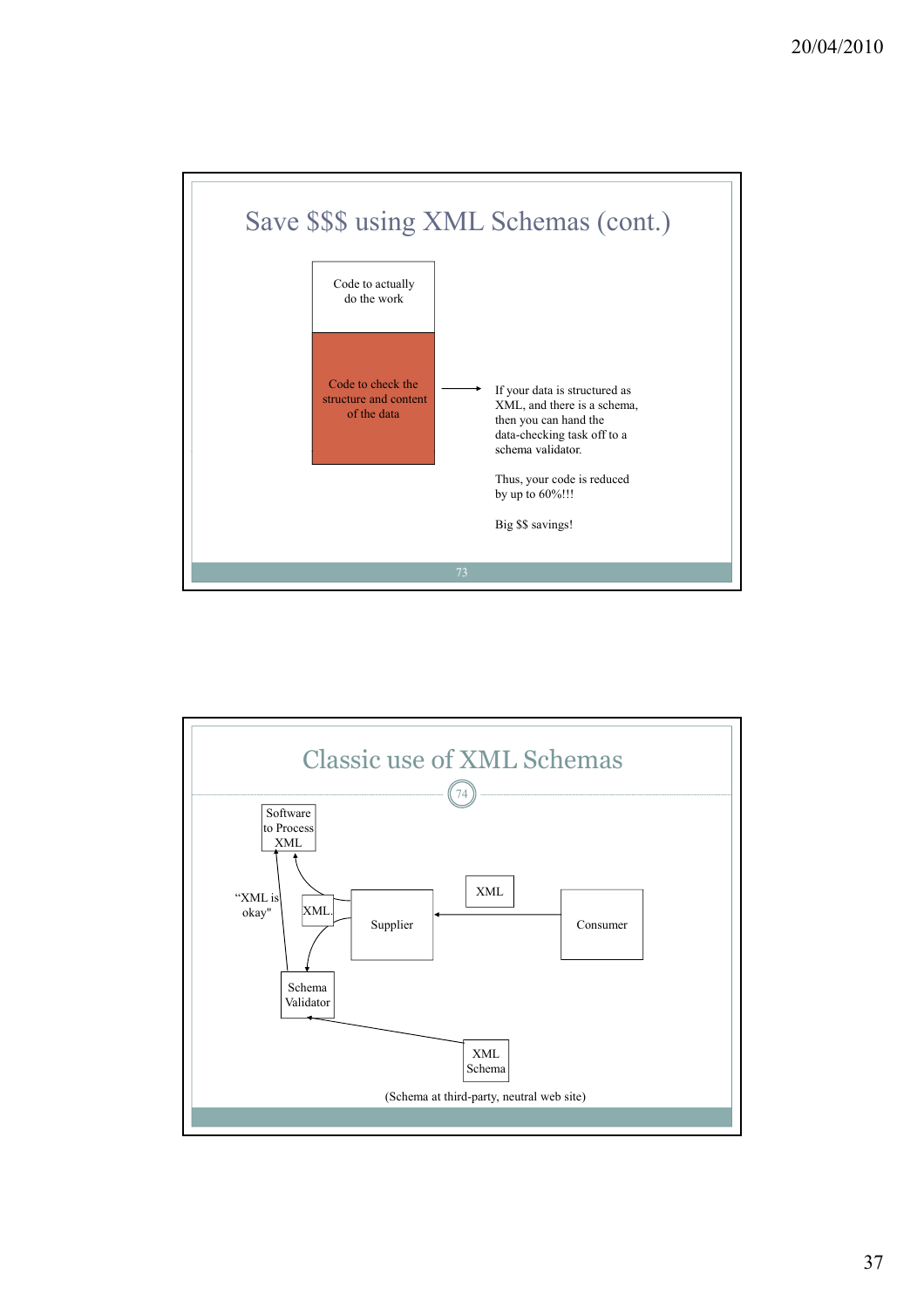

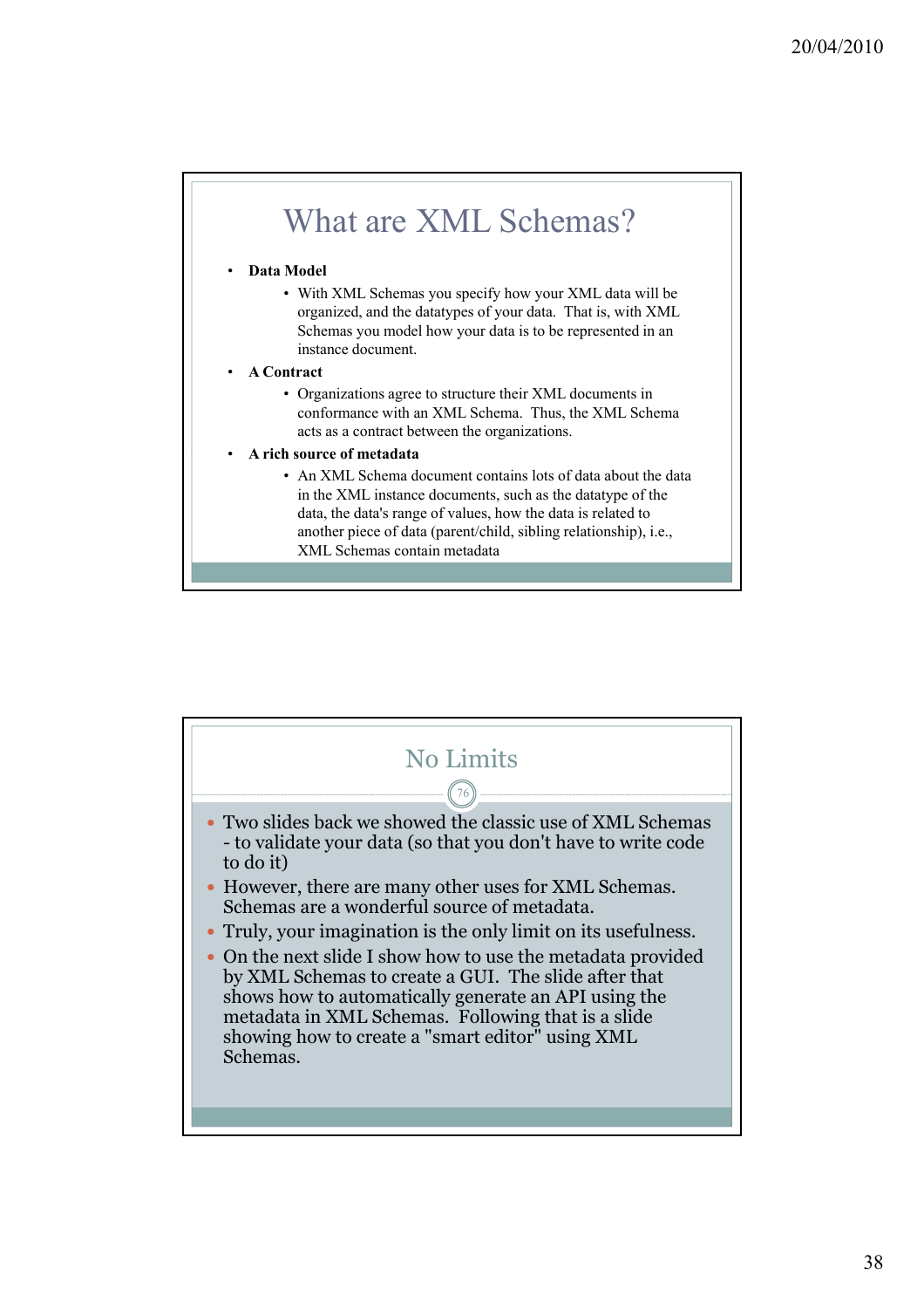

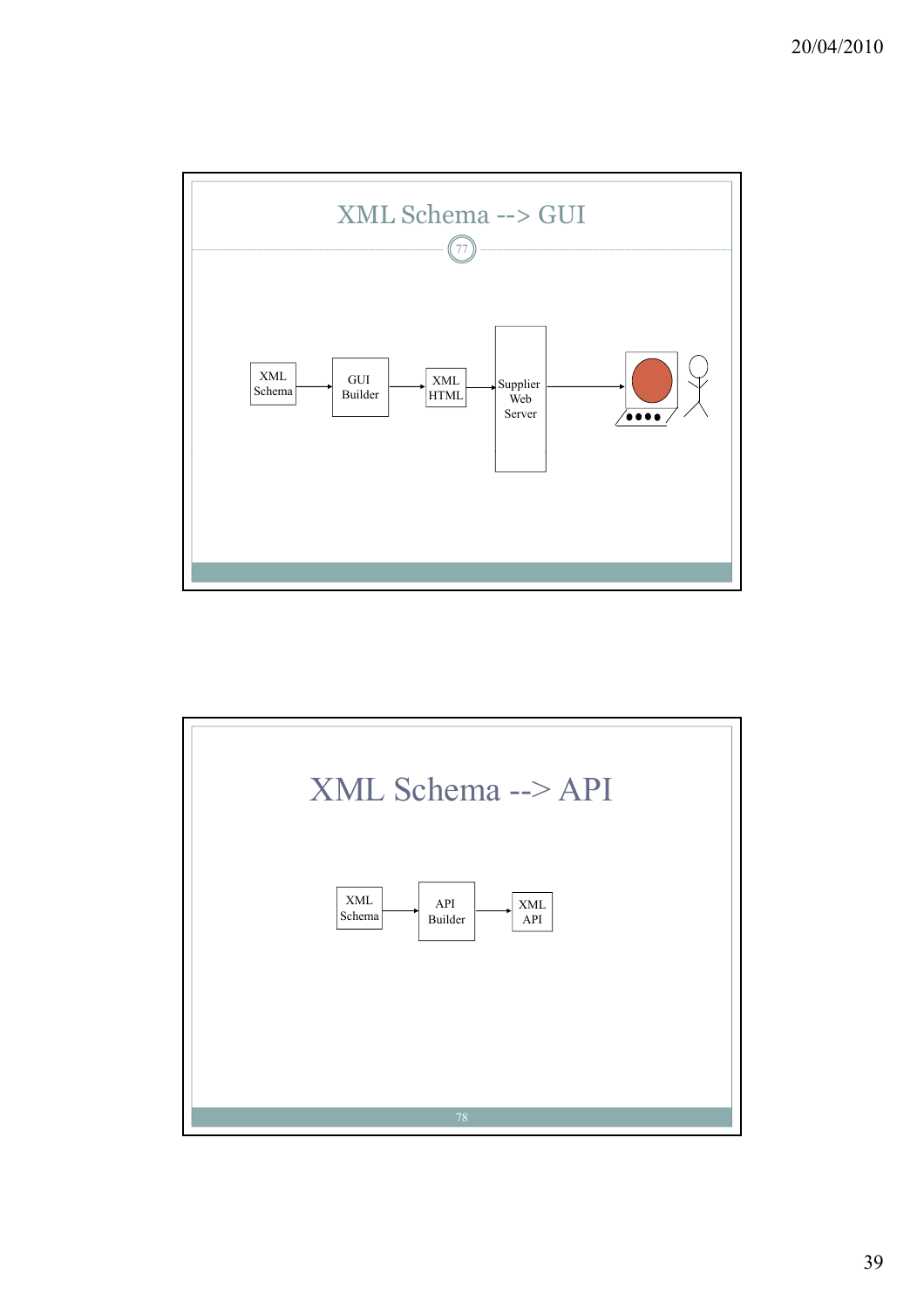

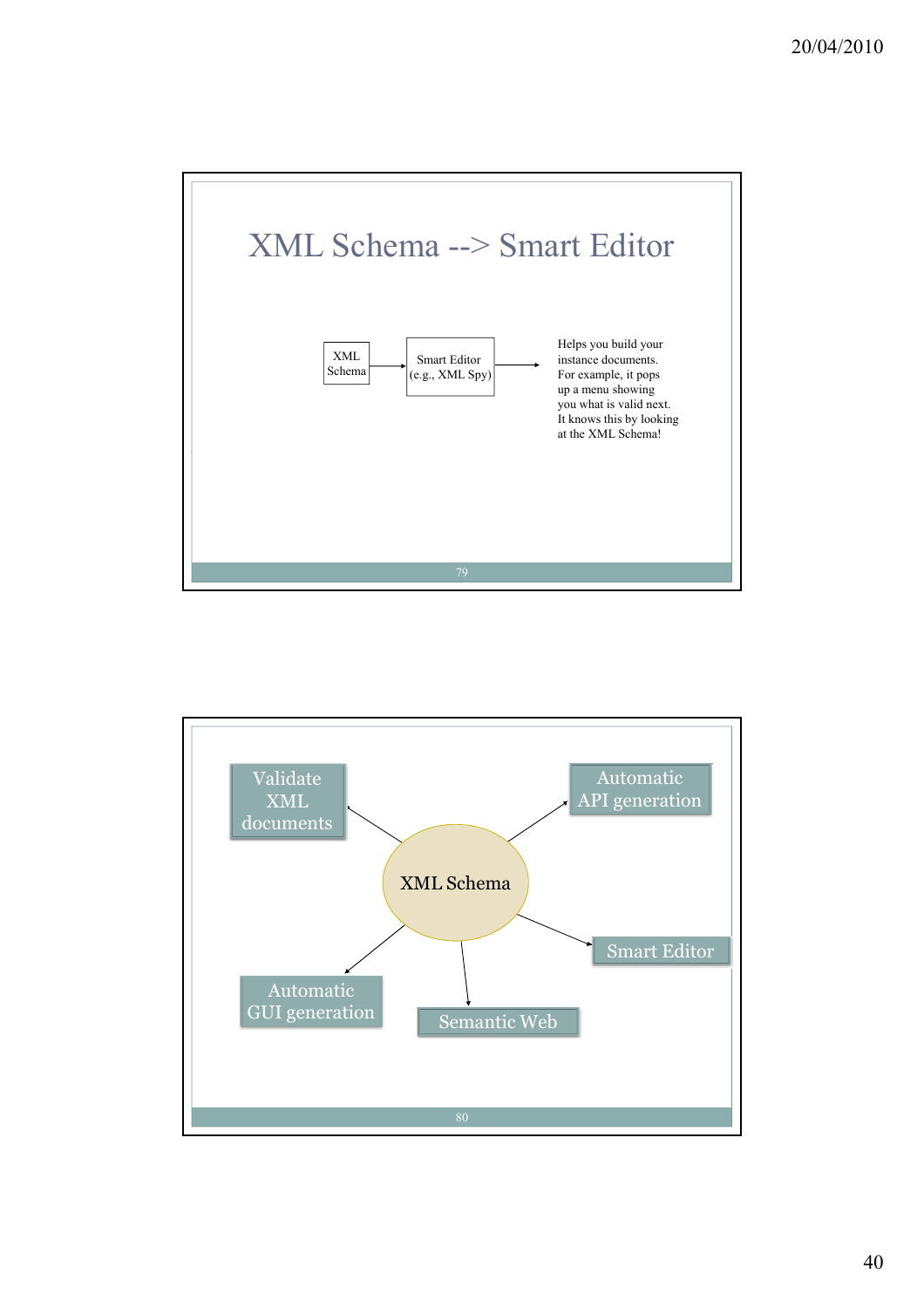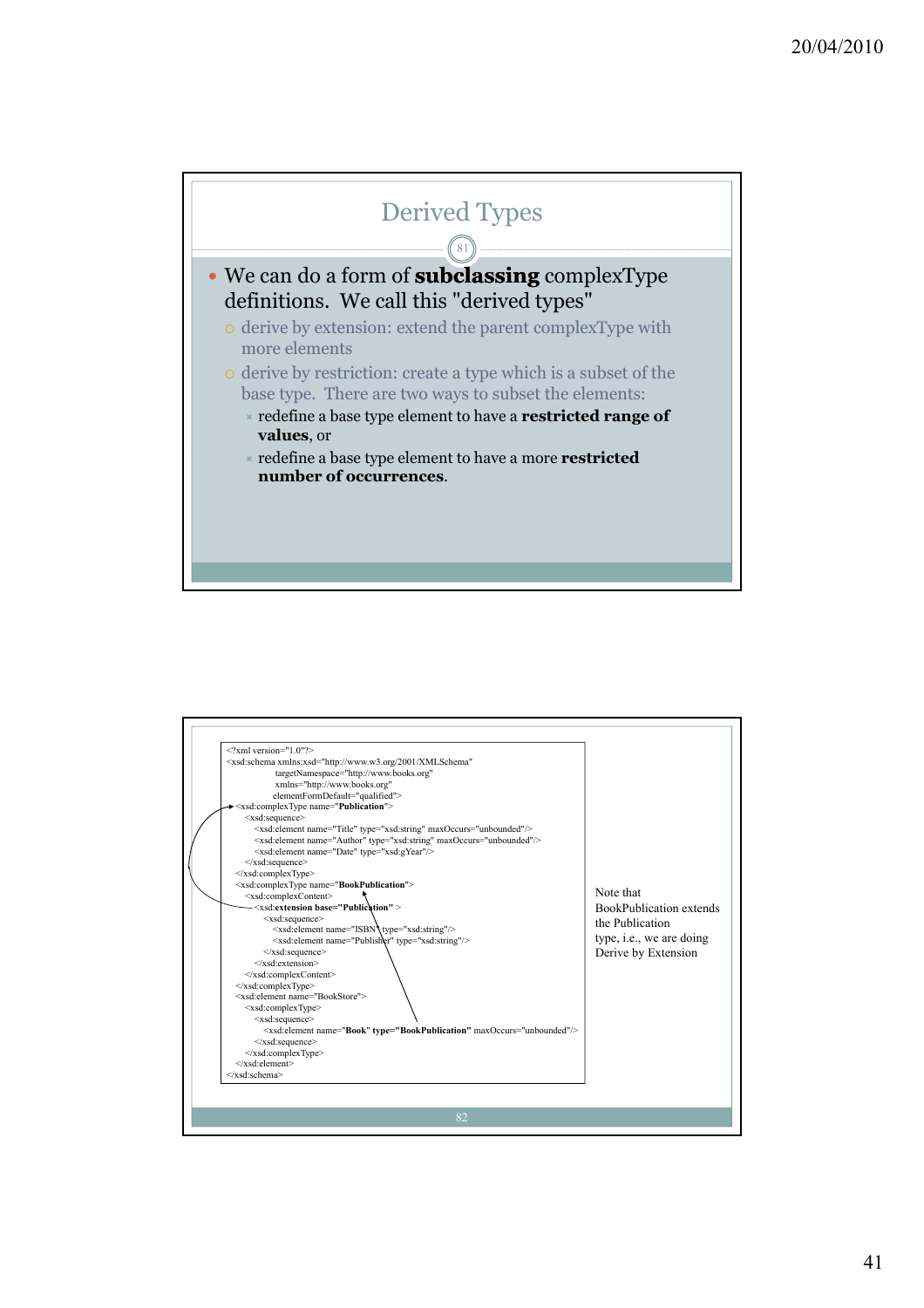

Elements declared to be of type BookPublication will have 5 child elements - Title, Author, Date, ISBN, and Publisher. Note that the elements in the derived type are **appended** to the elements in the base type.

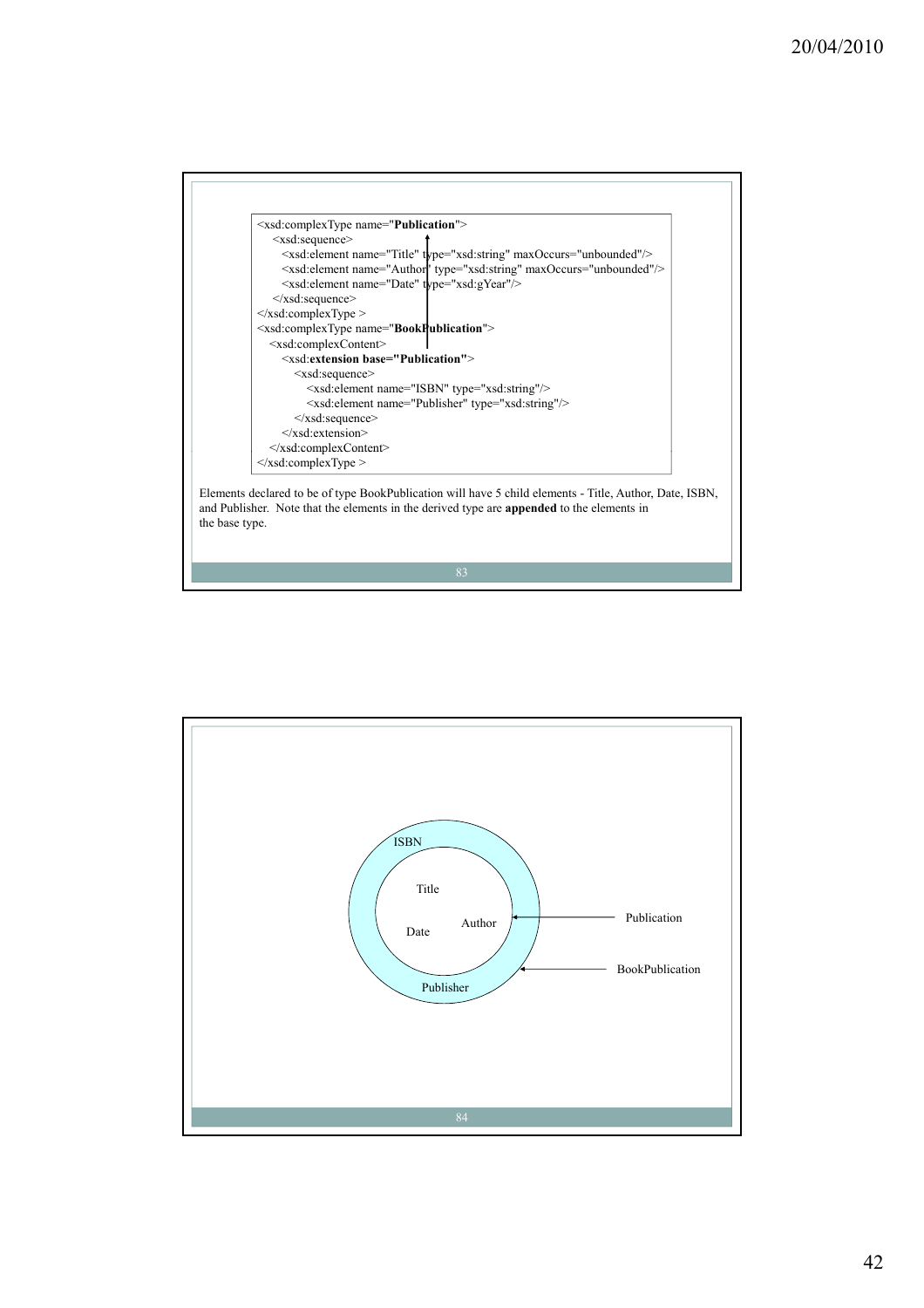

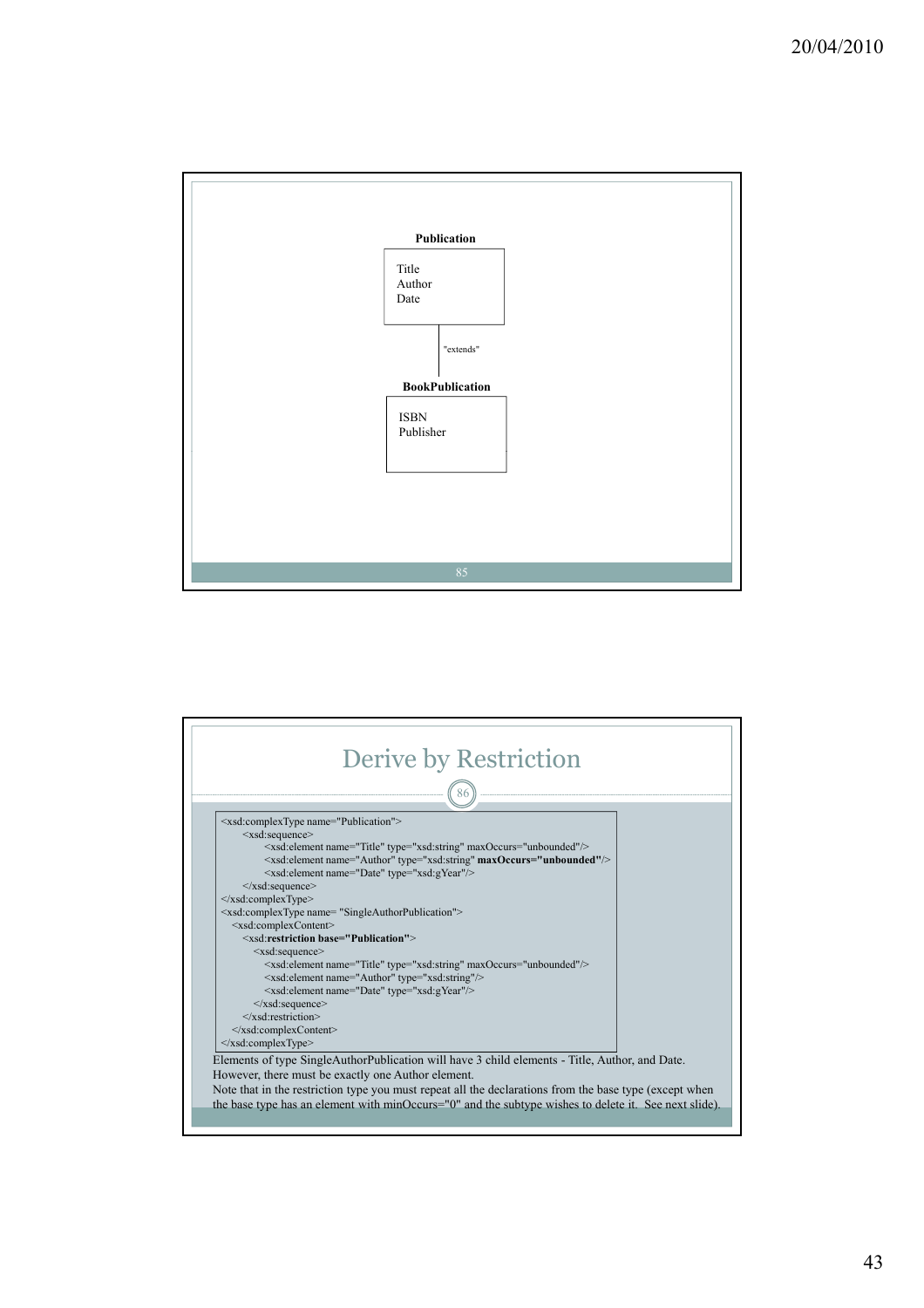

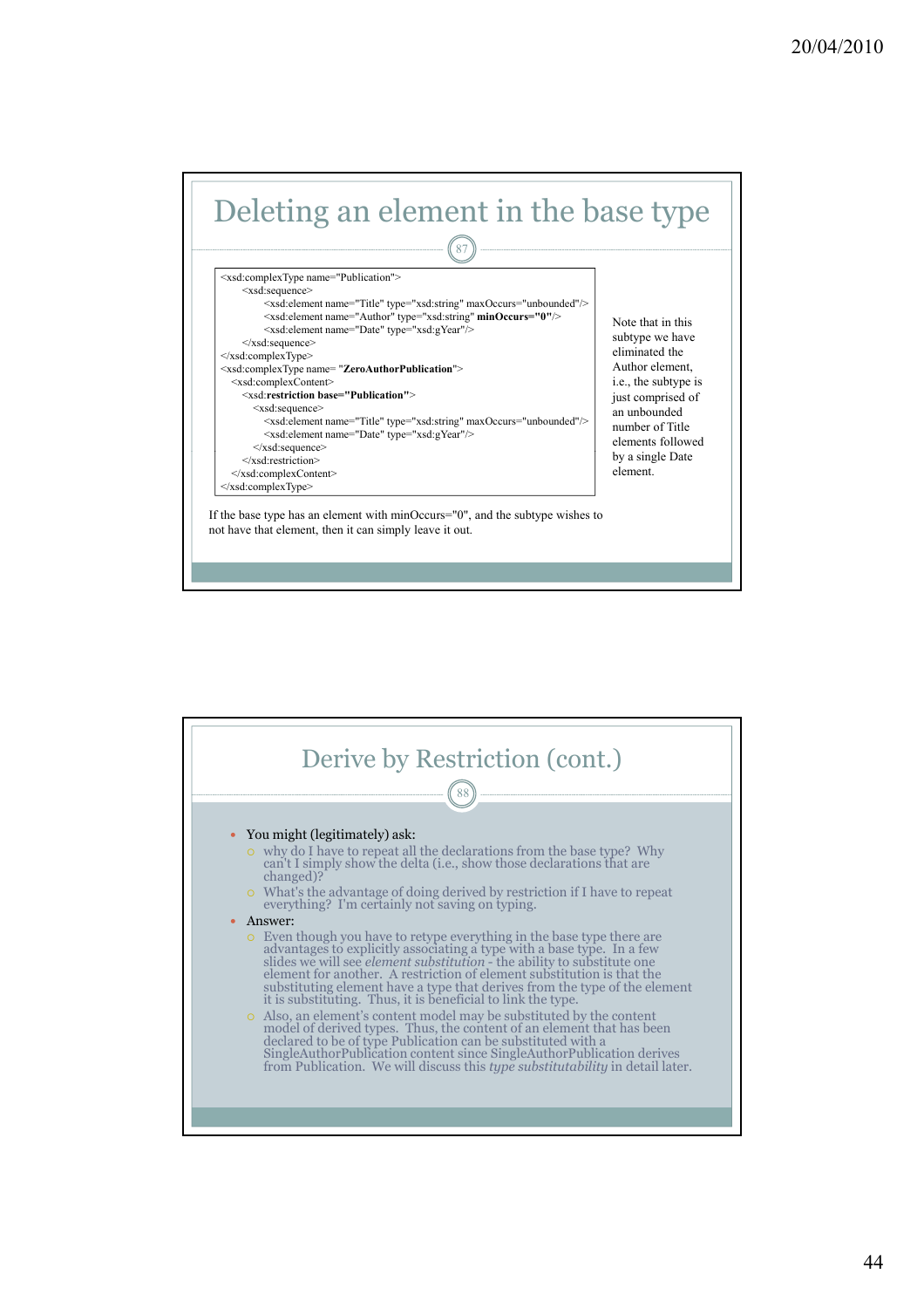

![](_page_44_Figure_1.jpeg)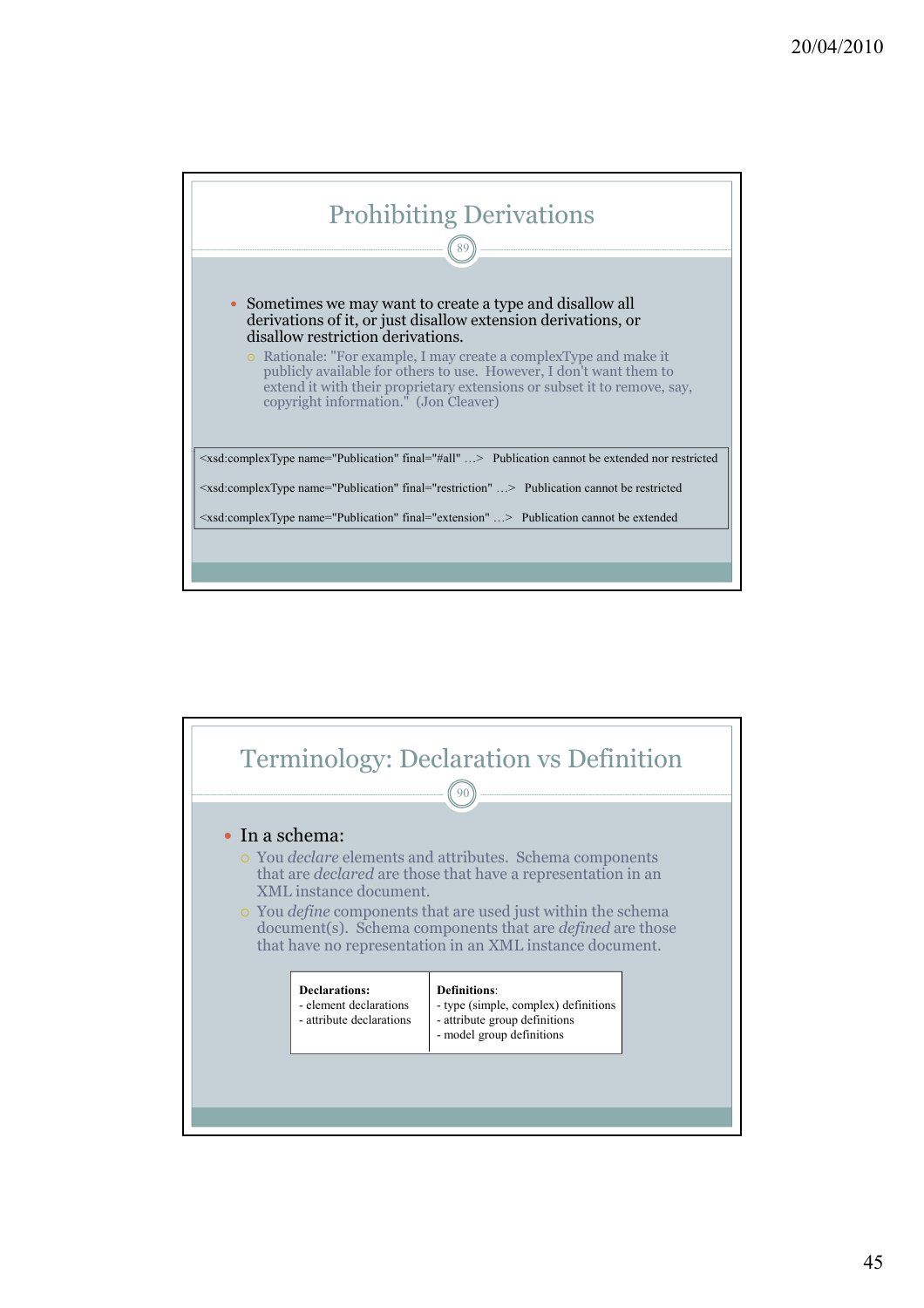![](_page_45_Figure_0.jpeg)

![](_page_45_Figure_1.jpeg)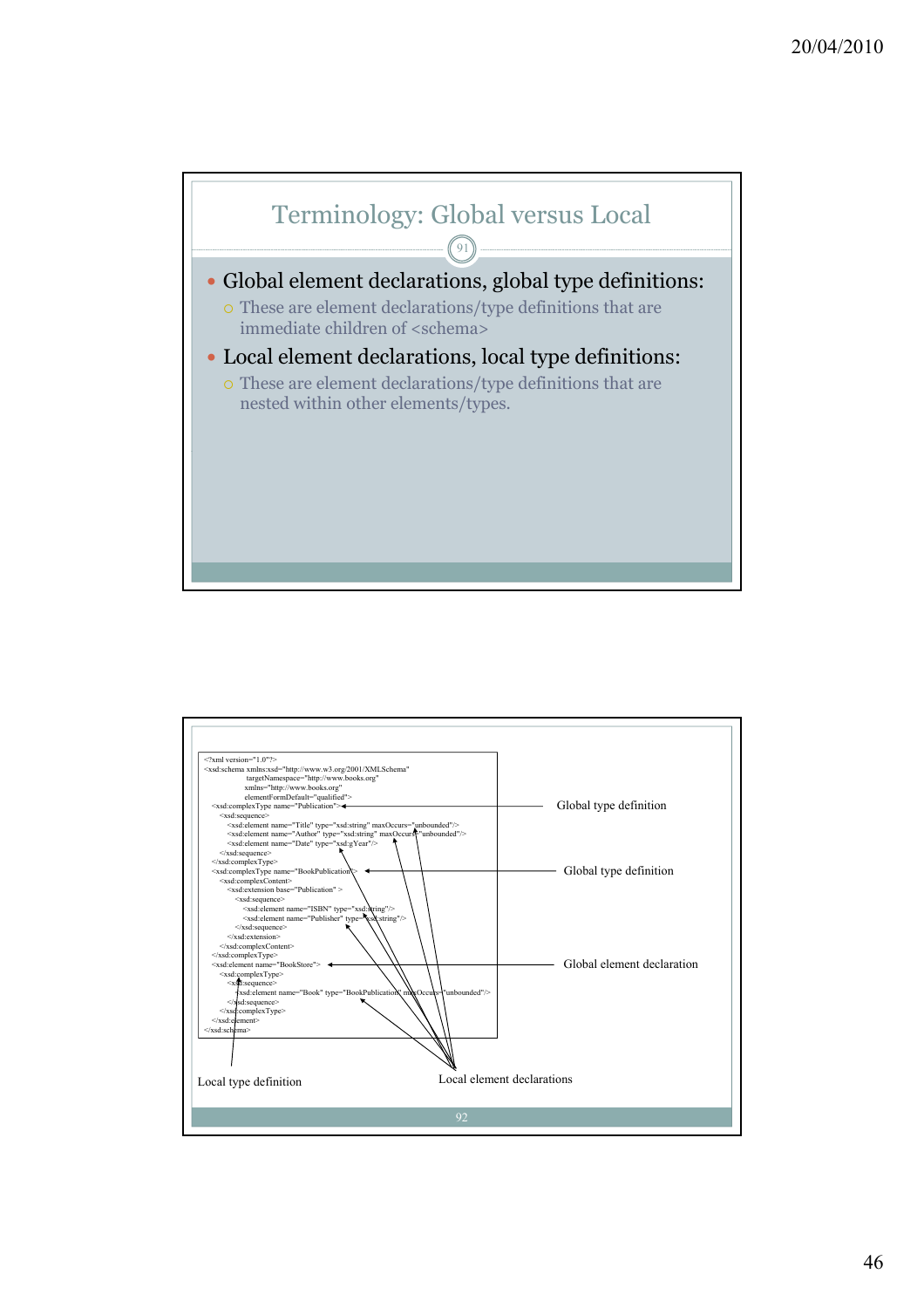![](_page_46_Figure_0.jpeg)

![](_page_46_Figure_1.jpeg)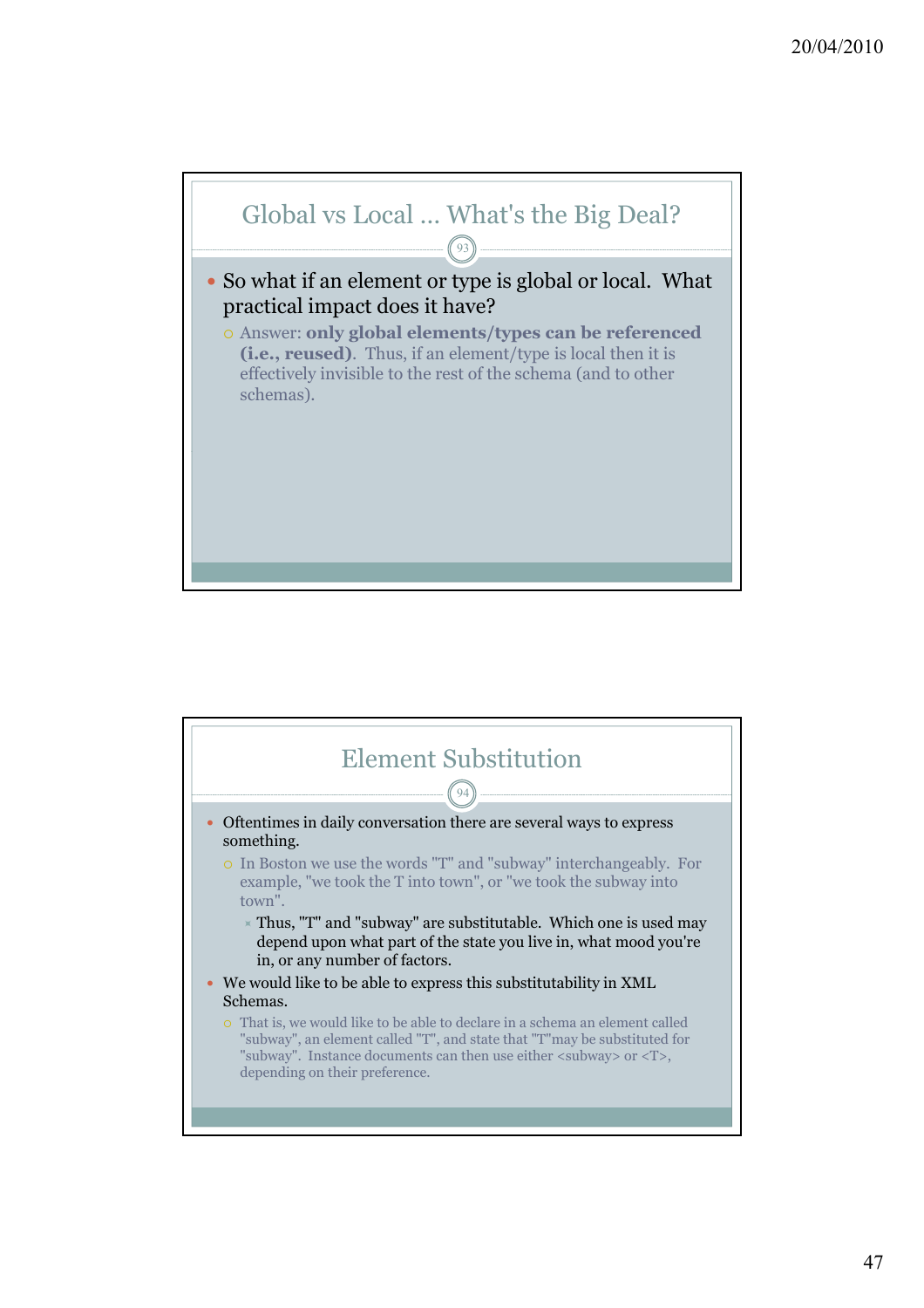![](_page_47_Figure_0.jpeg)

| Schema:                                                      | <xsd:element name="subway" type="xsd:string"></xsd:element><br><xsd:element name="T" substitutiongroup="subway" type="xsd:string"></xsd:element><br><xsd:element name="transportation"><br/><xsd:complextype><br/><xsd:sequence><br/><xsd:element ref="subway"></xsd:element><br/><math>\langle xsd:sequence \rangle</math><br/></xsd:sequence></xsd:complextype><br/><math>\langle x s d \rangle</math>:element&gt;</xsd:element> |  |
|--------------------------------------------------------------|------------------------------------------------------------------------------------------------------------------------------------------------------------------------------------------------------------------------------------------------------------------------------------------------------------------------------------------------------------------------------------------------------------------------------------|--|
| Instance doc:                                                | <transportation><br/><subway>Red Line</subway><br/></transportation>                                                                                                                                                                                                                                                                                                                                                               |  |
| Alternative<br>instance doc<br>(substitute T<br>for subway): | <transportation><br/><t>Red Line</t><br/></transportation>                                                                                                                                                                                                                                                                                                                                                                         |  |
|                                                              | This example shows the <subway> element being substituted with<br/>the <math>&lt;\mathsf{T}&gt;</math> element</subway>                                                                                                                                                                                                                                                                                                            |  |
|                                                              | 96                                                                                                                                                                                                                                                                                                                                                                                                                                 |  |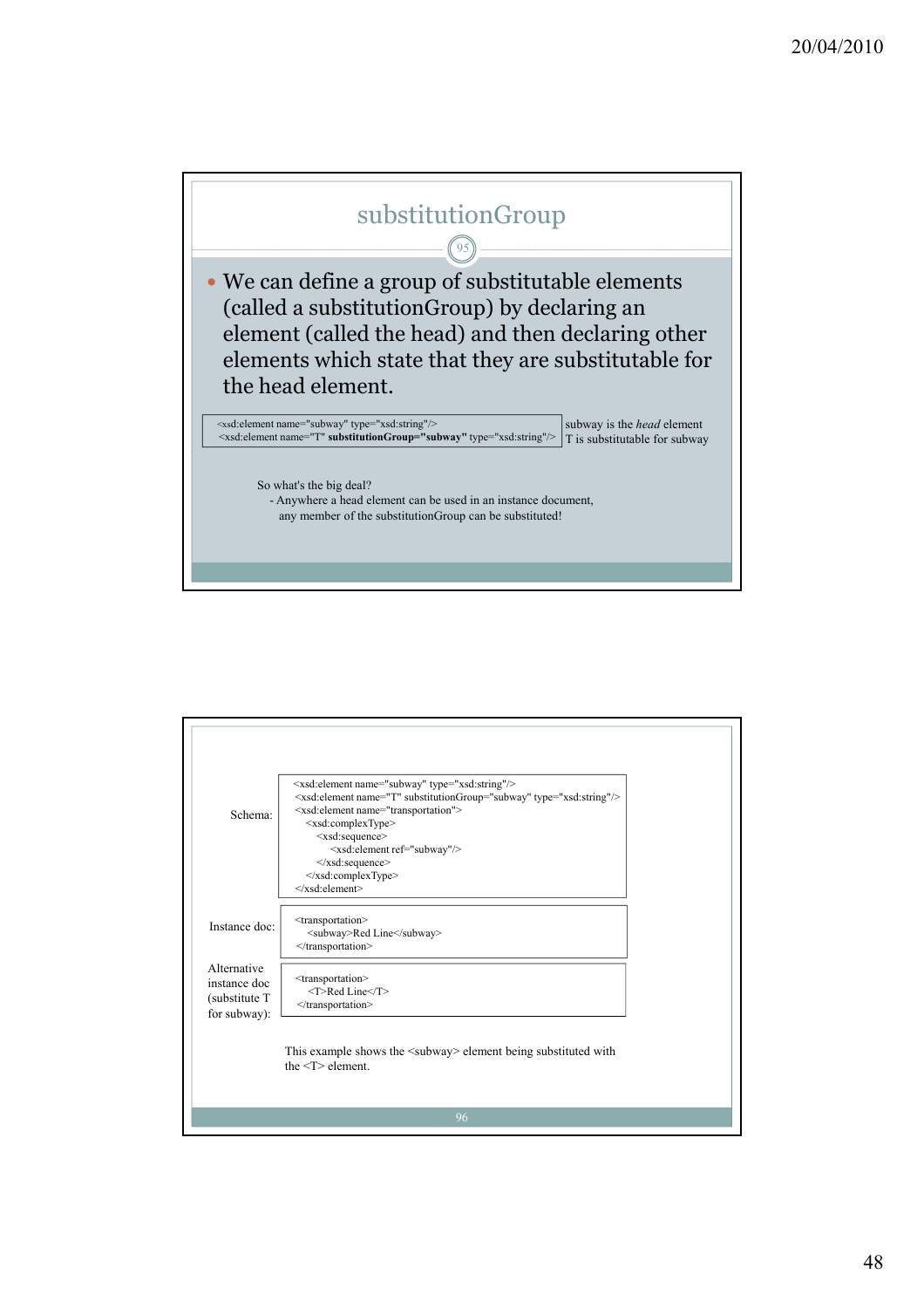![](_page_48_Figure_0.jpeg)

| Schema:                                                | <xsd:element name="subway" type="xsd:string"></xsd:element><br><xsd:element name="metro" substitutiongroup="subway" type="xsd:string"></xsd:element><br><xsd:complextype name="transport"><br/><xsd:sequence><br/><xsd:element ref="subway"></xsd:element><br/><math>\langle xsd:sequence \rangle</math><br/></xsd:sequence></xsd:complextype><br><xsd:element name="transportation" type="transport"></xsd:element><br><xsd:element name="transporte" substitutiongroup="transportation"></xsd:element> |
|--------------------------------------------------------|----------------------------------------------------------------------------------------------------------------------------------------------------------------------------------------------------------------------------------------------------------------------------------------------------------------------------------------------------------------------------------------------------------------------------------------------------------------------------------------------------------|
| Instance doc:                                          | <transportation><br/><subway>Red Line</subway><br/></transportation>                                                                                                                                                                                                                                                                                                                                                                                                                                     |
| Alternative<br>instance doc<br>(customized)<br>for our | <transporte><br/><metro>Linea Roja</metro><br/><math>\le</math>/transporte&gt;</transporte>                                                                                                                                                                                                                                                                                                                                                                                                              |
| Spanish clients):                                      |                                                                                                                                                                                                                                                                                                                                                                                                                                                                                                          |
|                                                        | 98                                                                                                                                                                                                                                                                                                                                                                                                                                                                                                       |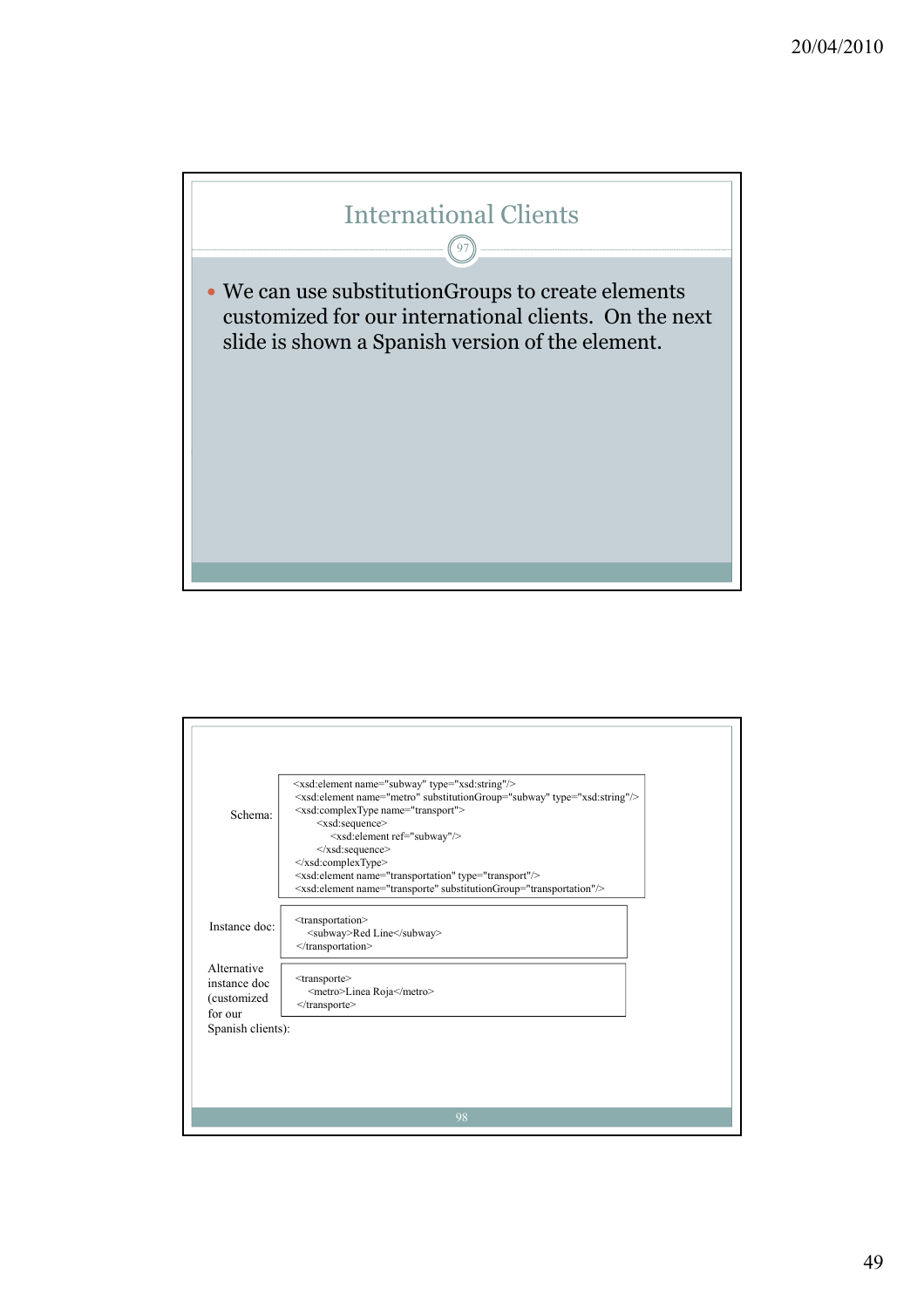![](_page_49_Figure_0.jpeg)

![](_page_49_Figure_1.jpeg)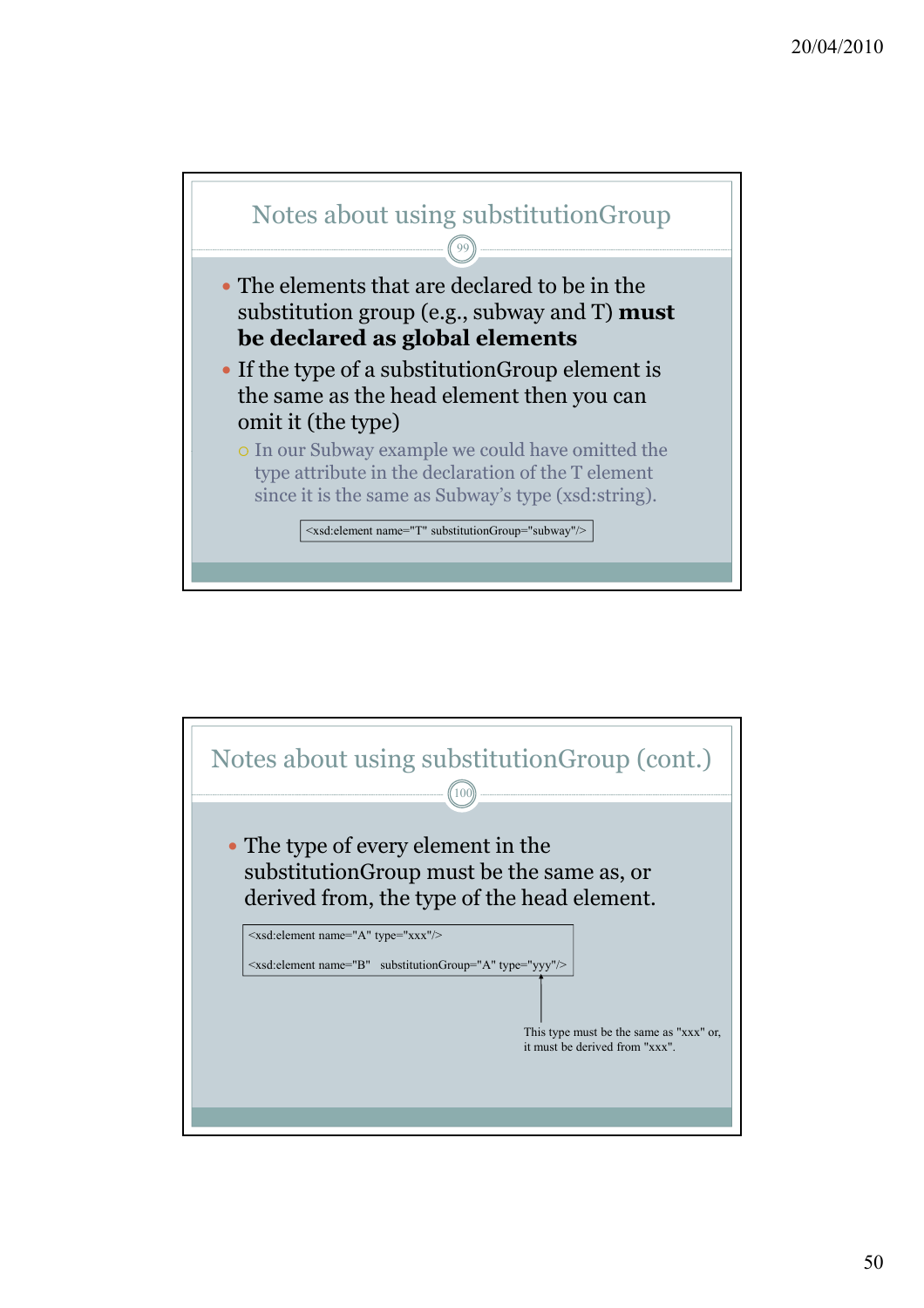![](_page_50_Figure_0.jpeg)

![](_page_50_Figure_1.jpeg)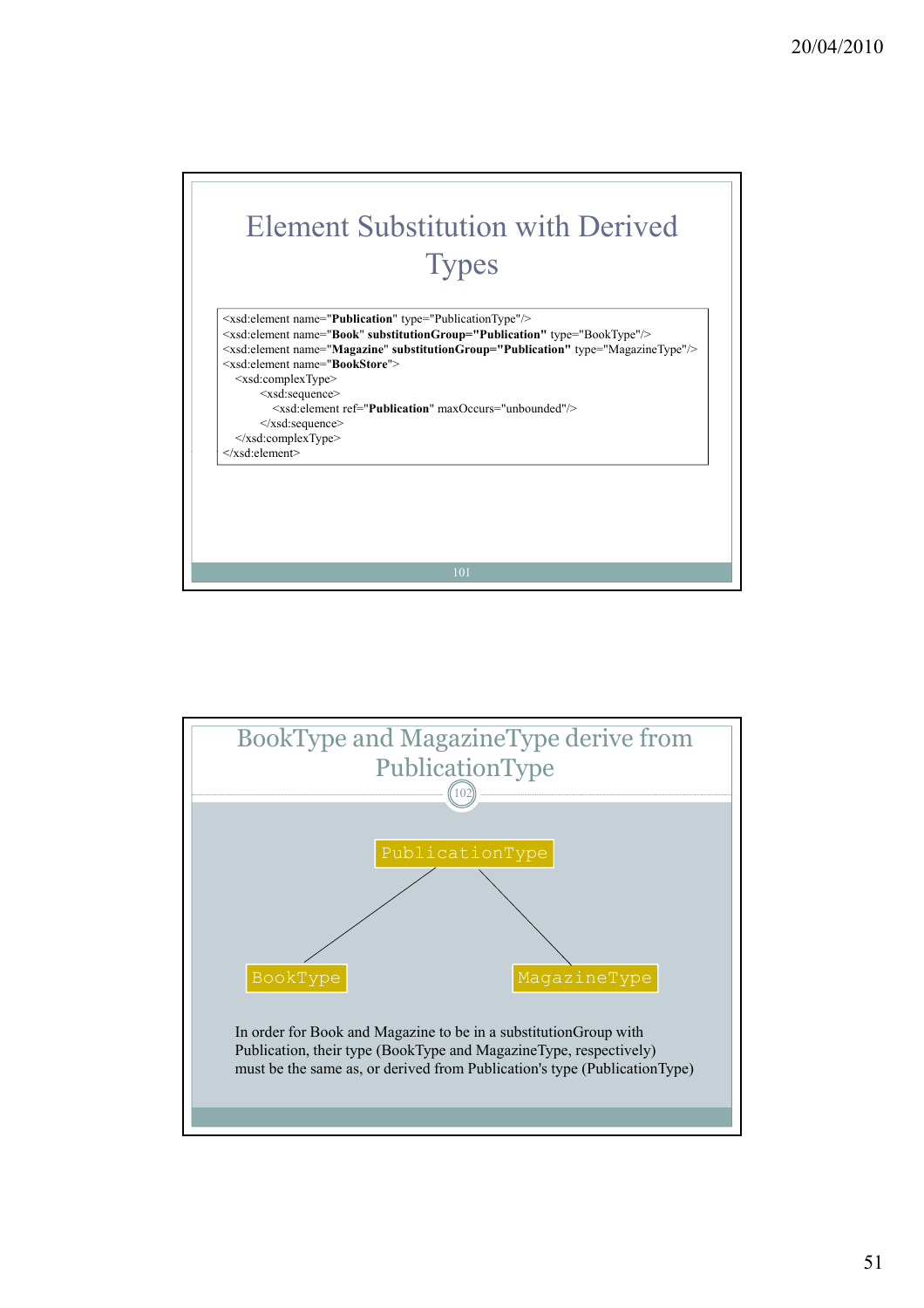![](_page_51_Figure_0.jpeg)

| $\langle$ ?xml version="1.0"?>                                              |
|-----------------------------------------------------------------------------|
| $<$ BookStore >                                                             |
| $\langle$ Rook $\rangle$                                                    |
| $\leq$ Title>Illusions: The Adventures of a Reluctant Messiah $\leq$ Title> |
| <author>Richard Bach</author>                                               |
| $<$ Date $>$ 1977 $<$ /Date $>$                                             |
| $<$ ISBN>0-440-34319-4                                                      |
| <publisher>Dell Publishing Co.</publisher>                                  |
| $<$ /Book>                                                                  |
| <magazine></magazine>                                                       |
| <title>Natural Health</title>                                               |
| $<$ Date $>$ 1999 $<$ /Date $>$                                             |
| $<$ /Magazine>                                                              |
| $<$ Book $>$                                                                |
| <title>The First and Last Freedom</title>                                   |
| <author>J. Krishnamurti</author>                                            |
| $<$ Date $>$ 1954 $<$ /Date $>$                                             |
| $<$ ISBN>0-06-064831-7                                                      |
| <publisher>Harper &amp; Row</publisher>                                     |
| $<$ /Book>                                                                  |
|                                                                             |

<BookStore> can contain any element in the substitutionGroup with Publication!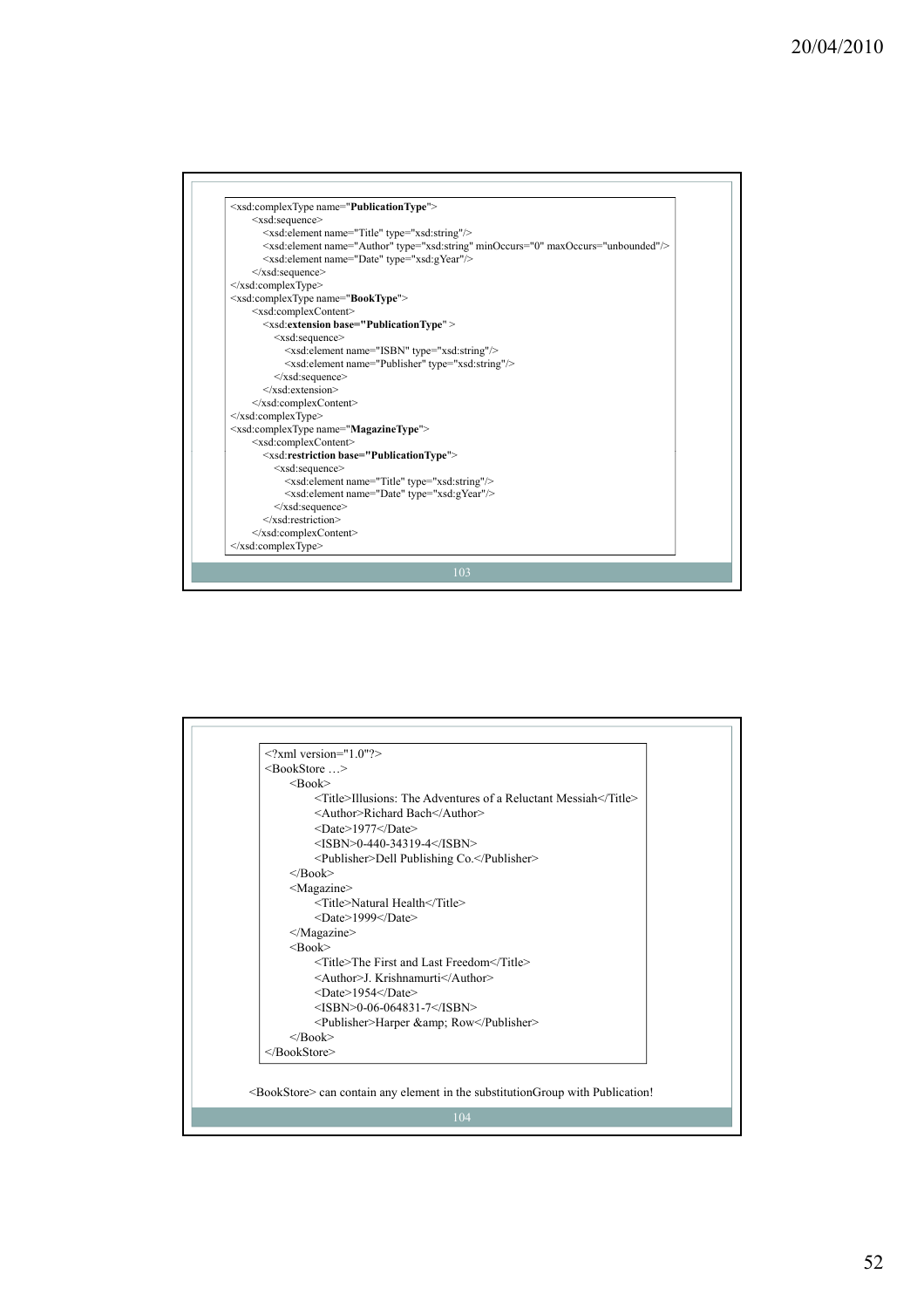![](_page_52_Picture_0.jpeg)

![](_page_52_Figure_1.jpeg)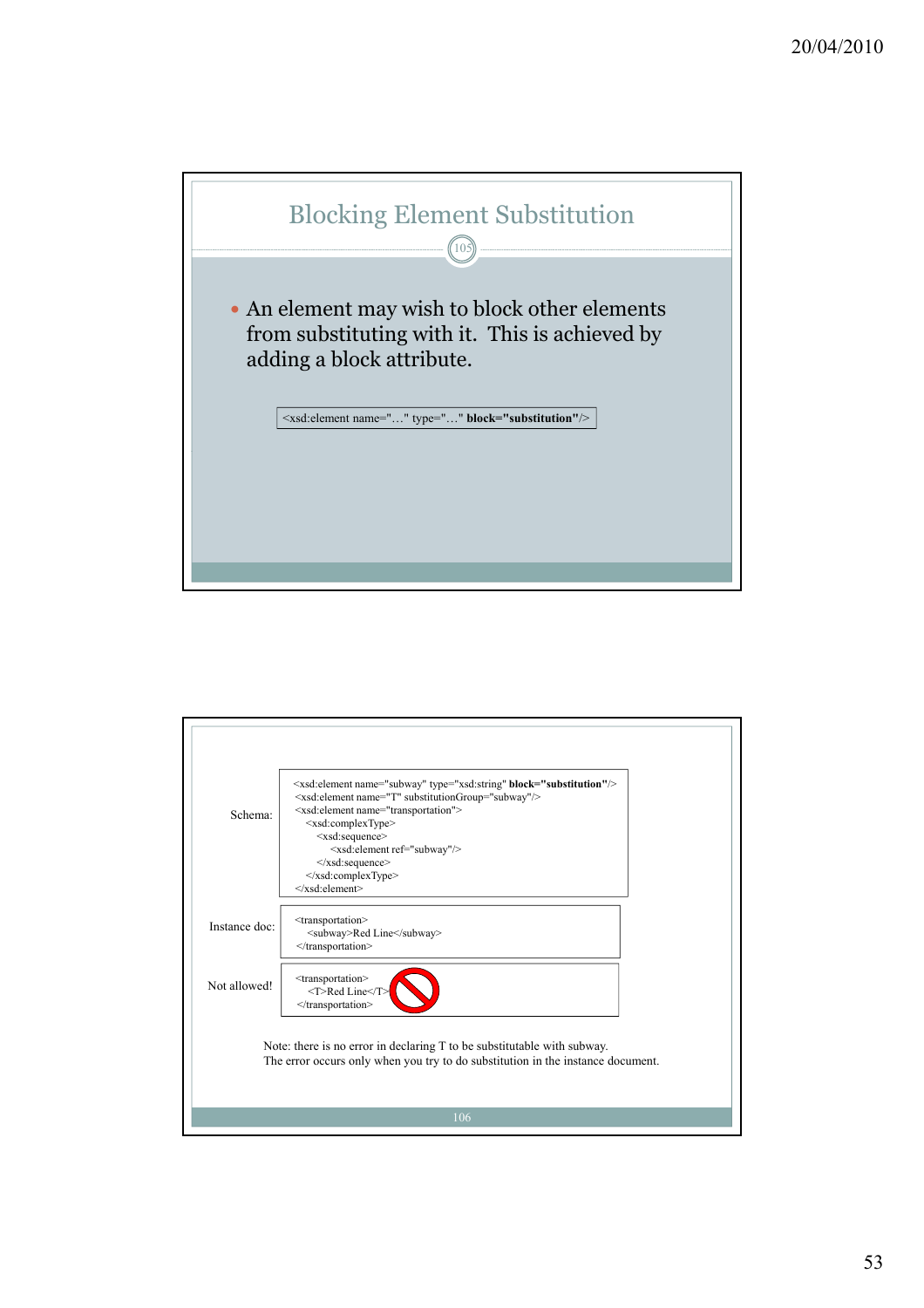![](_page_53_Figure_0.jpeg)

![](_page_53_Figure_1.jpeg)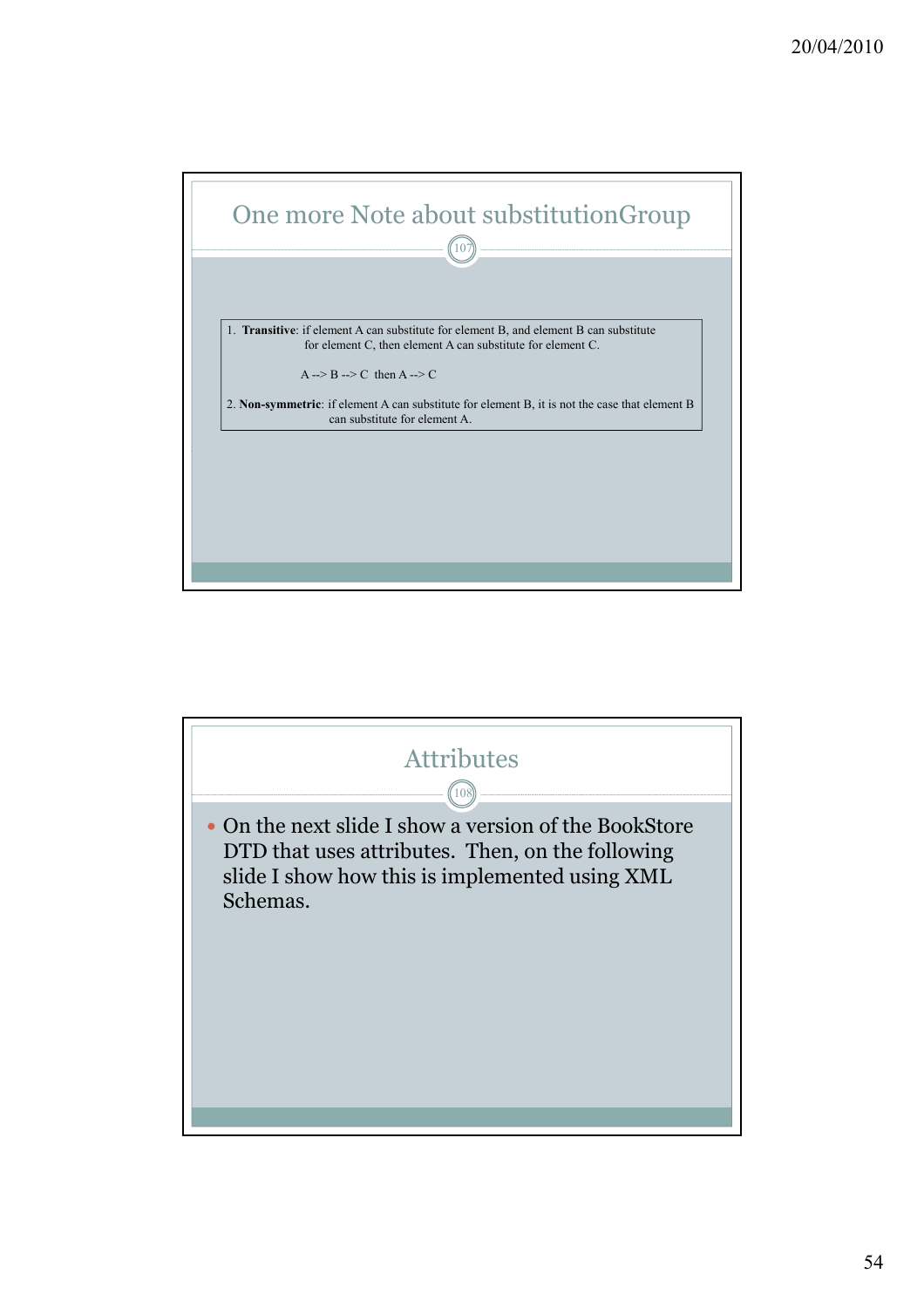![](_page_54_Figure_0.jpeg)

| <xsd:element name="BookStore"></xsd:element>                                      |                                                            |
|-----------------------------------------------------------------------------------|------------------------------------------------------------|
| <xsd:complextype></xsd:complextype>                                               |                                                            |
| <xsd:sequence></xsd:sequence>                                                     |                                                            |
| <xsd:element maxoccurs="unbounded" name="Book"></xsd:element>                     |                                                            |
| <xsd:complextype></xsd:complextype>                                               |                                                            |
| <xsd:sequence></xsd:sequence>                                                     |                                                            |
| <xsd:element name="Title" type="xsd:string"></xsd:element>                        |                                                            |
| <xsd:element name="Author" type="xsd:string"></xsd:element>                       |                                                            |
| <xsd:element name="Date" type="xsd:string"></xsd:element>                         |                                                            |
| <xsd:element name="ISBN" type="xsd:string"></xsd:element>                         |                                                            |
| <xsd:element name="Publisher" type="xsd:string"></xsd:element>                    |                                                            |
| $\le$ /xsd:sequence>                                                              |                                                            |
| <xsd:attributegroup ref="BookAttributes"></xsd:attributegroup>                    |                                                            |
| $\langle xsd:complexType \rangle$                                                 |                                                            |
| $\langle x s d \cdot element \rangle$                                             |                                                            |
| $\langle xsd:sequence \rangle$                                                    |                                                            |
| $\langle xsd:complexType \rangle$                                                 |                                                            |
| $\langle x s d \cdot element \rangle$                                             |                                                            |
| <xsd:attributegroup name="BookAttributes"></xsd:attributegroup>                   |                                                            |
| <xsd:attribute name="Category" use="required"></xsd:attribute>                    |                                                            |
| <xsd:simpletype></xsd:simpletype>                                                 |                                                            |
| <xsd:restriction base="xsd:string"></xsd:restriction>                             |                                                            |
| <xsd:enumeration value="autobiography"></xsd:enumeration>                         | Category (autobiography   non-fiction   fiction) #REQUIRED |
| <xsd:enumeration value="non-fiction"></xsd:enumeration>                           |                                                            |
| <xsd:enumeration value="fiction"></xsd:enumeration>                               |                                                            |
| $\le$ /xsd:restriction>                                                           |                                                            |
| $\le$ /xsd:simpleType>                                                            |                                                            |
| $\le$ /xsd:attribute>                                                             |                                                            |
| <xsd:attribute default="false" name="InStock" type="xsd:boolean"></xsd:attribute> | lack (true   false) "false"                                |
| <xsd:attribute default=" " name="Reviewer" type="xsd:string"></xsd:attribute>     | Reviewer CDATA ""                                          |
|                                                                                   |                                                            |
|                                                                                   |                                                            |
|                                                                                   |                                                            |
|                                                                                   | 110                                                        |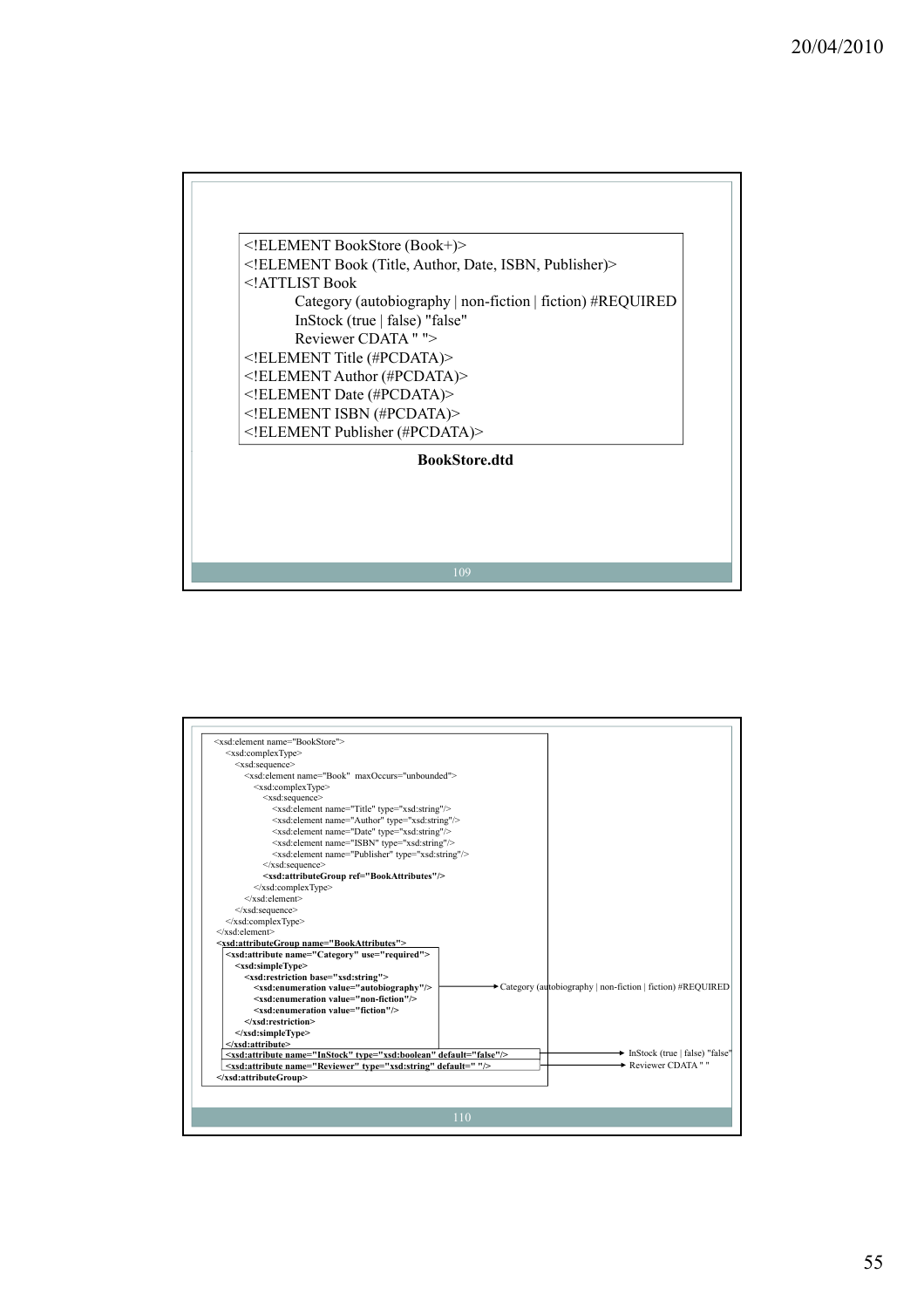![](_page_55_Picture_0.jpeg)

![](_page_55_Figure_1.jpeg)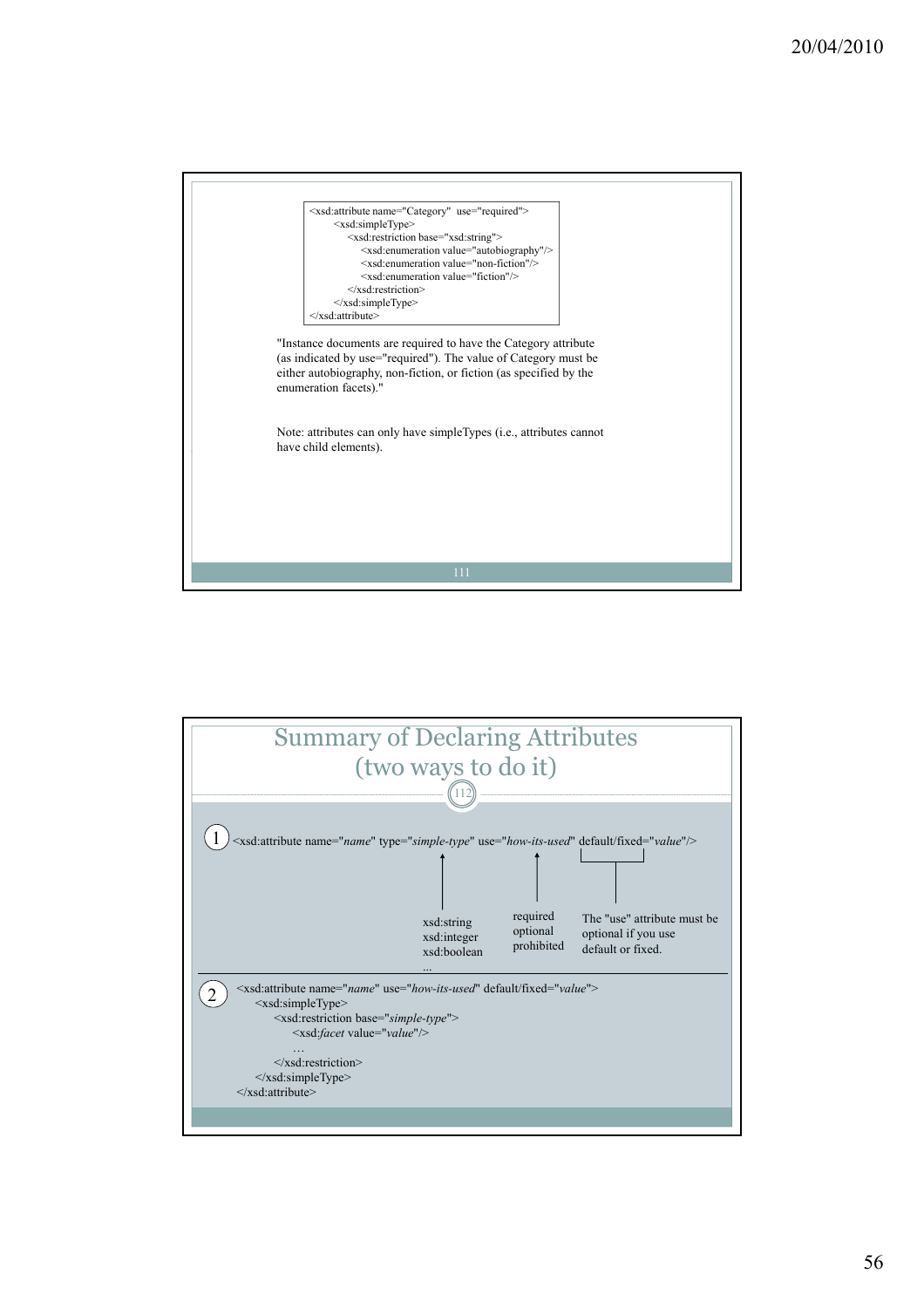![](_page_56_Picture_0.jpeg)

| <xsd:element name="Book"></xsd:element>                       |                                         |
|---------------------------------------------------------------|-----------------------------------------|
| $\leq$ xsd:complexType $>$                                    |                                         |
| <xsd:sequence></xsd:sequence>                                 |                                         |
|                                                               |                                         |
| $\le$ /xsd:sequence>                                          |                                         |
| <xsd:attribute ref="Category" use="required"></xsd:attribute> | Local attribute declaration. Use the    |
|                                                               | "use" attribute here                    |
| $\langle xsd:complexType \rangle$                             |                                         |
| $\langle xsd:$ element $\rangle$                              |                                         |
| <xsd:attribute name="Category"> <sup>←</sup></xsd:attribute>  | Global attribute declaration. Must NOT  |
| <xsd:simpletype></xsd:simpletype>                             | have a "use" ("use" only makes sense in |
| <xsd:restriction base="xsd:string"></xsd:restriction>         | the context of an element)              |
| <xsd:enumeration value="autobiography"></xsd:enumeration>     |                                         |
| $\leq$ xsd: enumeration value="fiction"/>                     |                                         |
| <xsd:enumeration value="non-fiction"></xsd:enumeration>       |                                         |
| $\le$ /xsd:restriction>                                       |                                         |
| $\le$ /xsd:simpleType>                                        |                                         |
|                                                               |                                         |
|                                                               |                                         |
|                                                               |                                         |
|                                                               |                                         |
|                                                               |                                         |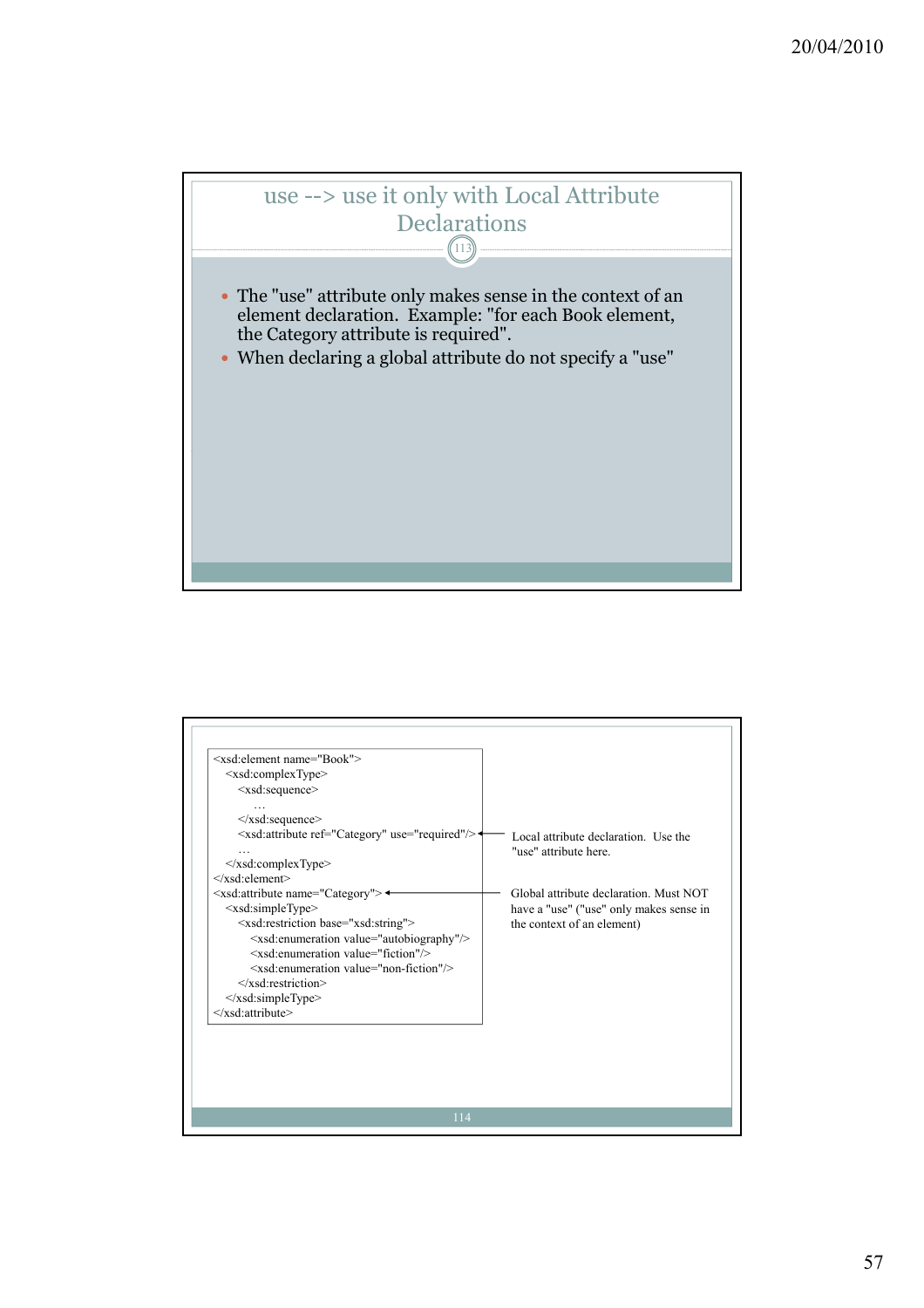## Inlining Attributes

115

 $\bullet$  On the next slide is another way of expressing the last example - the attributes are inlined within the Book declaration rather than being separately defined in an attributeGroup.

![](_page_57_Figure_2.jpeg)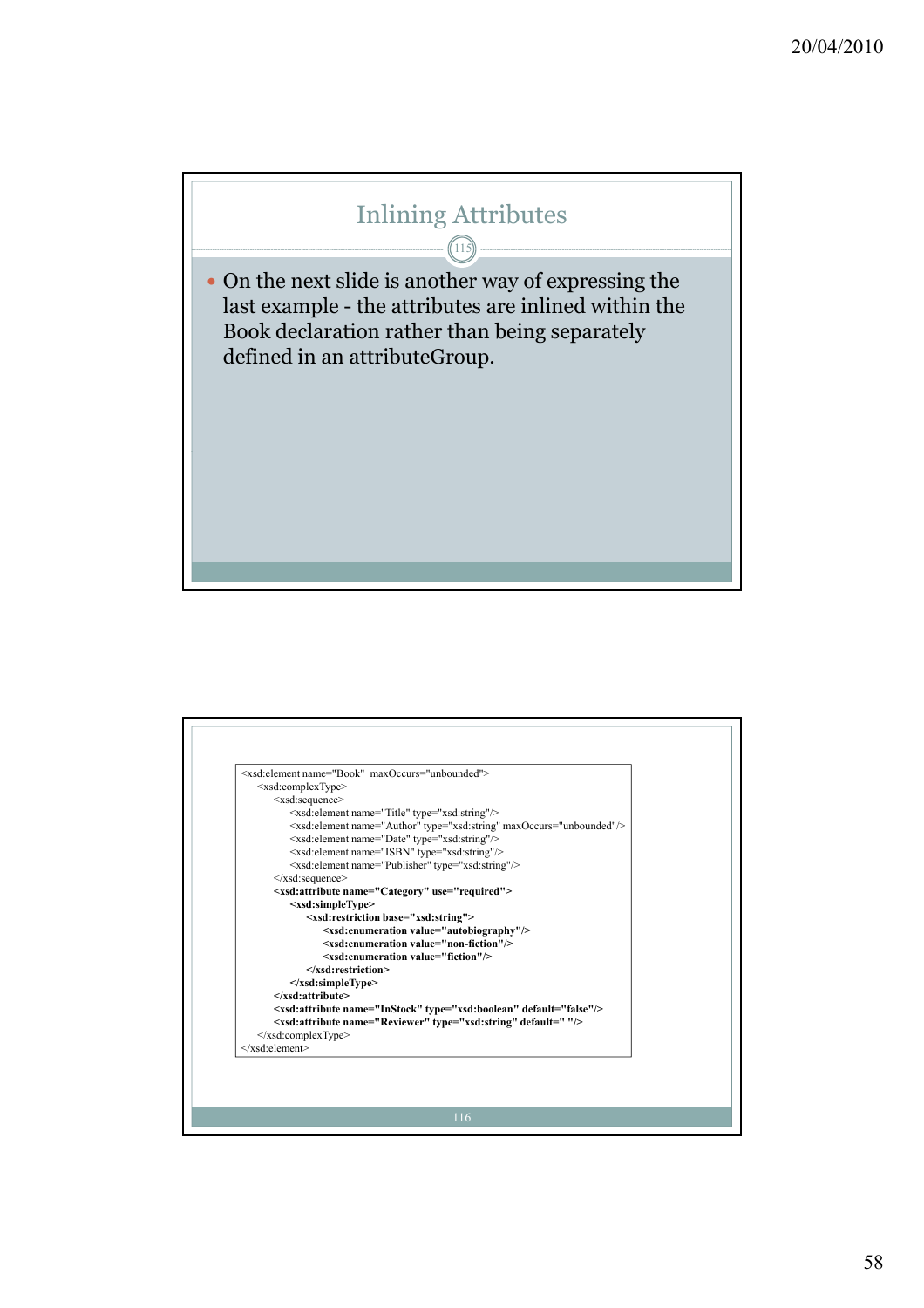![](_page_58_Figure_0.jpeg)

![](_page_58_Figure_1.jpeg)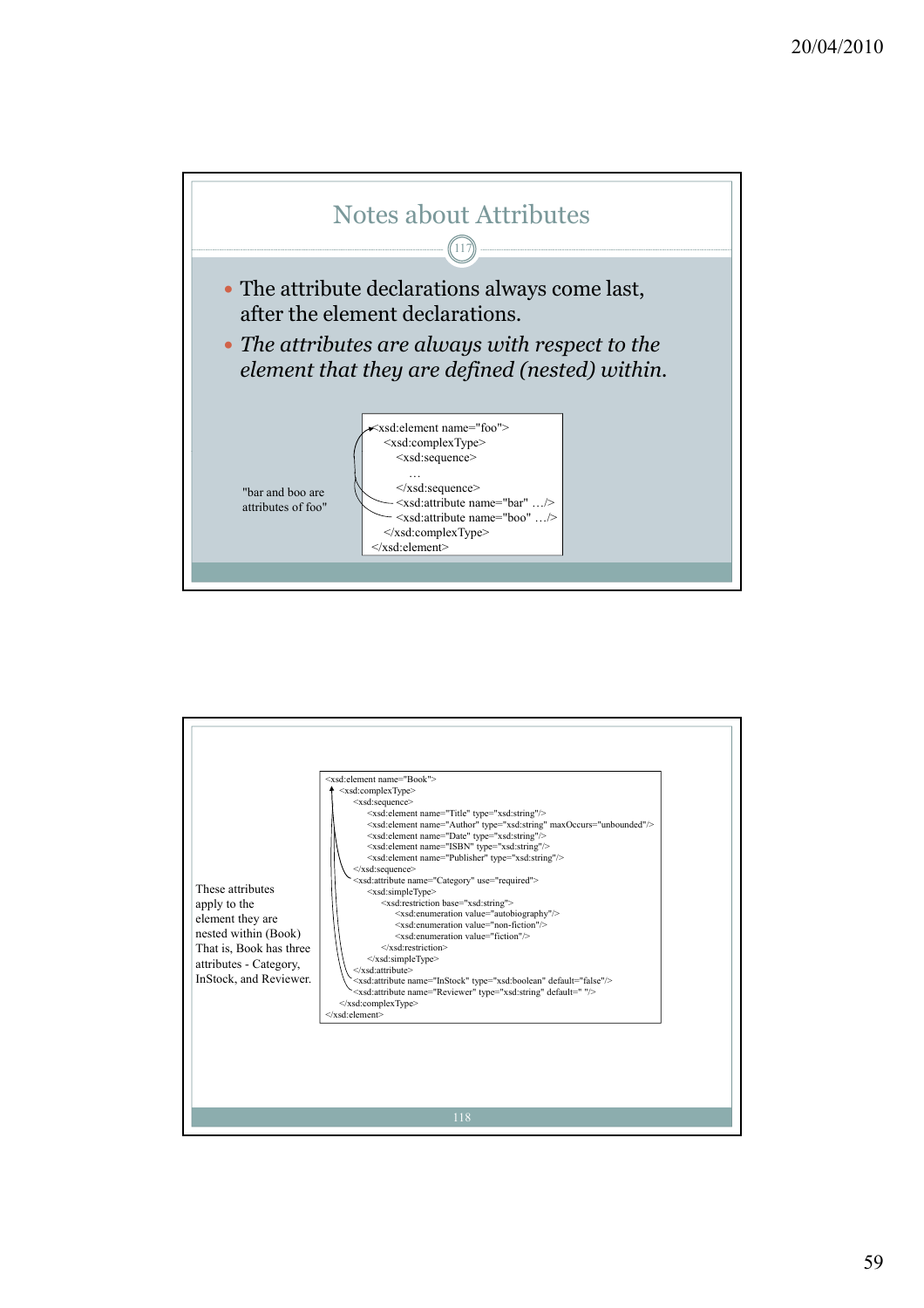![](_page_59_Figure_0.jpeg)

![](_page_59_Figure_1.jpeg)

2. However, elevation does not contain child elements (which is what we generally use <complexType> to indicate). Instead, elevation contains simpleContent. 3. We wish to extend the simpleContent (an integer) ...

4. with an attribute.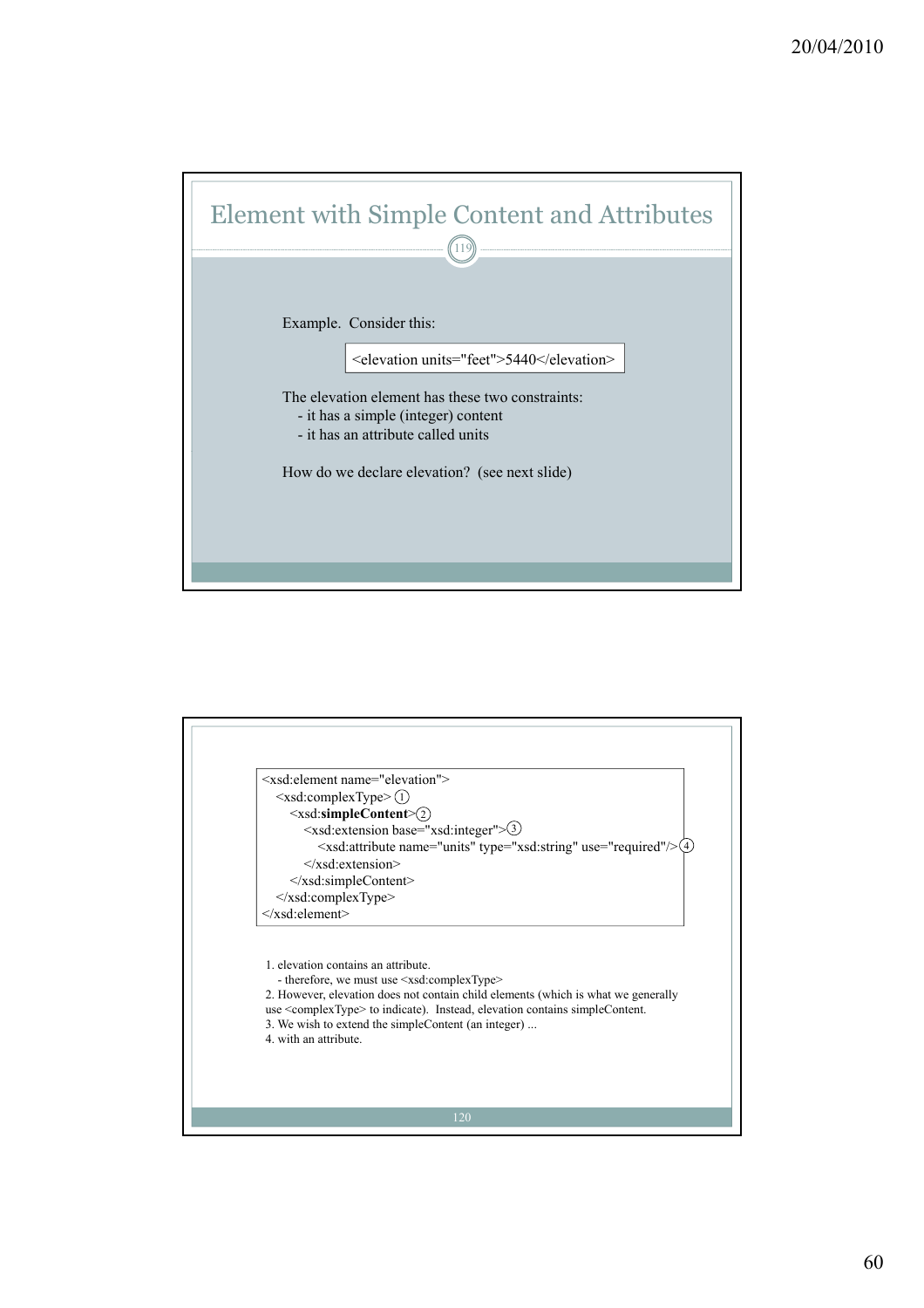![](_page_60_Figure_0.jpeg)

![](_page_60_Figure_1.jpeg)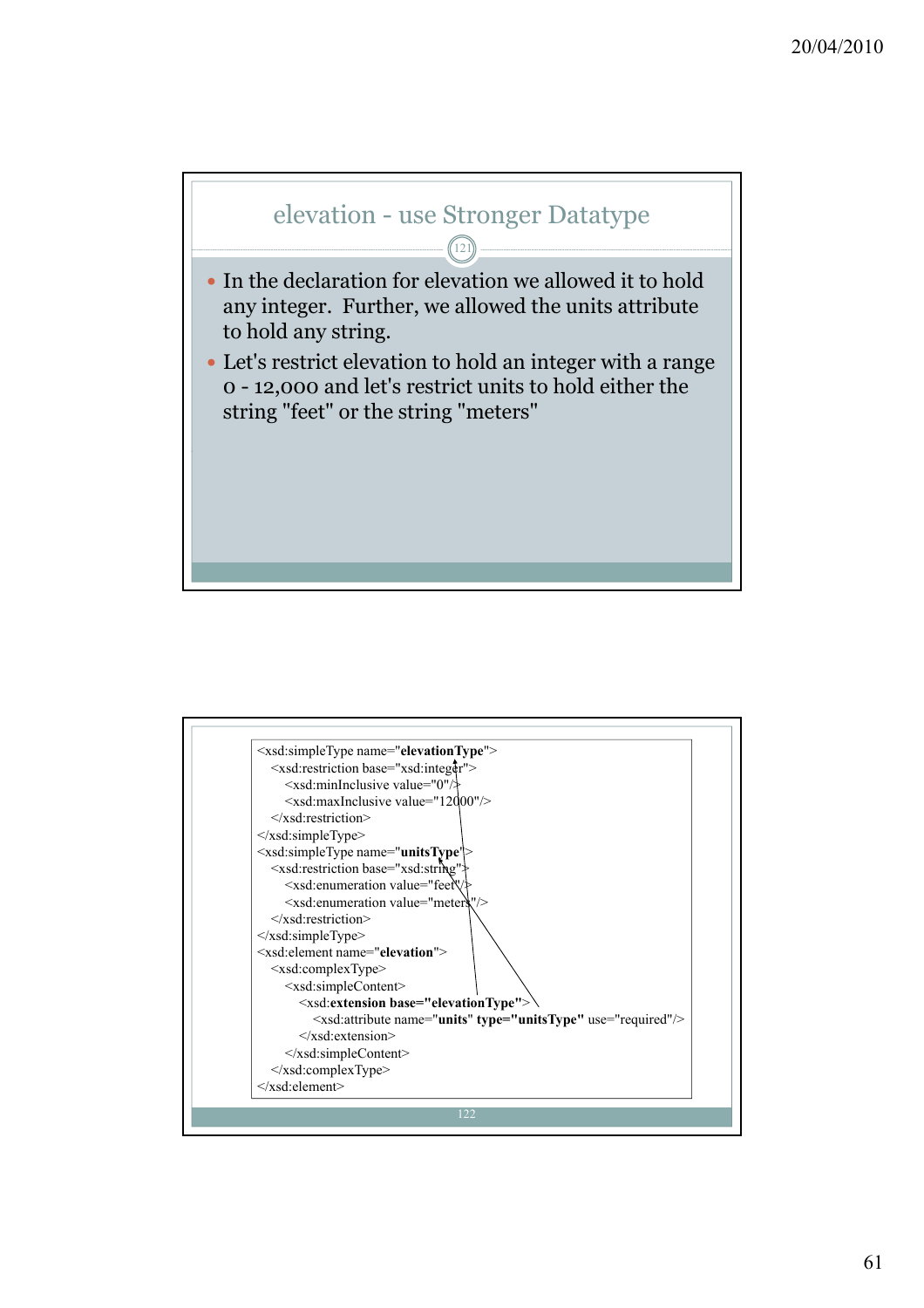![](_page_61_Figure_0.jpeg)

![](_page_61_Figure_1.jpeg)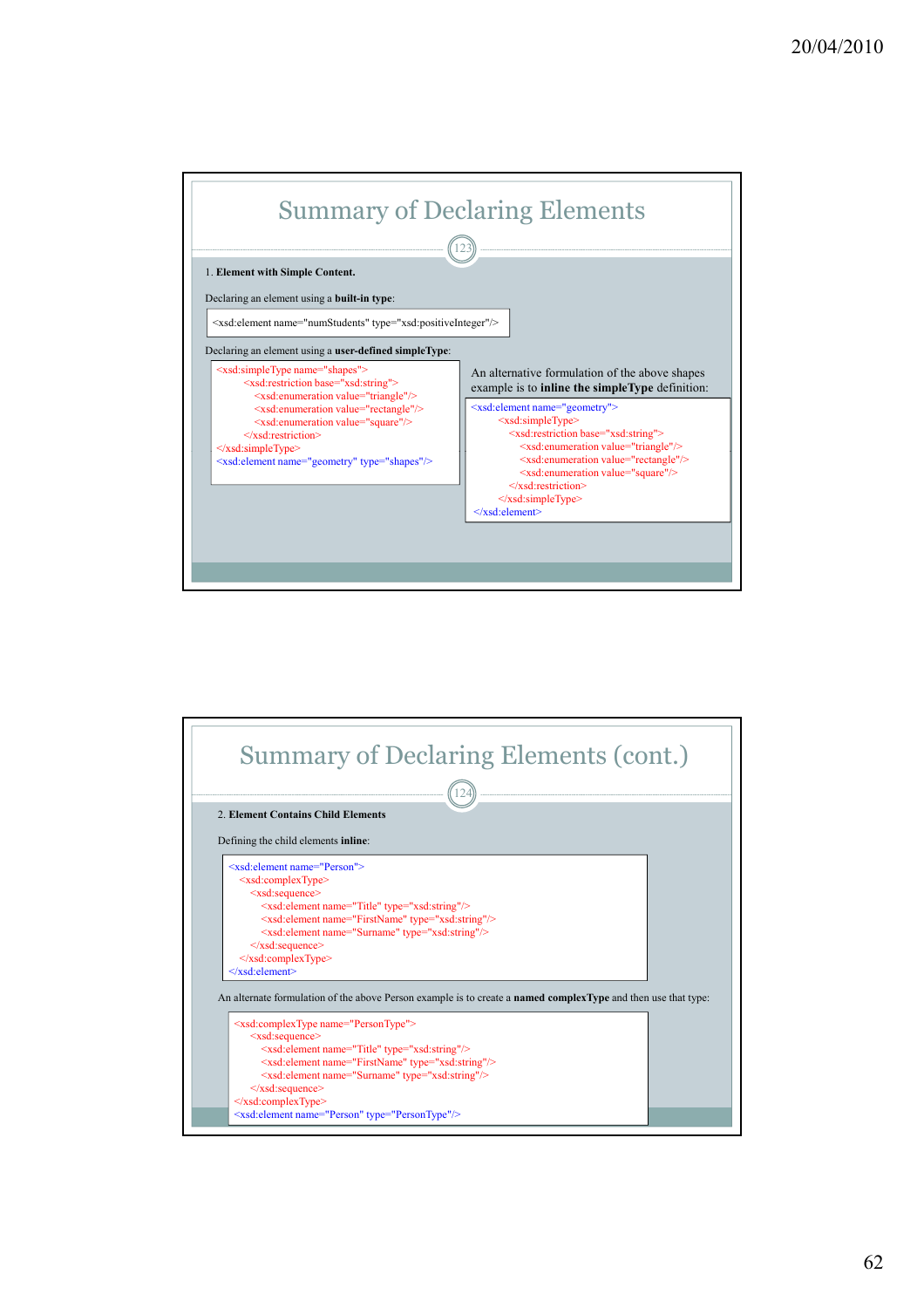![](_page_62_Figure_0.jpeg)

![](_page_62_Figure_1.jpeg)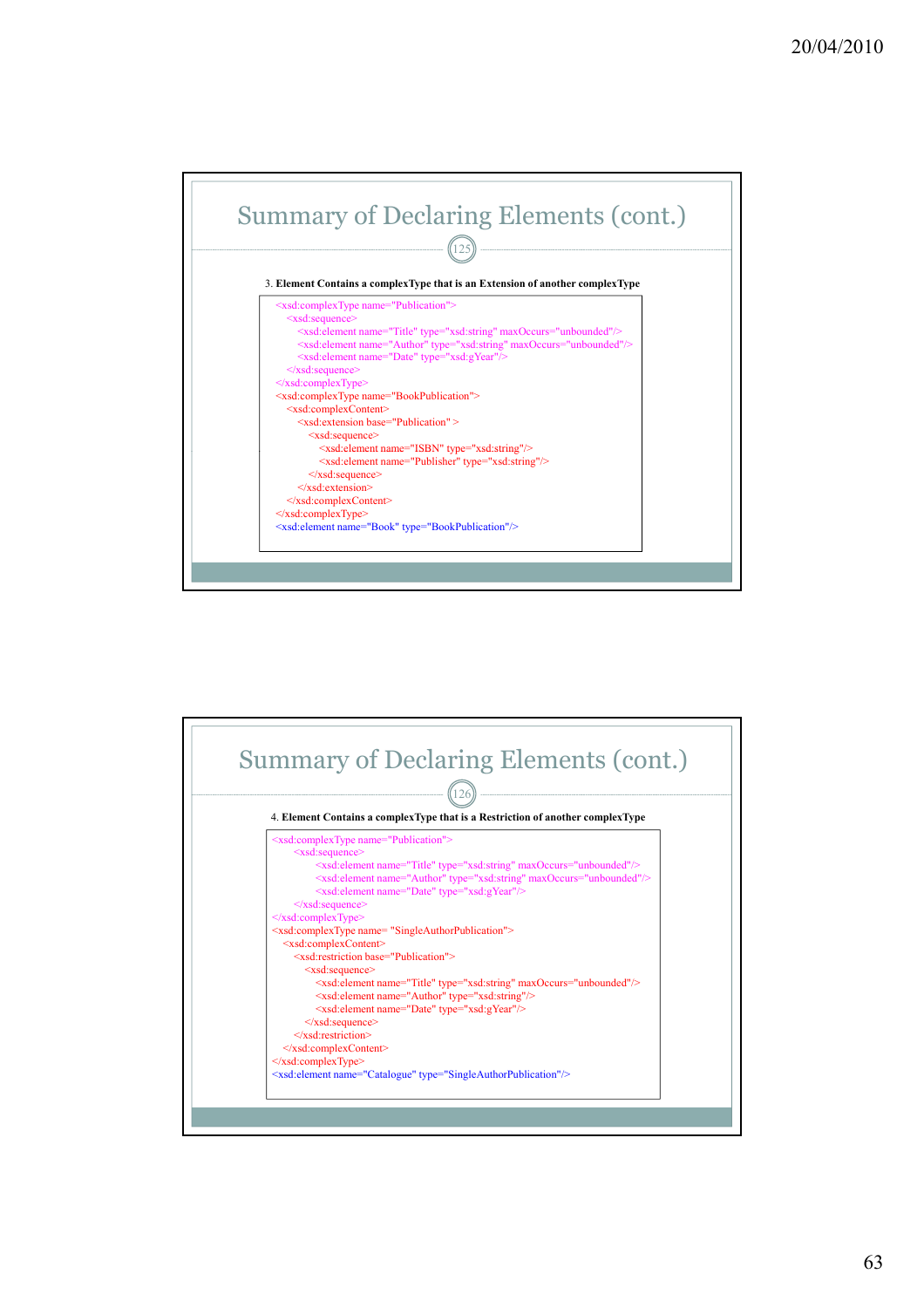![](_page_63_Figure_0.jpeg)

![](_page_63_Figure_1.jpeg)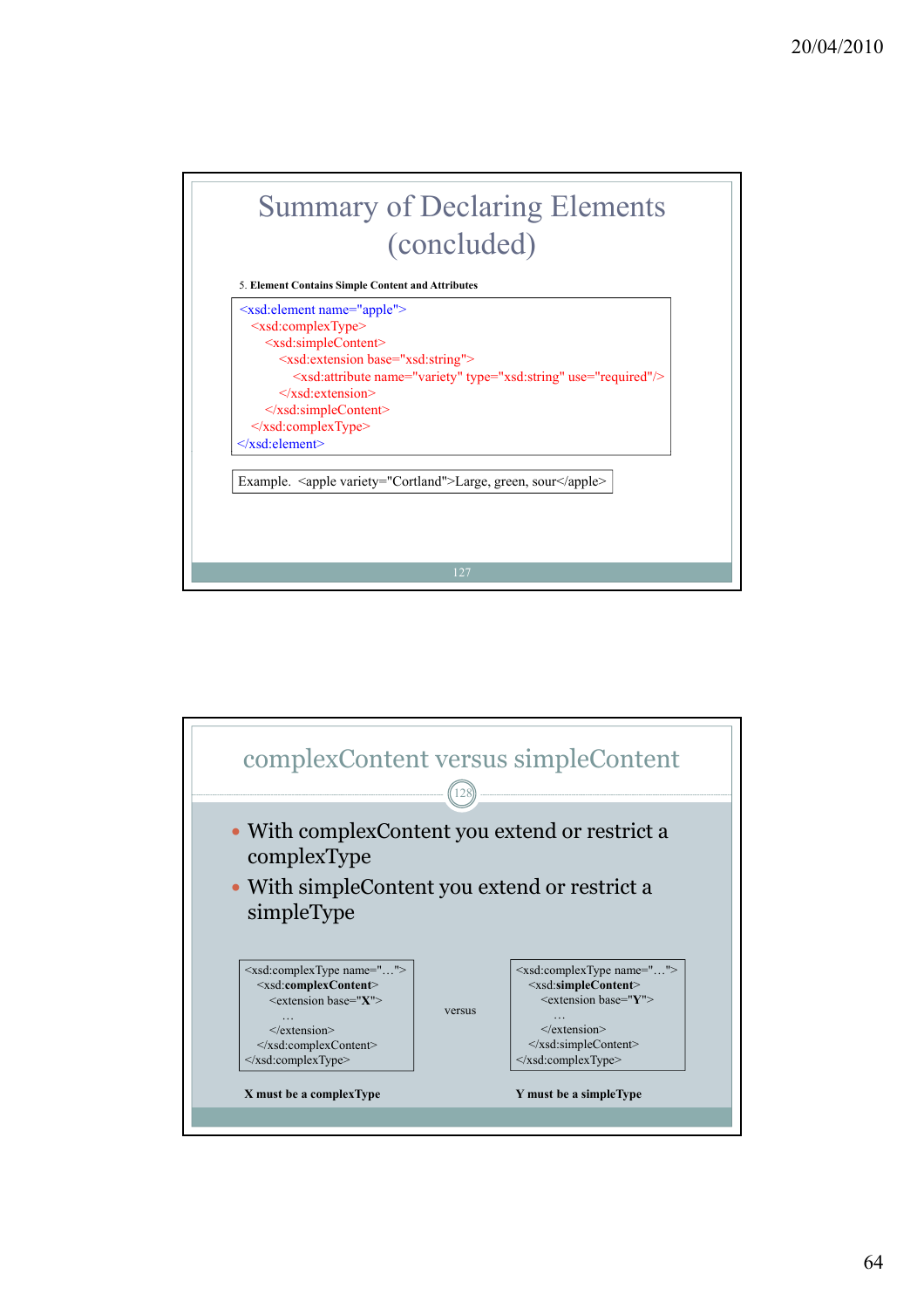![](_page_64_Figure_0.jpeg)

|                                   | $\leq$ xsd: element name="Book" >                                                 |
|-----------------------------------|-----------------------------------------------------------------------------------|
|                                   | $\leq$ xsd:complexType $>$                                                        |
|                                   | <xsd:sequence></xsd:sequence>                                                     |
|                                   | <xsd:group ref="PublicationElements"></xsd:group>                                 |
|                                   | <xsd:element name="ISBN" type="string"></xsd:element>                             |
|                                   | <xsd:element name="Reviewer" type="string"></xsd:element>                         |
|                                   | $\langle xsd:sequence \rangle$                                                    |
|                                   |                                                                                   |
| $\langle x s d \rangle$ :element> |                                                                                   |
|                                   | $\leq$ xsd:element name="CD" >                                                    |
|                                   | <xsd:complextype></xsd:complextype>                                               |
|                                   | <xsd:sequence></xsd:sequence>                                                     |
|                                   | <xsd:group ref="PublicationElements"></xsd:group>                                 |
|                                   | <xsd:element name="RecordingStudio" type="string"></xsd:element>                  |
|                                   | $\le$ /xsd:sequence>                                                              |
|                                   | $\langle xsd:complexType \rangle$                                                 |
| $\langle x s d \rangle$ :element> |                                                                                   |
|                                   | <xsd:group name="PublicationElements"></xsd:group>                                |
|                                   | <xsd:sequence></xsd:sequence>                                                     |
|                                   | <xsd:element name="Title" type="xsd:string"></xsd:element>                        |
|                                   | <xsd:element maxoccurs="unbounded" name="Author" type="xsd:string"></xsd:element> |
|                                   | <xsd:element name="Date" type="xsd:string"></xsd:element>                         |
|                                   | $\le$ /xsd:sequence>                                                              |
| $\langle xsd:group \rangle$       |                                                                                   |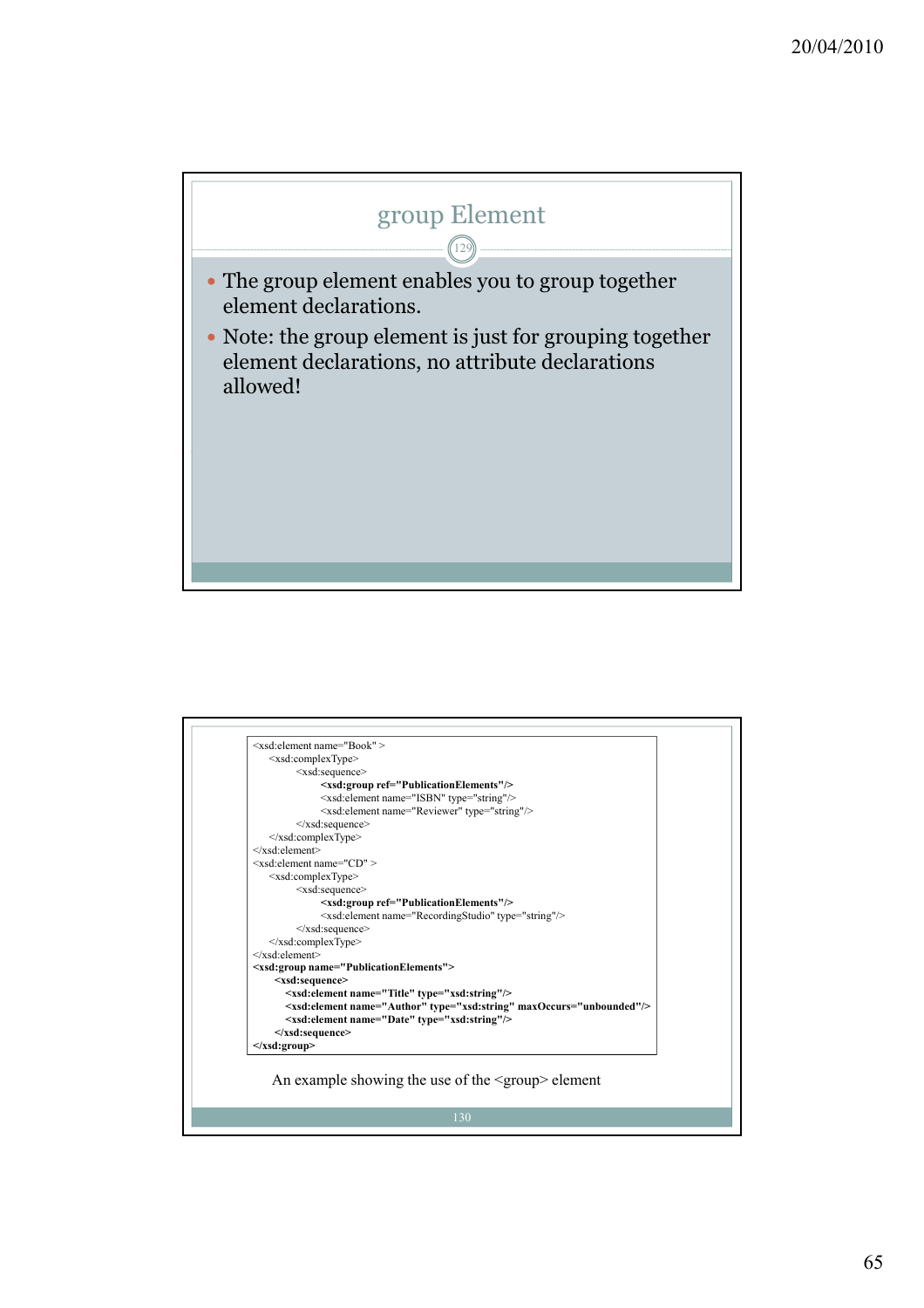![](_page_65_Figure_0.jpeg)

![](_page_65_Figure_1.jpeg)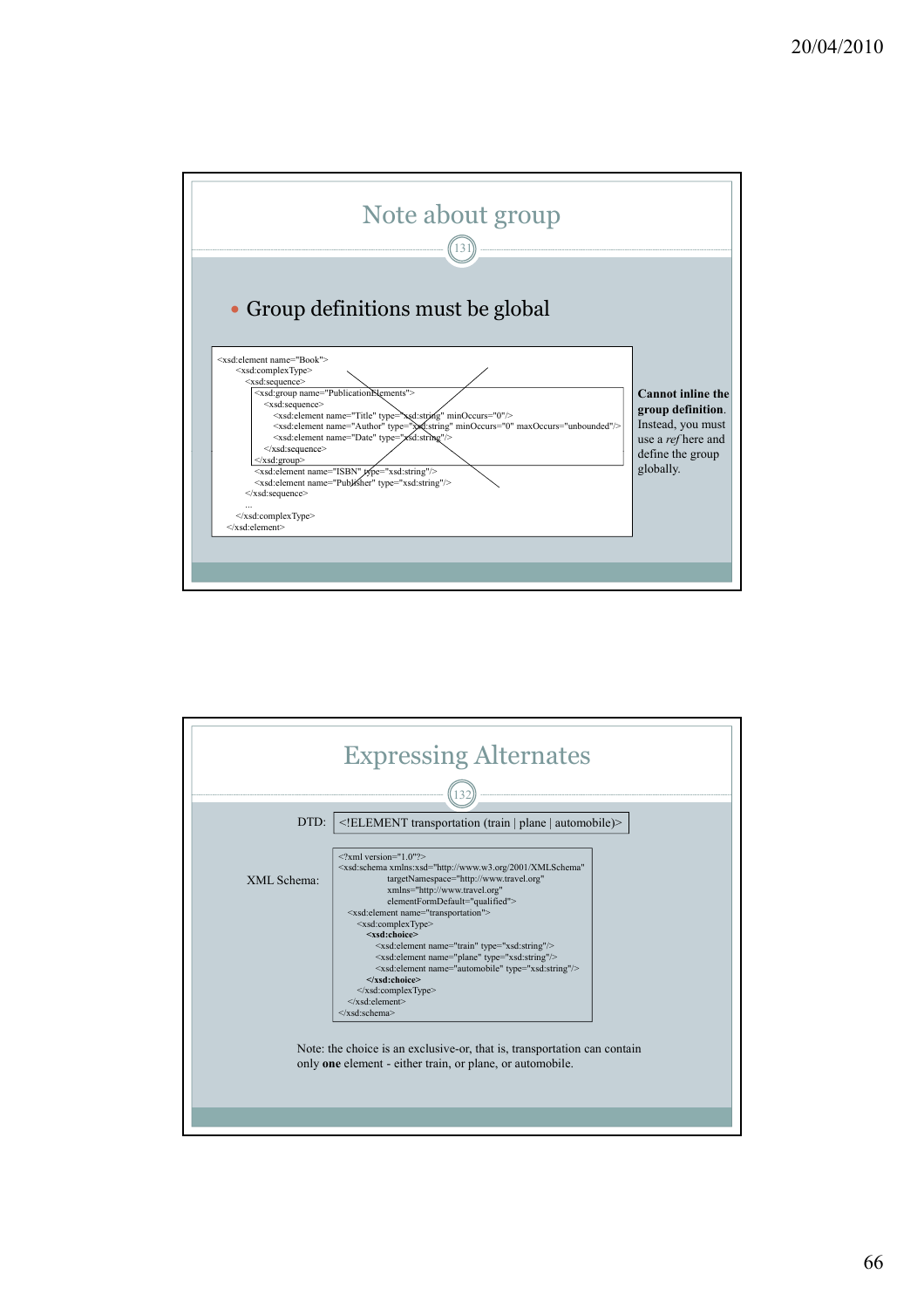|             | <b>Expressing Repeatable Choice</b>                                                                                                                                                                                                                                                                                                                                                                                                                                                                                                                                                                                                                       |
|-------------|-----------------------------------------------------------------------------------------------------------------------------------------------------------------------------------------------------------------------------------------------------------------------------------------------------------------------------------------------------------------------------------------------------------------------------------------------------------------------------------------------------------------------------------------------------------------------------------------------------------------------------------------------------------|
|             | $DTD^*$<br>ELEMENT binary-string (zero   one)*                                                                                                                                                                                                                                                                                                                                                                                                                                                                                                                                                                                                            |
| XML Schema: | $\langle$ ?xml version="1 0"?><br><xsd:schema <br="" xmlns:xsd="http://www.w3.org/2001/XMLSchema">targetNamespace="http://www.binary.org"<br/>xmlns="http://www.binary.org"<br/>elementFormDefault="qualified"&gt;<br/><xsd:element name="binary-string"><br/><xsd:complextype><br/><xsd:choice maxoccurs="unbounded" minoccurs="0"><br/><xsd:element fixed="0" name="zero" type="xsd:unsignedByte"></xsd:element><br/><xsd:element fixed="1" name="one" type="xsd:unsignedByte"></xsd:element><br/></xsd:choice><br/><math>\langle xsd:complexType \rangle</math><br/><math>\le</math>/xsd:element&gt;<br/></xsd:complextype></xsd:element></xsd:schema> |
|             | Notes:<br>1. An element can fix its value, using the fixed attribute.<br>2. When you don't specify a value for minOccurs, it defaults to "1".<br>Same for maxOccurs. See the last example (transportation) where<br>we used a $\le$ choice> element with no minOccurs or maxOccurs.                                                                                                                                                                                                                                                                                                                                                                       |
|             | 133                                                                                                                                                                                                                                                                                                                                                                                                                                                                                                                                                                                                                                                       |

![](_page_66_Figure_1.jpeg)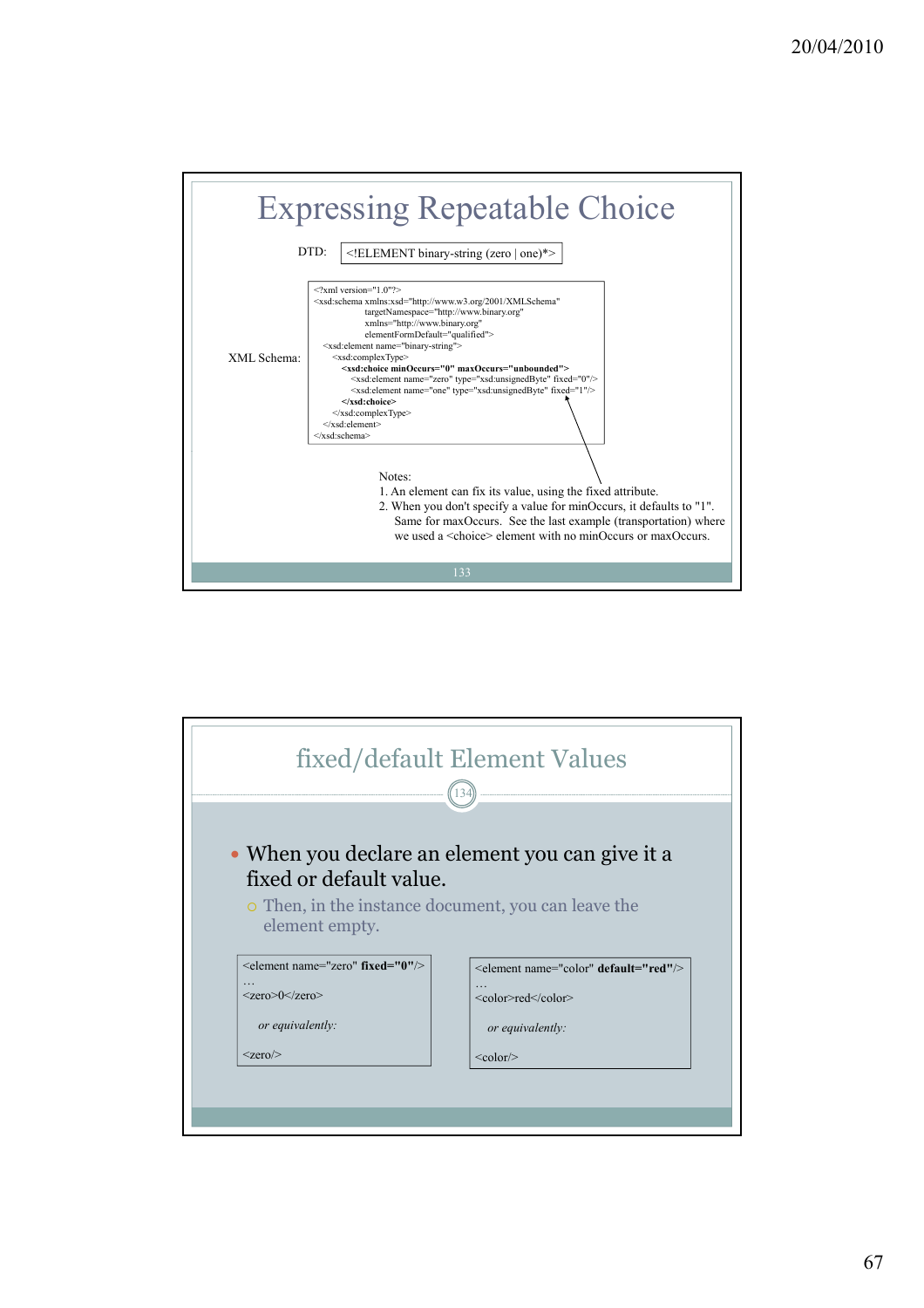![](_page_67_Figure_0.jpeg)

![](_page_67_Figure_1.jpeg)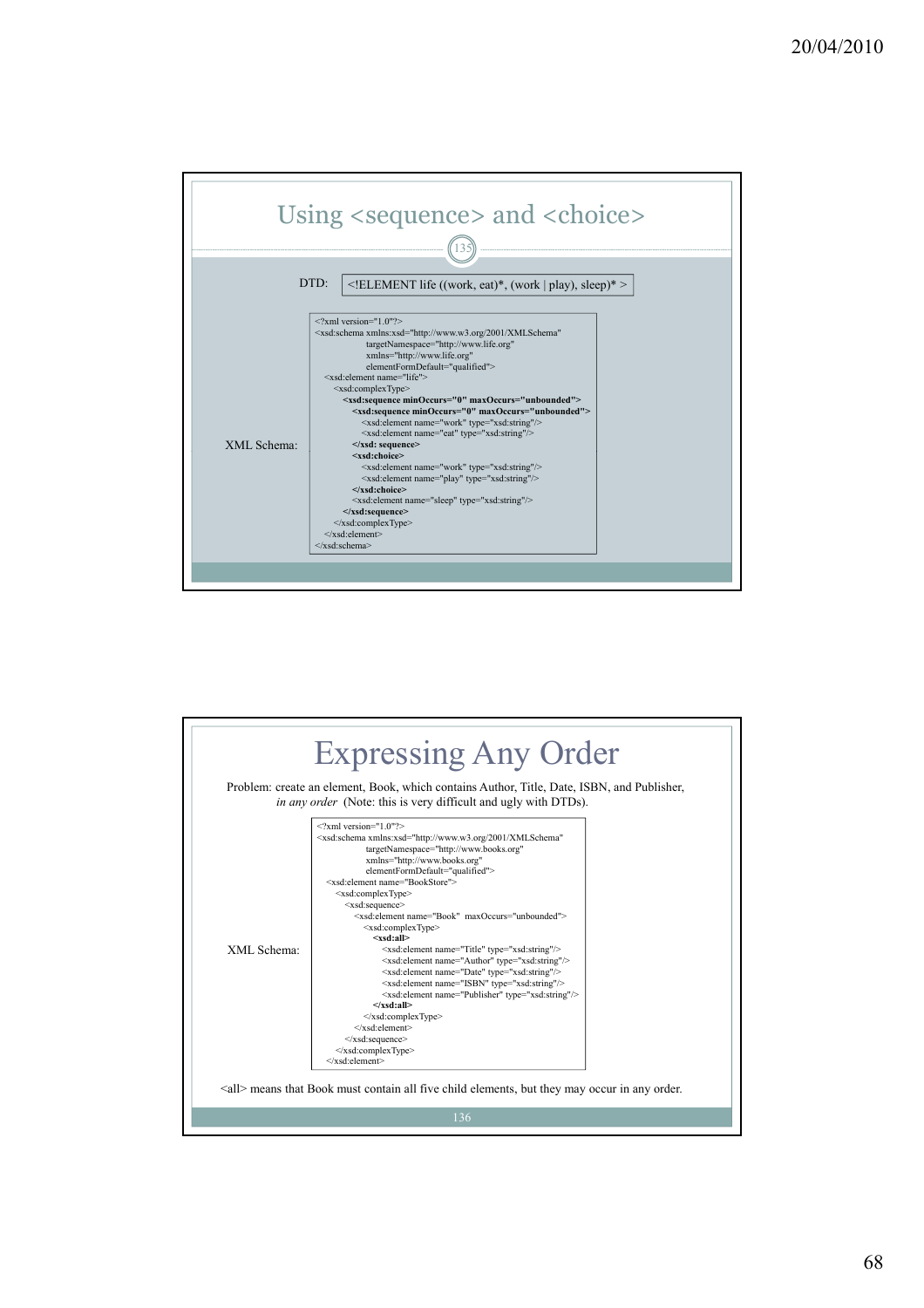![](_page_68_Figure_0.jpeg)

137

- $\bullet$  Elements declared within <all> must have a maxOccurs value of "1" (minOccurs can be either "0" or "1")
- If a complexType uses <all> and it extends another type, then that parent type must have empty content.
- The <all> element cannot be nested within either <sequence>, <choice>, or another <all>
- The contents of <all> must be just elements. It cannot contain <sequence> or <choice>

|                            | <b>Empty Element</b>                                                                                                                                                                                                                                                                                                                                                                                                                                                                                                                                                                                                                                                                                                                                                                                                                 |
|----------------------------|--------------------------------------------------------------------------------------------------------------------------------------------------------------------------------------------------------------------------------------------------------------------------------------------------------------------------------------------------------------------------------------------------------------------------------------------------------------------------------------------------------------------------------------------------------------------------------------------------------------------------------------------------------------------------------------------------------------------------------------------------------------------------------------------------------------------------------------|
|                            |                                                                                                                                                                                                                                                                                                                                                                                                                                                                                                                                                                                                                                                                                                                                                                                                                                      |
|                            | DTD: ELEMENT image EMPTY<br>ATTLIST image href CDATA #REQUIRED                                                                                                                                                                                                                                                                                                                                                                                                                                                                                                                                                                                                                                                                                                                                                                       |
| Schema:                    | $\langle$ ?xml version="1 0"?><br><xsd:schema <br="" xmlns:xsd="http://www.w3.org/2001/XMLSchema">targetNamespace="http://www.photography.org"<br/>xmlns="http://www.photography.org"<br/>elementFormDefault="qualified"&gt;<br/><xsd:element name="gallery"><br/><xsd:complextype><br/><xsd:sequence><br/><xsd:element maxoccurs="unbounded" name="image"><br/><xsd:complextype><br/><xsd:attribute name="href" type="xsd:anyURI" use="required"></xsd:attribute><br/><math>\langle xsd:complexType \rangle</math><br/><math>\le</math>/xsd:element&gt;<br/><math>\le</math>/xsd:sequence&gt;<br/><math>\langle xsd:complexType \rangle</math><br/><math>\langle x s d \cdot element \rangle</math><br/><math>\le</math>/xsd·schema&gt;</xsd:complextype></xsd:element></xsd:sequence></xsd:complextype></xsd:element></xsd:schema> |
| Instance doc<br>(snippet): | <image href="http://www.xfront.com/InSubway.gif"/>                                                                                                                                                                                                                                                                                                                                                                                                                                                                                                                                                                                                                                                                                                                                                                                   |
|                            |                                                                                                                                                                                                                                                                                                                                                                                                                                                                                                                                                                                                                                                                                                                                                                                                                                      |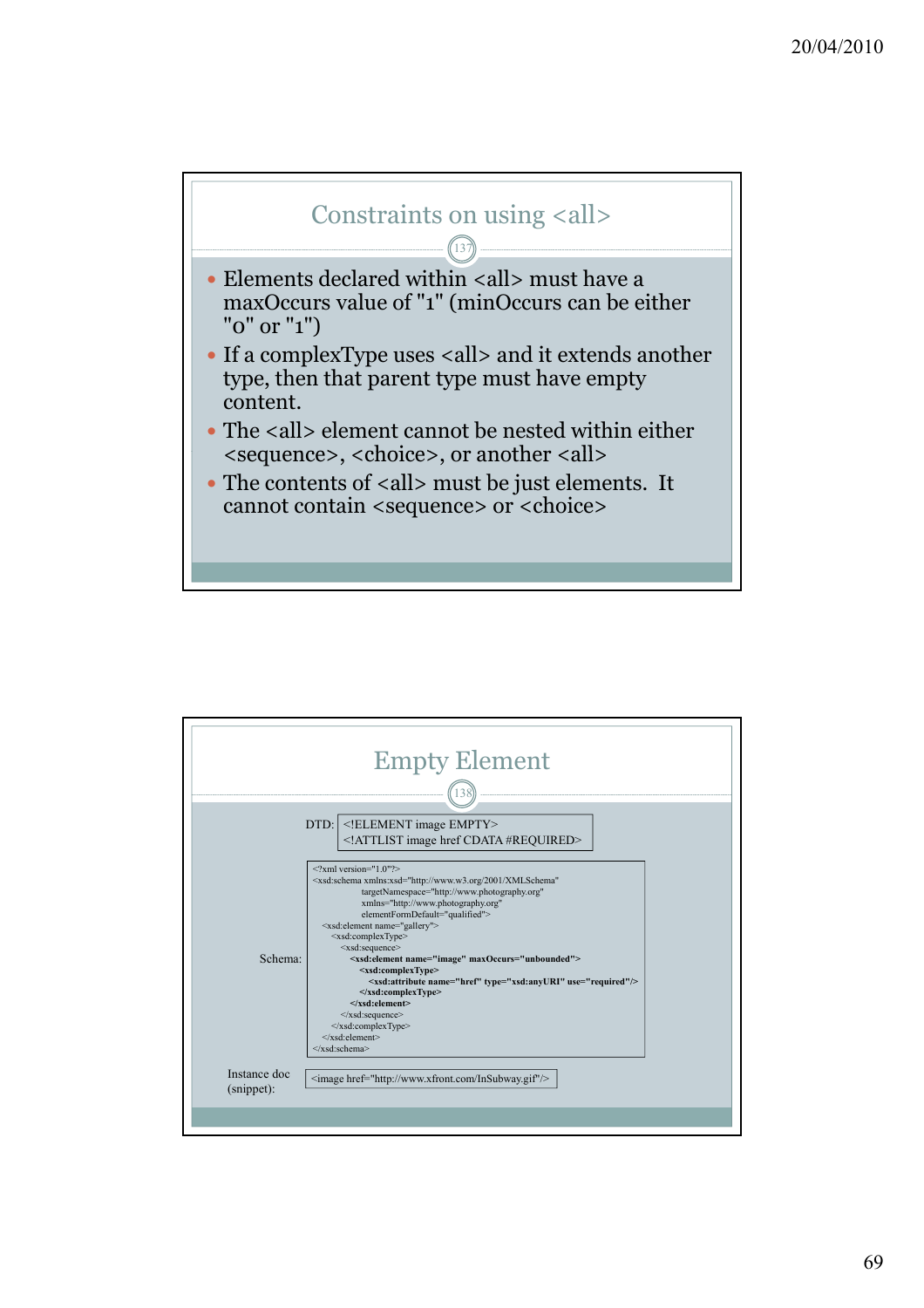## No targetNamespace (noNamespaceSchemaLocation)

139

 $\bullet$  Sometimes you may wish to create a schema but without associating the elements with a namespace.

 $\bullet$  The targetNamespace attribute is actually an optional attribute of <schema>. Thus, if you don't want to specify a namespace for your schema then simply don't use the targetNamespace attribute.

- Consequences of having no namespace
	- { 1. In the instance document don't namespace qualify the elements.
	- { 2. In the instance document, instead of using schemaLocation use noNamespaceSchemaLocation.

| <xsd:element ref="Author"></xsd:element><br><xsd:element ref="Date"></xsd:element><br><xsd:element ref="ISBN"></xsd:element><br><xsd:element ref="Publisher"></xsd:element><br>$\le$ /xsd:sequence><br><br>$\langle x s d \cdot$ element $\rangle$<br><xsd:element name="Title" type="xsd:string"></xsd:element><br><xsd:element name="Author" type="xsd:string"></xsd:element><br><xsd:element name="Date" type="xsd:string"></xsd:element><br><xsd:element name="ISBN" type="xsd:string"></xsd:element> | <xsd:element name="Publisher" type="xsd:string"></xsd:element><br>$\le$ /xsd·schema> |
|-----------------------------------------------------------------------------------------------------------------------------------------------------------------------------------------------------------------------------------------------------------------------------------------------------------------------------------------------------------------------------------------------------------------------------------------------------------------------------------------------------------|--------------------------------------------------------------------------------------|
|-----------------------------------------------------------------------------------------------------------------------------------------------------------------------------------------------------------------------------------------------------------------------------------------------------------------------------------------------------------------------------------------------------------------------------------------------------------------------------------------------------------|--------------------------------------------------------------------------------------|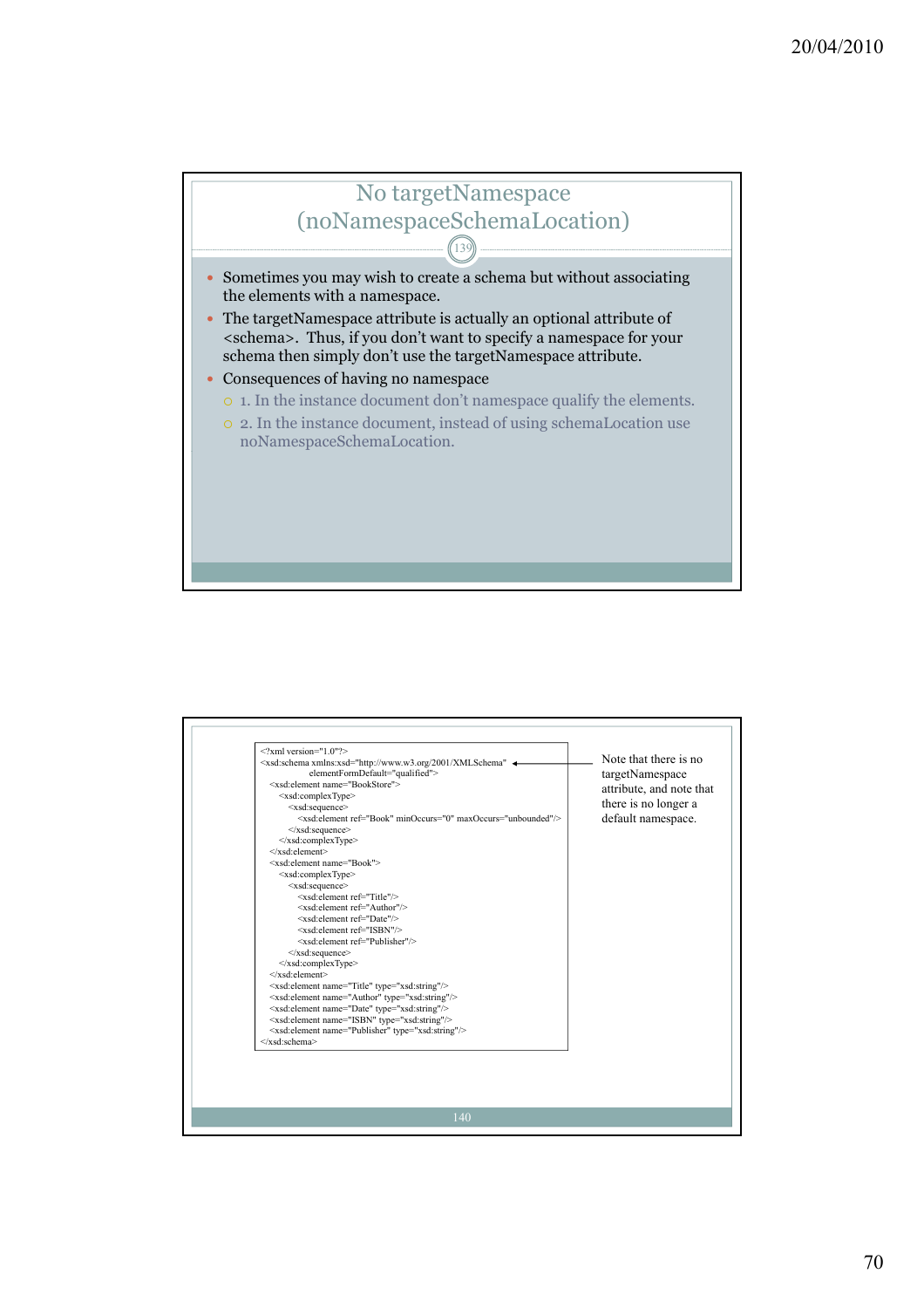![](_page_70_Figure_0.jpeg)

![](_page_70_Picture_1.jpeg)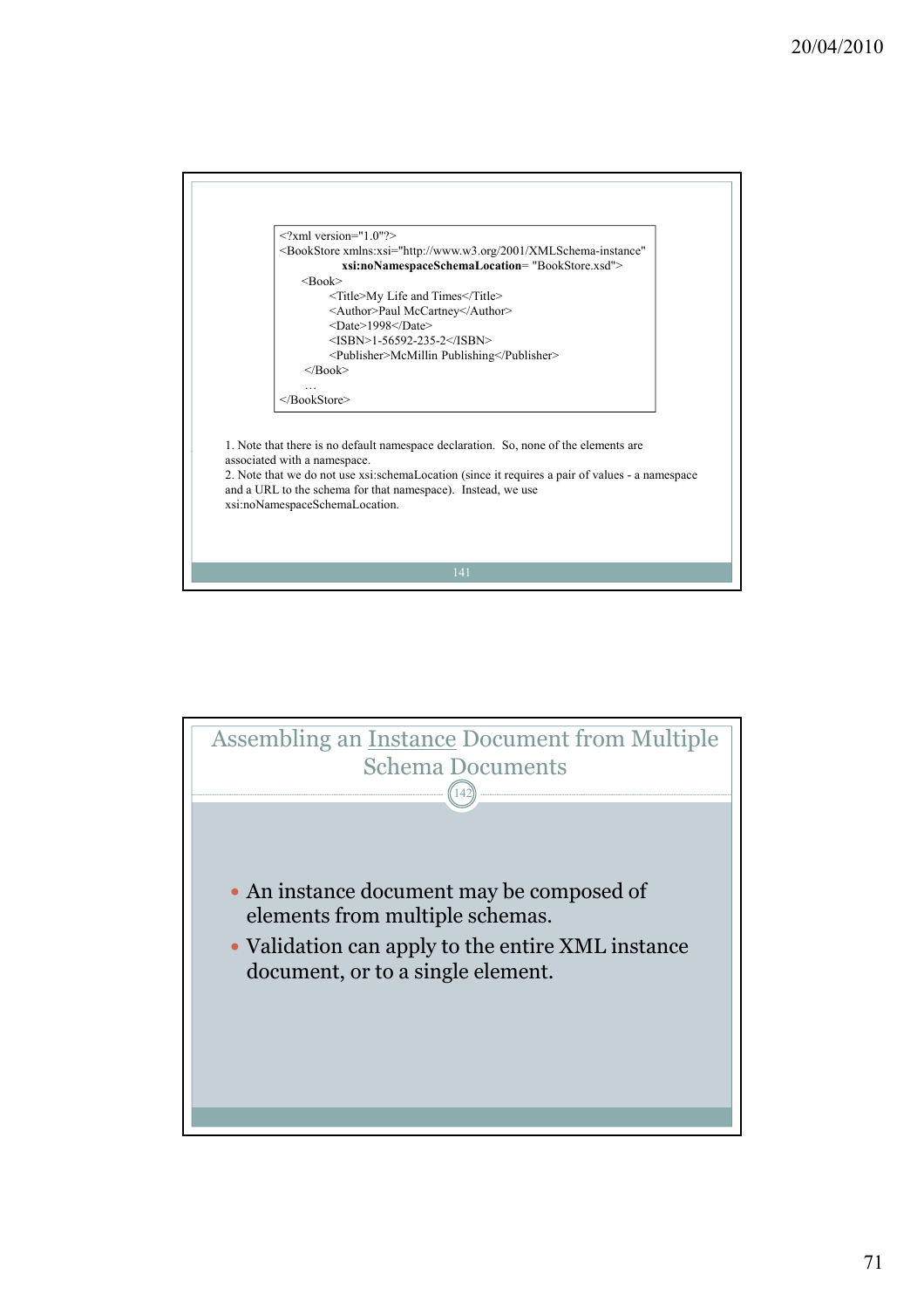| $\leq$ ?xml version="1.0"?><br><library <br="" xmlns:xsi="http://www.w3.org/2001/XMLSchema-instance">xsi:schemaLocation=<br/>"http://www.book.org<br/>Book.xsd<br/>http://www.employee.org<br/>Employee.xsd"&gt;<math>\triangleleft</math><br/><math>&lt;</math>Books&gt;<br/><book xmlns="http://www.book.org"><br/><title>My Life and Times</title><br/><author>Paul McCartney</author><br/><date>1998</date><br/><math>&lt;</math>ISBN&gt;1-56592-235-2<br/><publisher>Macmillan Publishing</publisher><br/><math>&lt;</math>/Book&gt;<br/><book xmlns="http://www.book.org"><br/><title>Illusions: The Adventures of a Reluctant Messiah</title><br/><author>Richard Bach</author><br/><date>1977</date><br/><isbn>0-440-34319-4</isbn><br/><publisher>Dell Publishing Co.</publisher><br/><math>&lt;</math>/Book&gt;<br/><book xmlns="http://www.book.org"><br/><title>The First and Last Freedom</title><br/><author>J Krishnamurti</author><br/><date>1954</date><br/><math>&lt;</math>ISBN&gt;0-06-064831-7<br/><publisher>Harper &amp; Row</publisher><br/><math>&lt;</math>/Book&gt;<br/><math>&lt;</math>/Books&gt;<br/><employees><br/><employee xmlns="http://www.employee.org"><br/><name>John Doe</name><br/><math>&lt;</math>SSN&gt;123-45-6789<br/></employee><br/><employee xmlns="http://www.employee.org"><br/><name>Sally Smith</name><br/>Library.xml<br/><math>&lt;</math>SSN&gt;000-11-2345<br/>elements</employee></employees></book></book></book></library> | Validating against<br>two schemas<br>The $\langle$ Book $\rangle$ elements are<br>defined in Book.xsd, and<br>the <employee> elements<br/>are defined in Employee.xsd.<br/>The <library>, <books>,<br/>and <employees> elements<br/>are not defined in any schema!<br/>1. A schema validator will<br/>validate each Book element<br/>against Book.xsd.<br/>2. It will validate each<br/>Employee element against<br/>Employee.xsd.<br/>3 It will not validate the other</employees></books></library></employee> |
|----------------------------------------------------------------------------------------------------------------------------------------------------------------------------------------------------------------------------------------------------------------------------------------------------------------------------------------------------------------------------------------------------------------------------------------------------------------------------------------------------------------------------------------------------------------------------------------------------------------------------------------------------------------------------------------------------------------------------------------------------------------------------------------------------------------------------------------------------------------------------------------------------------------------------------------------------------------------------------------------------------------------------------------------------------------------------------------------------------------------------------------------------------------------------------------------------------------------------------------------------------------------------------------------------------------------------------------------------------------------------------------------------------------------------------------------------------------------------------------|------------------------------------------------------------------------------------------------------------------------------------------------------------------------------------------------------------------------------------------------------------------------------------------------------------------------------------------------------------------------------------------------------------------------------------------------------------------------------------------------------------------|
|----------------------------------------------------------------------------------------------------------------------------------------------------------------------------------------------------------------------------------------------------------------------------------------------------------------------------------------------------------------------------------------------------------------------------------------------------------------------------------------------------------------------------------------------------------------------------------------------------------------------------------------------------------------------------------------------------------------------------------------------------------------------------------------------------------------------------------------------------------------------------------------------------------------------------------------------------------------------------------------------------------------------------------------------------------------------------------------------------------------------------------------------------------------------------------------------------------------------------------------------------------------------------------------------------------------------------------------------------------------------------------------------------------------------------------------------------------------------------------------|------------------------------------------------------------------------------------------------------------------------------------------------------------------------------------------------------------------------------------------------------------------------------------------------------------------------------------------------------------------------------------------------------------------------------------------------------------------------------------------------------------------|

![](_page_71_Figure_1.jpeg)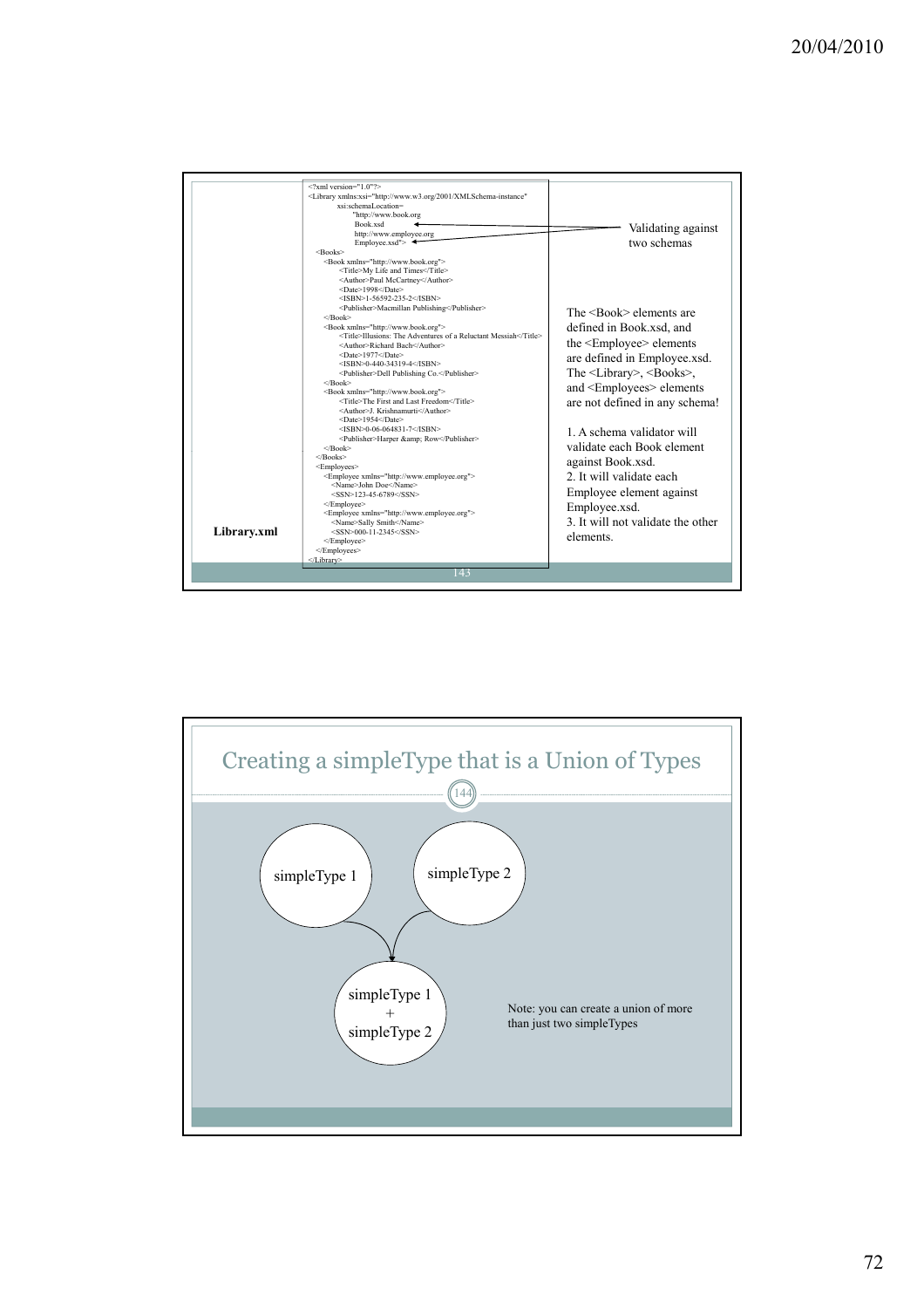

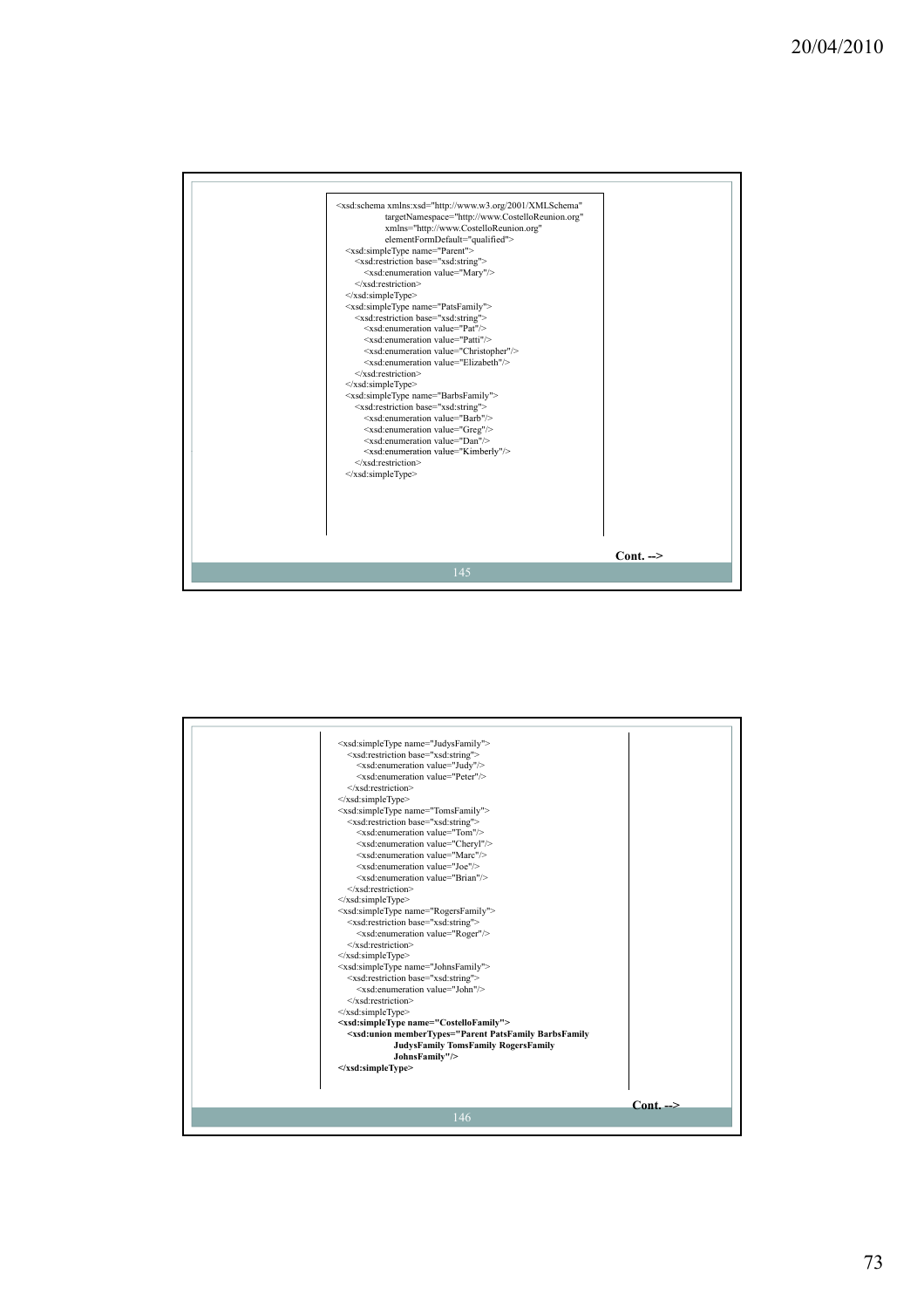

|                               | <y2kfamilyreunion <="" th="" xmlns="http://www.CostelloReunion.org"></y2kfamilyreunion> |  |
|-------------------------------|-----------------------------------------------------------------------------------------|--|
|                               | xmlns:xsi="http://www.w3.org/2001/XMLSchema-instance"                                   |  |
|                               | xsi:schemaLocation=                                                                     |  |
|                               | "http://www.CostelloReunion.org                                                         |  |
| Y2KFamilyReunion.xsd">        |                                                                                         |  |
| <participants></participants> |                                                                                         |  |
|                               | <name>Mary</name>                                                                       |  |
|                               | <name>Pat</name>                                                                        |  |
|                               | <name>Patti</name>                                                                      |  |
|                               | <name>Christopher</name>                                                                |  |
|                               | <name>Elizabeth</name>                                                                  |  |
|                               | <name>Judy</name>                                                                       |  |
|                               | <name>Peter</name>                                                                      |  |
|                               | <name>Tom</name>                                                                        |  |
|                               | <name>Cheryl</name>                                                                     |  |
|                               | <name>Marc</name>                                                                       |  |
|                               | <name>Joe</name>                                                                        |  |
|                               | <name>Roger</name>                                                                      |  |
| $<$ /Participants>            |                                                                                         |  |
|                               |                                                                                         |  |
|                               |                                                                                         |  |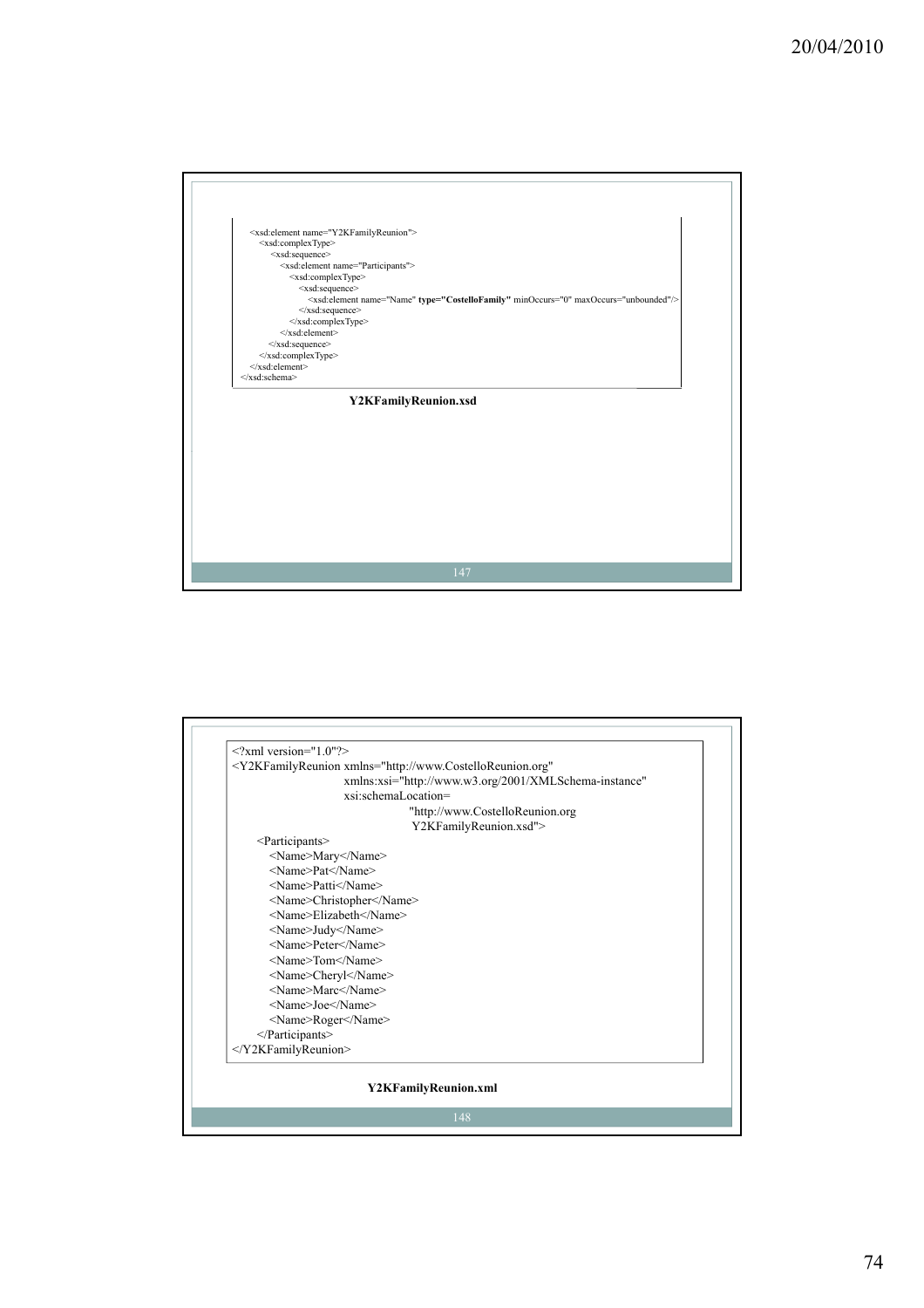

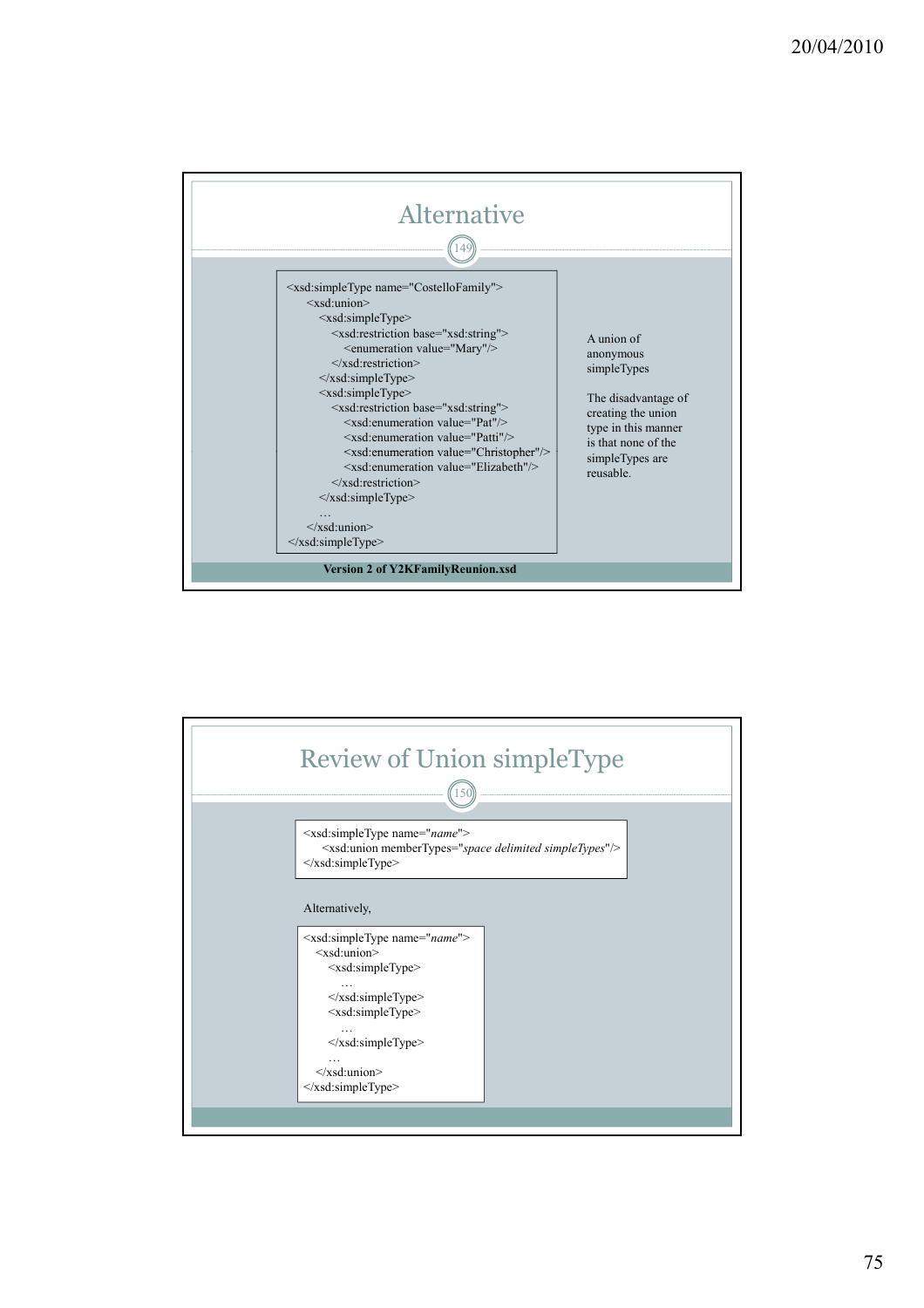## "maxOccurs" is a Union type!

151

y The value space for maxOccurs is the union of the value space for nonNegativeInteger with the value space of a simpleType which contains only one enumeration value - "unbounded". See next slide for how maxOccurs is defined in the schema-forschemas (not exactly how it's defined in the schemafor-schemas, but it gives you the idea of how the schemas-for-schemas might implement it)

| $\langle 2x$ ml version="1 0" $\langle 2x$                                         |
|------------------------------------------------------------------------------------|
| <xsd:schema <="" td="" xmlns:xsd="http://www.w3.org/2001/XMLSchema"></xsd:schema>  |
| targetNamespace="http://www.maxOccurs.org"                                         |
| xmlns="http://www.maxOccurs.org"                                                   |
| elementFormDefault="qualified">                                                    |
| <xsd:simpletype name="unbounded type"></xsd:simpletype>                            |
| <xsd:restriction base="xsd:string"></xsd:restriction>                              |
| <xsd:enumeration value="unbounded"></xsd:enumeration>                              |
| $\langle x \rangle$ sd: restriction                                                |
|                                                                                    |
| <xsd:simpletype name="maxOccurs type"></xsd:simpletype>                            |
| <xsd:union membertypes="unbounded type xsd:nonNegativeInteger"></xsd:union>        |
|                                                                                    |
| <xsd:element name="schema"></xsd:element>                                          |
| <xsd:complextype></xsd:complextype>                                                |
| $<$ xsd:sequence $>$                                                               |
| <xsd:element name="element"></xsd:element>                                         |
| $\leq$ xsd:complexType $>$                                                         |
| <xsd:attribute default="1" name="maxOccurs" type="maxOccurs type"></xsd:attribute> |
| $\langle xsd:complexType \rangle$                                                  |
| $\langle xsd \rangle$ :element>                                                    |
| $\langle xsd:sequence \rangle$                                                     |
| $\le$ /xsd:complexType>                                                            |
|                                                                                    |
| $\langle x s d : \text{scheme} \rangle$                                            |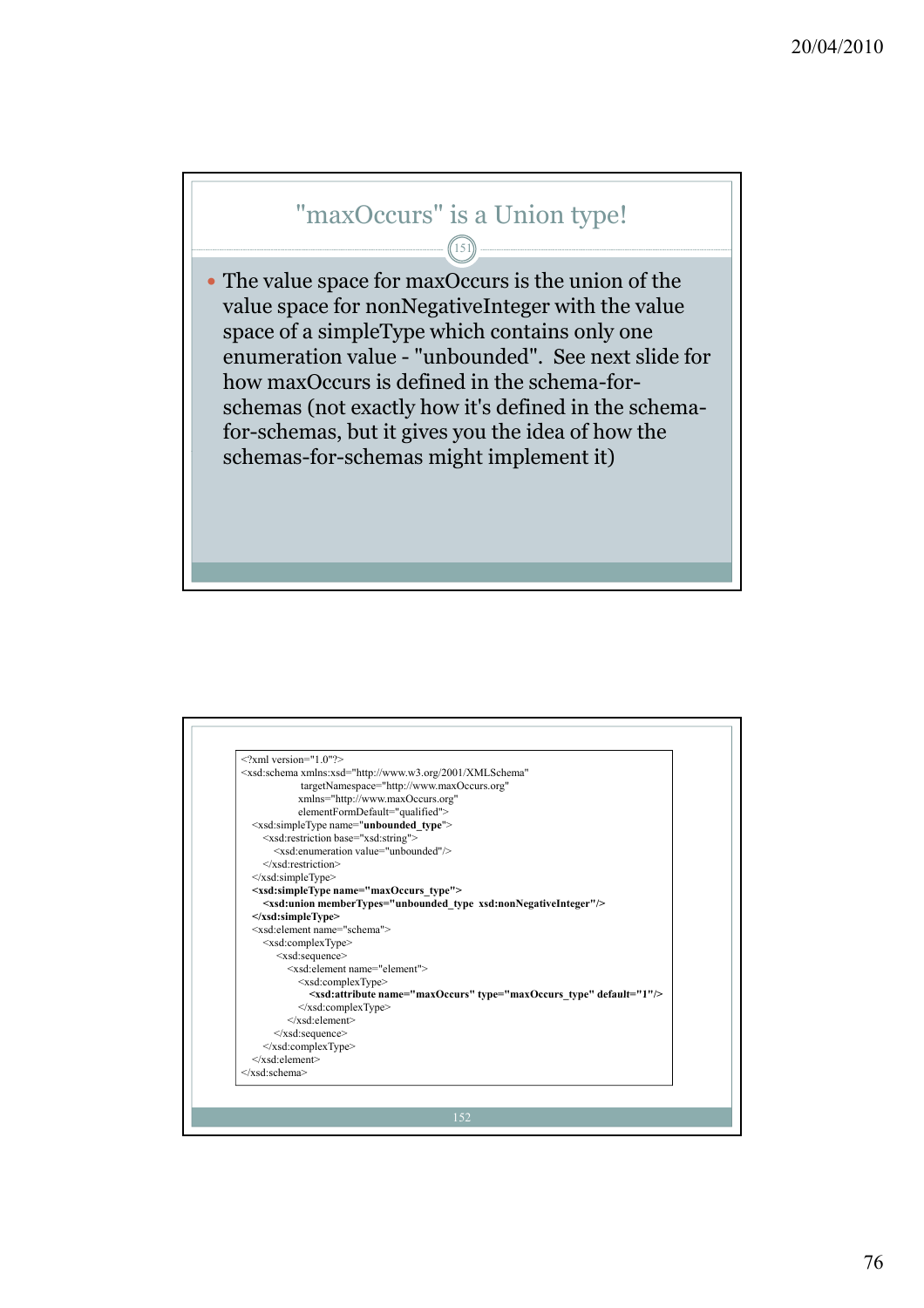

| $\langle 2 \rangle$ xml version="1 0"?>                                                |  |  |
|----------------------------------------------------------------------------------------|--|--|
| <lotterydrawings <="" td="" xmlns="http://www.lottery.org"><td></td></lotterydrawings> |  |  |
| xmlns:xsi="http://www.w3.org/2001/XMLSchema-instance"                                  |  |  |
| xsi:schemaLocation=                                                                    |  |  |
| "http://www.lottery.org                                                                |  |  |
| Lottery.xsd">                                                                          |  |  |
| $<$ Drawing $>$                                                                        |  |  |
| <week>July 1</week>                                                                    |  |  |
| <numbers>21 3 67 8 90 12</numbers>                                                     |  |  |
| $<$ Drawing>                                                                           |  |  |
| $<$ Drawing $>$                                                                        |  |  |
| <week>July 8</week>                                                                    |  |  |
| $\le$ Numbers>55 31 4 57 98 22 $\le$ /Numbers>                                         |  |  |
| $<$ Drawing $>$                                                                        |  |  |
| $<$ Drawing $>$                                                                        |  |  |
| <week>July 15</week>                                                                   |  |  |
| $\le$ Numbers>70 77 19 35 44 11 $\le$ /Numbers>                                        |  |  |
| $<$ Drawing>                                                                           |  |  |
| Lottery.xml<br>                                                                        |  |  |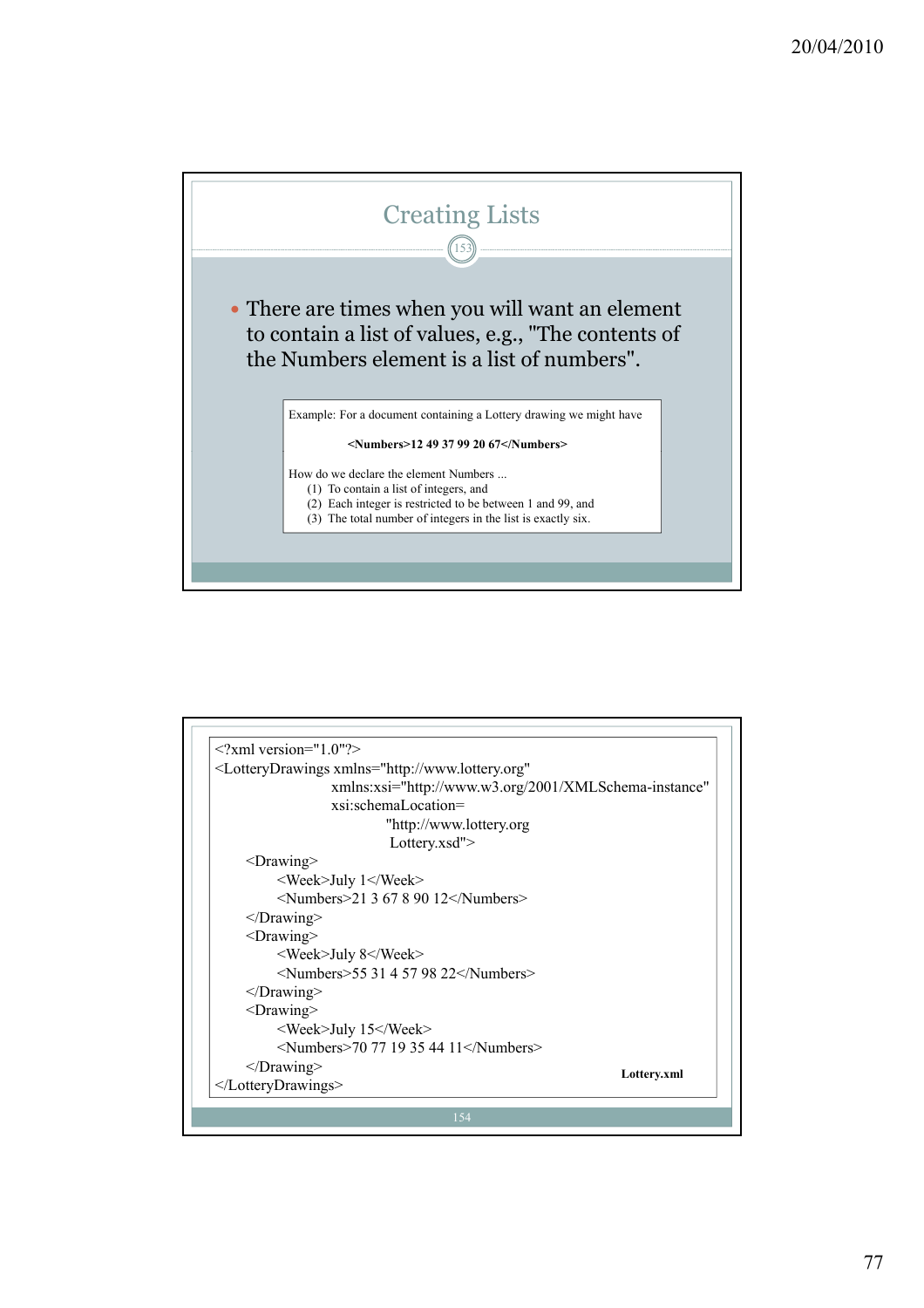

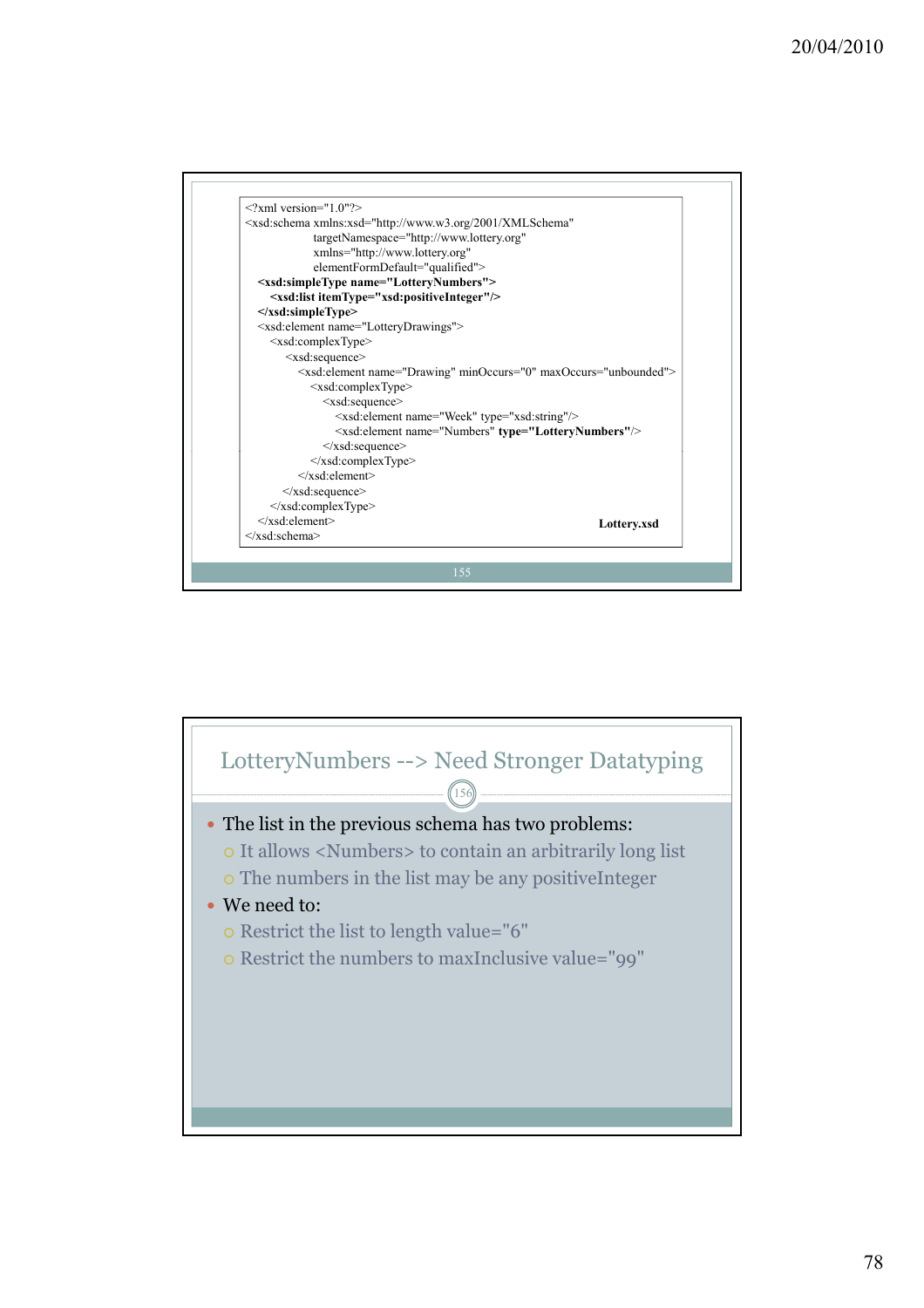

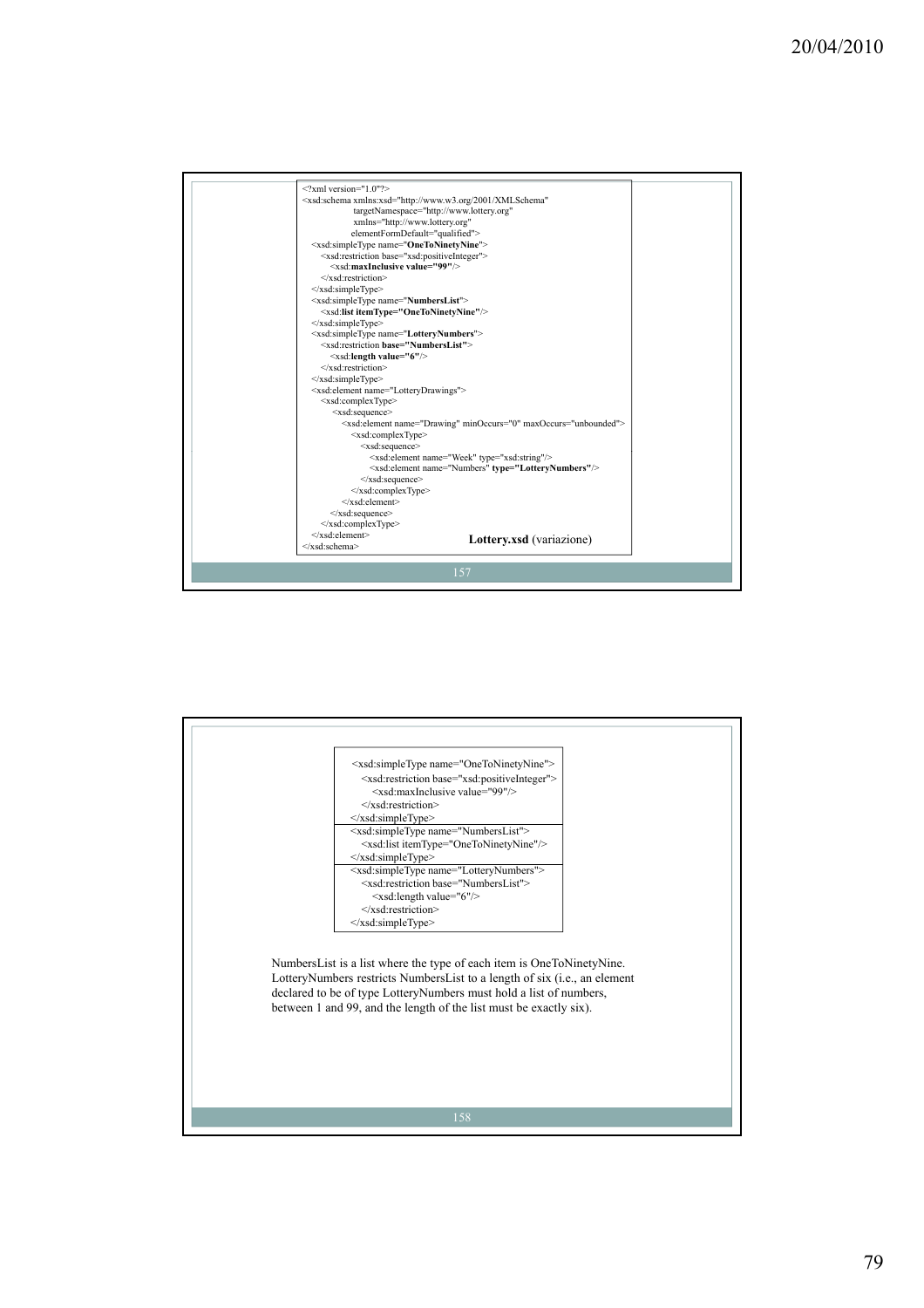

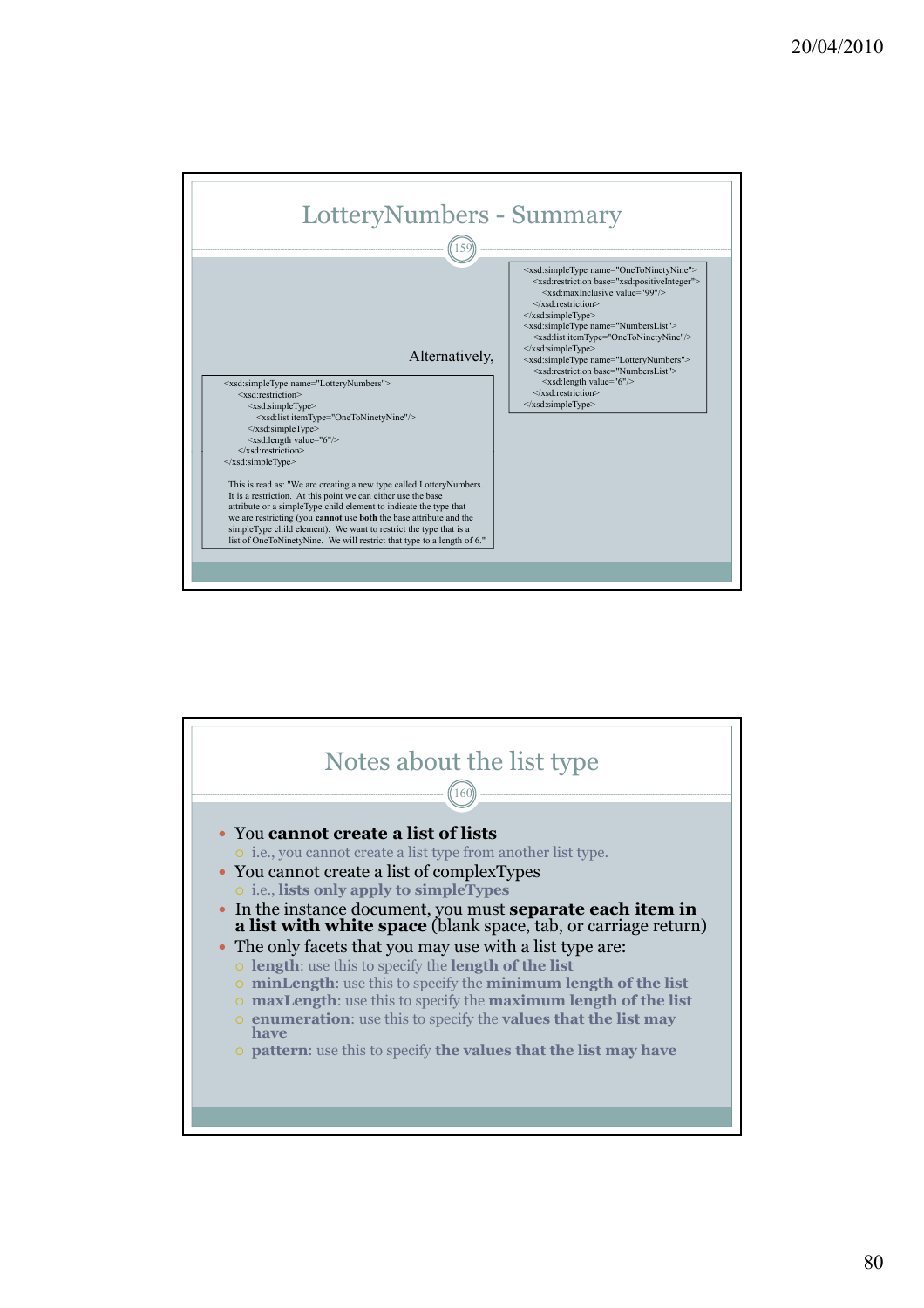## Summary of Declaring simpleTypes

1. **simpleType that uses a built-in base type:**

<xsd:simpleType name= "EarthSurfaceElevation"> <xsd:restriction base="xsd:integer"> <xsd:minInclusive value="-1290"/> <xsd:maxInclusive value="29035"/> </xsd:restriction> </xsd:simpleType>

2. **simpleType that uses another simpleType as the base type:**

<xsd:simpleType name= "BostonSurfaceElevation"> <xsd:restriction base="EarthSurfaceElevation"> <xsd:minInclusive value="0"/> <xsd:maxInclusive value="120"/> </xsd:restriction> </xsd:simpleType>

161

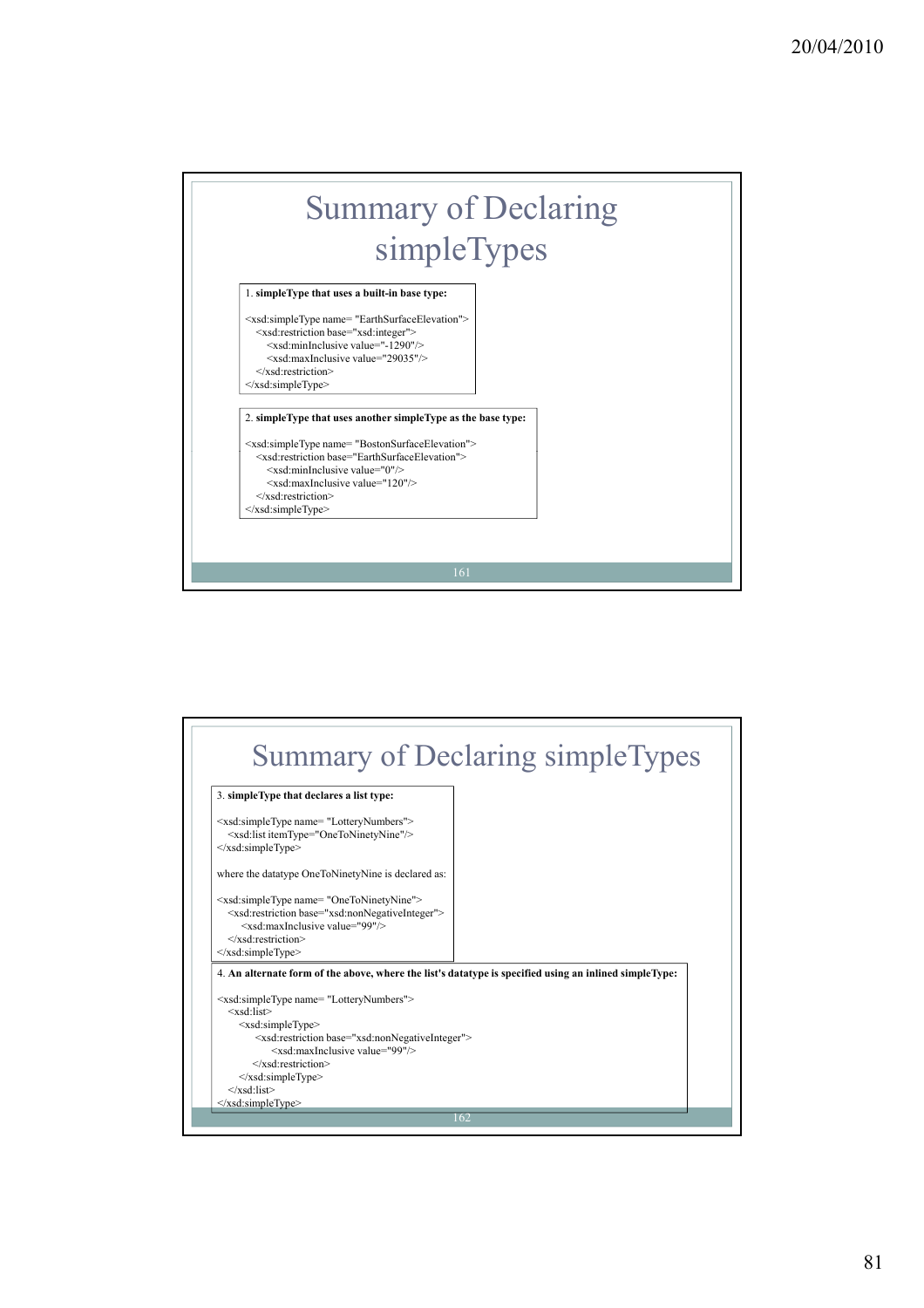| <b>Summary of Declaring</b>                                                                                                                                                                                                                                                                                                                                 |  |  |  |  |  |
|-------------------------------------------------------------------------------------------------------------------------------------------------------------------------------------------------------------------------------------------------------------------------------------------------------------------------------------------------------------|--|--|--|--|--|
| simpleTypes                                                                                                                                                                                                                                                                                                                                                 |  |  |  |  |  |
| 5. simpleType that declares a union type:                                                                                                                                                                                                                                                                                                                   |  |  |  |  |  |
| <xsd:simpletype name="maxOccurs"><br/><xsd:union membertypes="xsd:positiveInteger UnboundedType"></xsd:union><br/></xsd:simpletype>                                                                                                                                                                                                                         |  |  |  |  |  |
| where the datatype UnboundedType is declared as:                                                                                                                                                                                                                                                                                                            |  |  |  |  |  |
| <xsd:simpletype name="UnboundedType"><br/><xsd:restriction base="xsd:string"><br/><xsd:enumeration value="unbounded"></xsd:enumeration><br/><math>\le</math>/xsd:restriction&gt;<br/><math>\langle xsd:simpleType \rangle</math></xsd:restriction></xsd:simpletype>                                                                                         |  |  |  |  |  |
| 6. An alternate form of the above, where the datatype UnboundedType is specified using an inline simpleType:                                                                                                                                                                                                                                                |  |  |  |  |  |
| <xsd:simpletype name="maxOccurs"><br/><xsd:union membertypes="xsd:positiveInteger"><br/><xsd:simpletype><br/><xsd:restriction base="xsd:string"><br/><xsd:enumeration value="unbounded"></xsd:enumeration><br/><math>\le</math>/xsd:restriction&gt;<br/></xsd:restriction></xsd:simpletype><br/><math>\le</math>/xsd·union&gt;</xsd:union></xsd:simpletype> |  |  |  |  |  |
| 163<br>$\le$ /xsd:simpleType>                                                                                                                                                                                                                                                                                                                               |  |  |  |  |  |

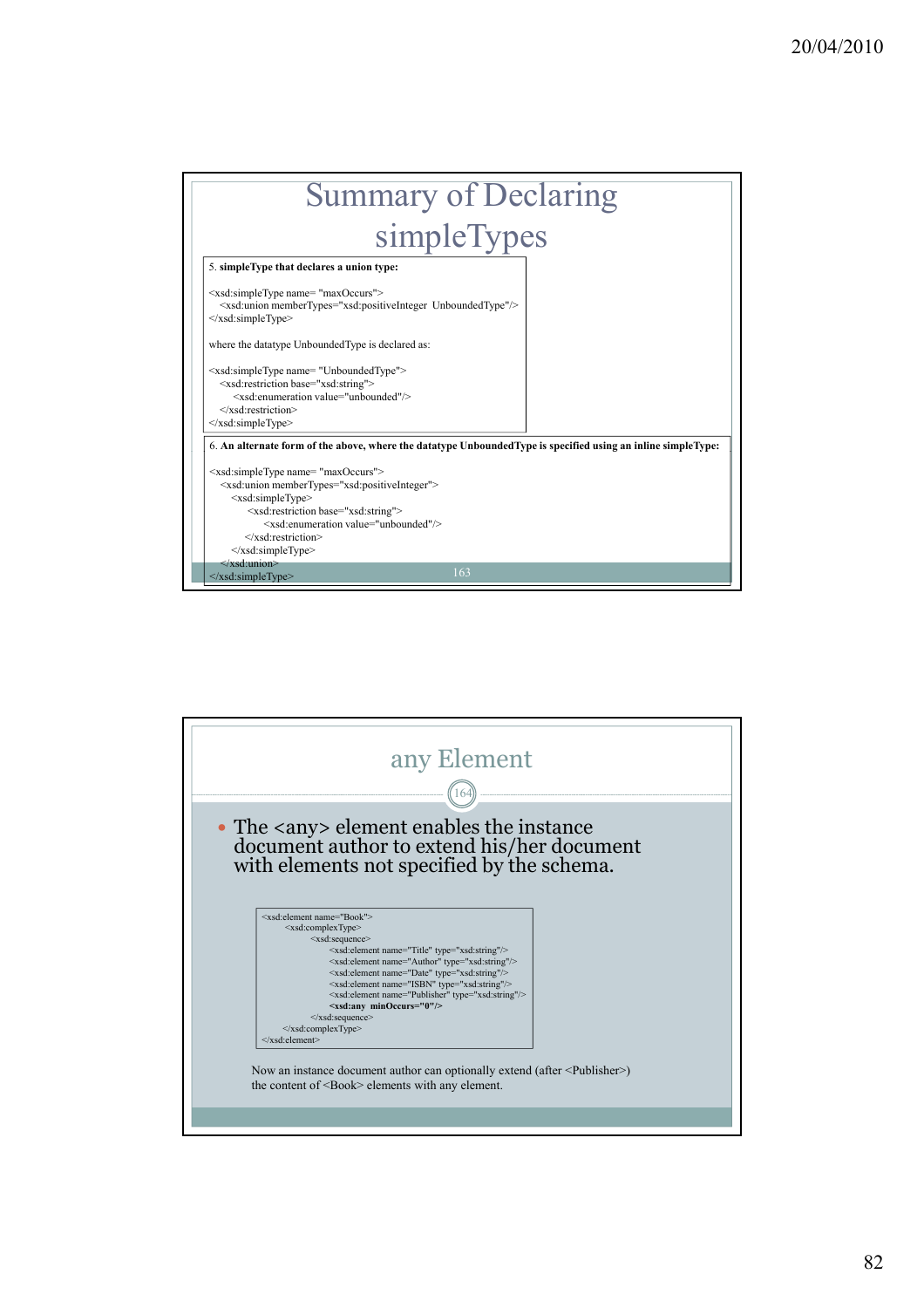

| $\langle 2 \times 2 \times 1 \rangle$ version="1.0"?>                            |                        |  |  |  |  |  |
|----------------------------------------------------------------------------------|------------------------|--|--|--|--|--|
| <bookstore <="" td="" xmlns="http://www.BookRetailers.org"><td></td></bookstore> |                        |  |  |  |  |  |
| xmlns:xsi="http://www.w3.org/2001/XMLSchema-instance"                            |                        |  |  |  |  |  |
| xsi:schemaLocation=                                                              |                        |  |  |  |  |  |
| "http://www. BookRetailers.org                                                   |                        |  |  |  |  |  |
| BookSeller xsd                                                                   |                        |  |  |  |  |  |
| http://www.repository.org                                                        |                        |  |  |  |  |  |
| SchemaRepository.xsd">                                                           | This instance document |  |  |  |  |  |
| $<$ Book $>$                                                                     |                        |  |  |  |  |  |
| <title>My Life and Times</title>                                                 | uses components from   |  |  |  |  |  |
| <author>Paul McCartney</author>                                                  | two different schemas. |  |  |  |  |  |
| <date>1998</date>                                                                |                        |  |  |  |  |  |
| $<$ ISBN>94303-12021-43892                                                       |                        |  |  |  |  |  |
| <publisher>McMillin Publishing</publisher>                                       |                        |  |  |  |  |  |
| <reviewer xmlns="http://www.repository.org"></reviewer>                          |                        |  |  |  |  |  |
| $<$ Name $>$                                                                     |                        |  |  |  |  |  |
| <first>Roger</first>                                                             |                        |  |  |  |  |  |
| <last>Costello</last>                                                            |                        |  |  |  |  |  |
| $<$ /Name>                                                                       |                        |  |  |  |  |  |
|                                                                                  |                        |  |  |  |  |  |
| $<$ /Book>                                                                       |                        |  |  |  |  |  |
| $<$ Book $>$                                                                     |                        |  |  |  |  |  |
| <title>Illusions: The Adventures of a Reluctant Messiah</title>                  |                        |  |  |  |  |  |
| <author>Richard Bach</author>                                                    |                        |  |  |  |  |  |
| <date>1977</date>                                                                |                        |  |  |  |  |  |
| $<$ ISBN>0-440-34319-4                                                           |                        |  |  |  |  |  |
| <publisher>Dell Publishing Co.</publisher>                                       |                        |  |  |  |  |  |
| $<$ /Book>                                                                       |                        |  |  |  |  |  |
|                                                                                  |                        |  |  |  |  |  |
| 166                                                                              |                        |  |  |  |  |  |
|                                                                                  |                        |  |  |  |  |  |